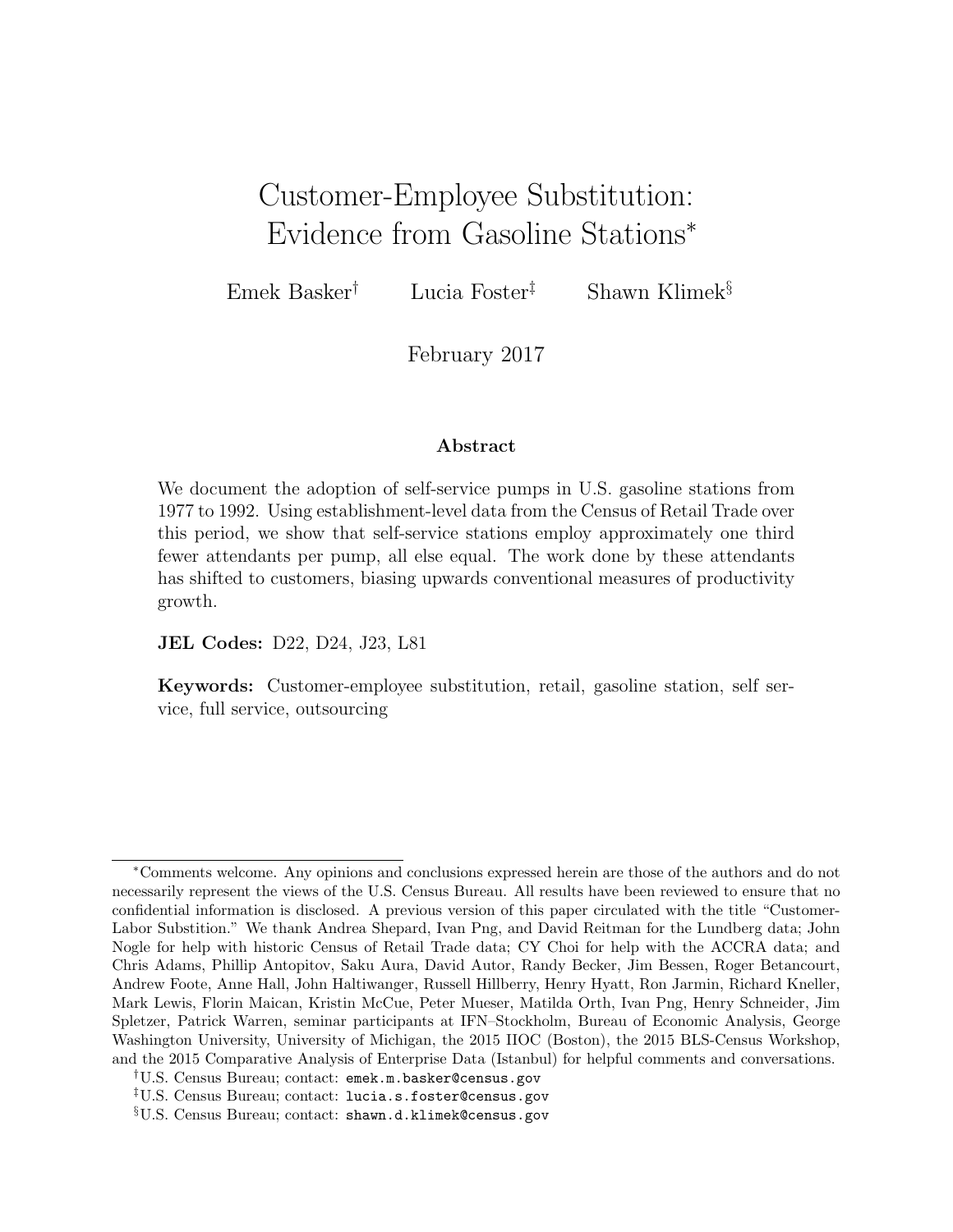# 1 Introduction

Increasingly in the service sectors, customers are performing tasks previously done by paid employees: they withdraw, deposit, and transfer funds using Automated Teller Machines (ATMs); book travel online without the aid of a travel agent and check in using automated kiosks at airports; check out at supermarket "self-checkout" lines; use tablets to order and pay at restaurants; and access customer-service functions online or through an interactive voice response telephone call.<sup>[1](#page-1-0)</sup> In these and other settings, customer-employee substitution is a solution to the problem of automating tasks that are resistant to computerization. These manual tasks have proven challenging to automate and computerize because they require "situational adaptability, visual and language recognition, and in-person interactions" and "must be produced and performed largely on-site or in person" [\(Autor,](#page-30-0) [2015,](#page-30-0) p. 12).[2](#page-1-1) Although a person is needed to perform the task, that person need not be an employee. Indeed, the one person who is guaranteed to be on site at the time of the transaction and to understand the customer's wishes and needs is the customer herself.

From a perspective of productivity measurement, customer-employee substitution poses a unique quandary. Whereas true automation reduces labor input, customer-employee substitution merely substitutes one type of labor, which is observed, with another type of labor, which is unobserved.

In this paper, we use a case-study approach to study the transformation of gasoline stations and the effects of integrating customers into the production function. To this end, using station-level data from the Census of Retail Trade (CRT) over the period from 1977 to 1992, we estimate a production function taking into account the specific features of that production: namely, that a car, a gasoline pump, and a worker (who may be a paid employee

<span id="page-1-0"></span><sup>&</sup>lt;sup>1</sup>In the terminology of [Betancourt](#page-30-1) [\(2005\)](#page-30-1), customer-employee substitution may also be associated with a reduction in the distribution service *ambiance*. It is also called "co-production" (Lindbeck and Wikström, [2003\)](#page-31-0) or "cost shifting" [\(Betancourt,](#page-30-1) [2005\)](#page-30-1).

<span id="page-1-1"></span><sup>2</sup>For a further discussion on the ability of computers to automate mechanical work, see [Autor, Levy, and](#page-30-2) [Murnane](#page-30-2) [\(2002,](#page-30-2) [2003\)](#page-30-3); [Brynjolfsson and McAfee](#page-30-4) [\(2014\)](#page-30-4); [Autor](#page-30-0) [\(2015\)](#page-30-0).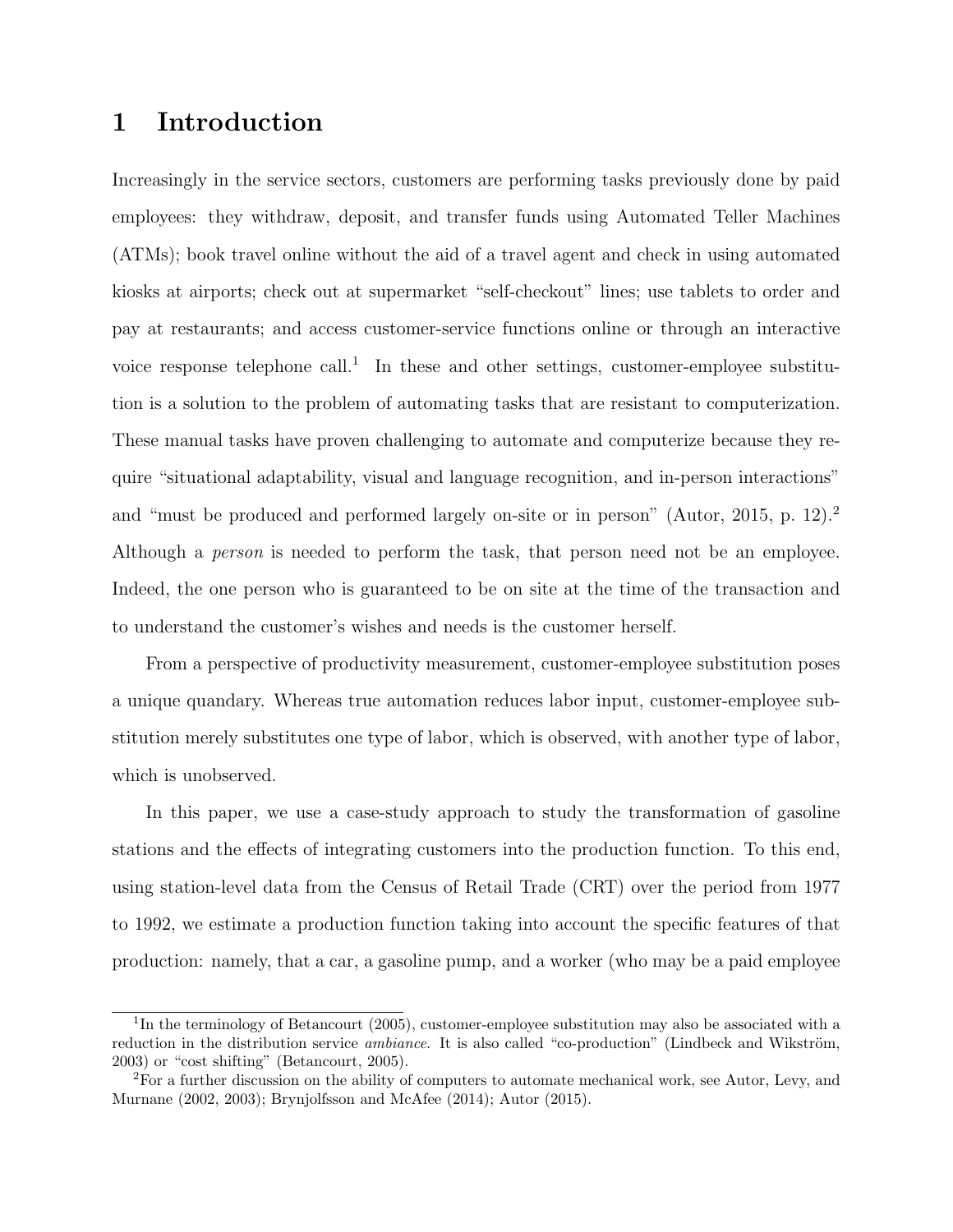or the unpaid driver of the car) must all be present at the same place for a fixed number of minutes. We estimate two key parameters of this production function: the productivity of attendants at full-service pumps and the productivity of attendants at self-service pumps. The ratio of these two allows us to infer the labor input due to customers, which we put at approximately one third of the labor input in self-service stations. We then estimate both physical and revenue measures of gas-station labor productivity, and demonstrate that ignoring the role that customers play in the production function leads to upward bias in productivity.

The self-service format in gasoline stations has been traced to a Urich Oil station in Los Angeles in 1947 [\(Reid,](#page-32-0) [1984\)](#page-32-0). The same source estimates that only one percent of gas stations offered self-service pumps in 1969. The Census Bureau started collecting information on selfservice options at gas stations in 1972. (Establishment-level data are available starting in 1977.) Table [1](#page-37-0) provides summary statistics from published Census of Retail Trade (CRT) tables for 1972, 1977, 1982, 1987, 1992, and 1997. Over this period, the total number of US gasoline station declined, and the share of gas stations providing some self-service sales of gasoline increased from 8% to 80%.[3](#page-2-0)

The paper contributes to a broader discussion on productivity measurement, particularly in retail and services. Retail productivity is hard to measure because output is multidimensional (see [Ratchford,](#page-32-1) [2016,](#page-32-1) for a general discussion); in the language of [Betancourt](#page-30-1) [\(2005\)](#page-30-1), retailers offer not only explicit goods for sale but also "implicit distribution services," which are fundamentally unmeasurable (p. 6). In addition, unlike in the manufacturing

<span id="page-2-0"></span><sup>3</sup>Under the Standard Industrial Classification (SIC) system, which was used until 1997, most gasoline stations were included in SIC 554, for which published statistics exist. However, convenience stores with gasoline stations — in other words, establishments whose primary business was operating a convenience store — were classified under SIC 541130 and rarely tabulated separately from other convenience stores. As the business model shifted from gasoline stations without convenience stores to combination gas station/convenience stores, this group of stations became relatively more important. We have tabulated these in Table [1](#page-37-0) from the micro data. Over time, these stations increased from a negligible 3% of all stations to 18%, so that excluding them dramatically exaggerates the decline in the number of gas stations over this period.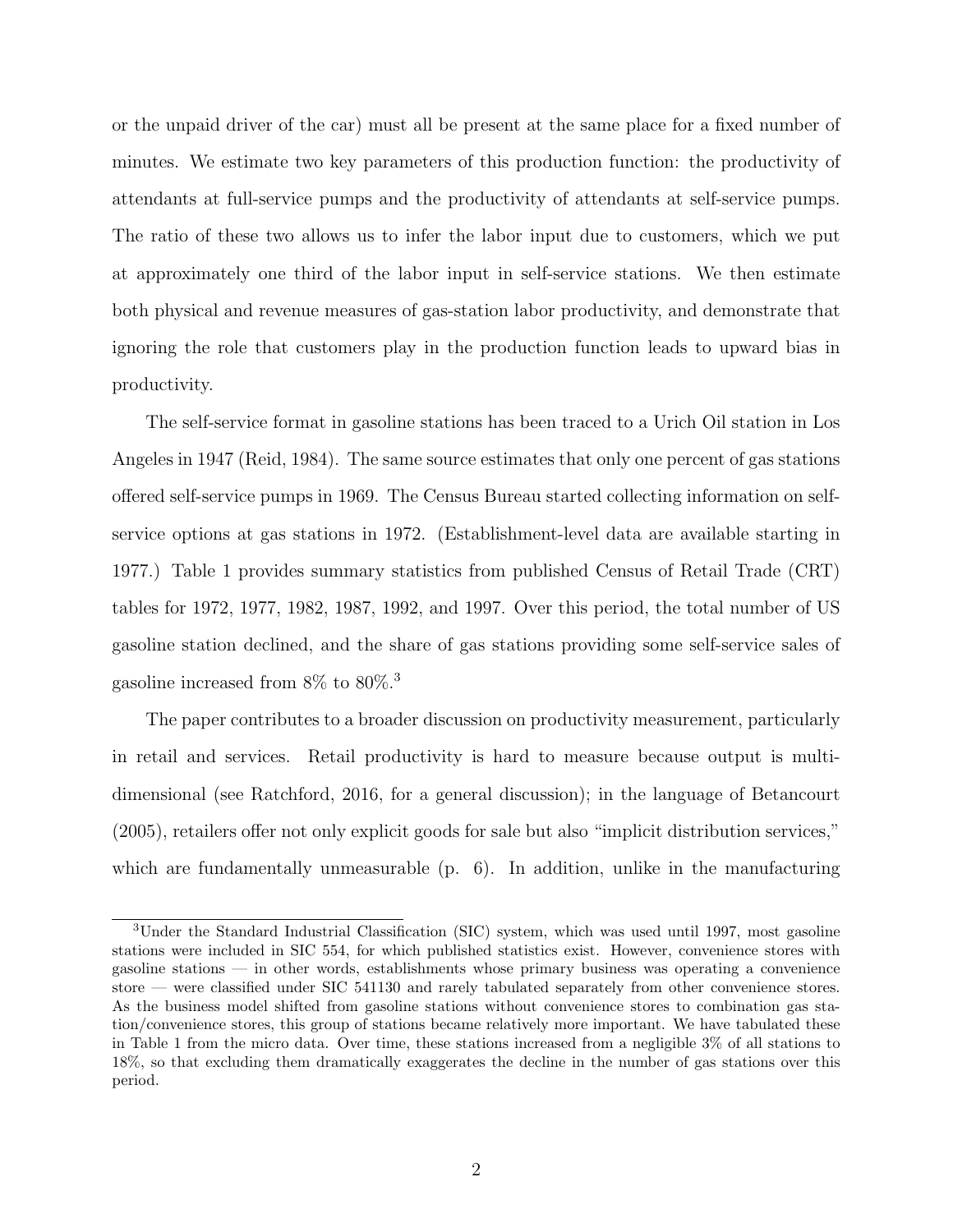sector, capital is typically measured as square footage, or not at all; infrastructure and other capital investments are rarely, if ever, included in retail-productivity calculations. Customeremployee substitution adds another dimension to the measurement problem by introducing a non-measured component. The difficulty is not simply that customers participate in the production of final goods but that the nature of their participation has changed over time. If we think of the customer's work as another input into the production function, customeremployee substitution means that we are completely missing information on one input. If we think of the customer's work as a component in total labor, then customer-employee substitution means that we are mismeasuring the labor input. In either case, the aggregate input measure is biased downwards and this bias increases as more stations adopt self-service technologies. Thus, true productivity may increase, particularly due to a reduction in idle time, but measured productivity increases disproportionately more. Moreover, the (multidimensional) output itself has changed as one of the bundled services (an attendant delivering gasoline into the customer's car) has disappeared.

We describe the datasets used in the analysis in Section [2.](#page-3-0) Section [3](#page-5-0) provides background on the adoption of self service and describes reduced-form regression results correlating adoption with observed factors. Section [4](#page-9-0) presents a theoretical framework and estimates of the labor-saving impact of self-service stations. Section [5](#page-18-0) demonstrates the bias in conventional productivity measures that do not account for customer-employee substitution and for the other major trend in gas stations over this time period, which is the bundling of convenience stores into gas stations. Section [6](#page-22-0) concludes.

### <span id="page-3-0"></span>2 Data

Our primary data set is constructed from establishment-level responses to the 1977, 1982, 1987, and 1992 Census of Retail Trade. The CRT is a quinquennial (five-year) census of all retail establishments conducted as part of the Economic Census. We focus on gasoline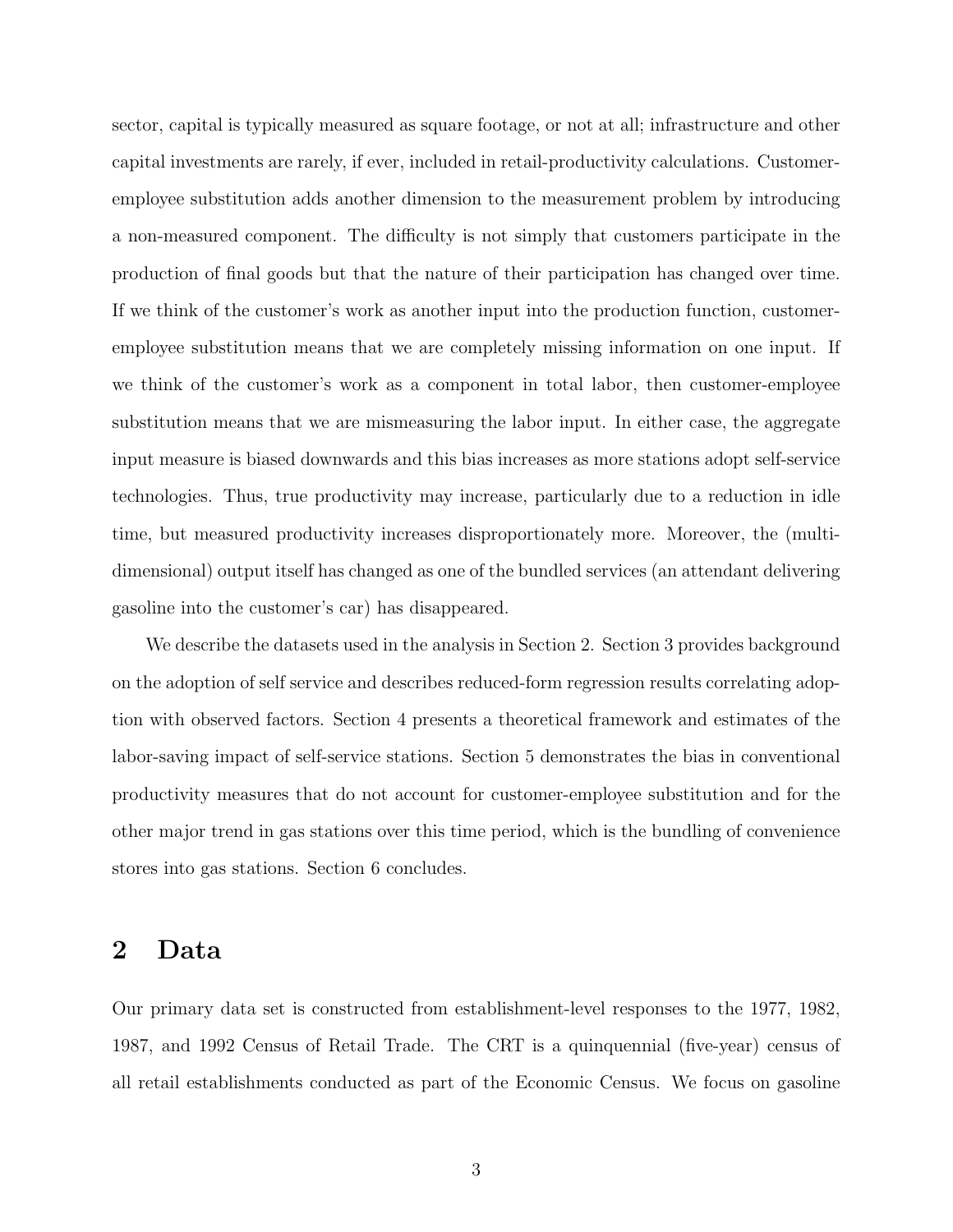stations (SIC 554110) and gasoline stations with convenience stores (SIC 554130, introduced in 1987). We refer to these, collectively, as gas stations. Longitudinal links and establishment age are provided by the Longitudinal Business Database (LBD).<sup>[4](#page-4-0)</sup> This section describes the CRT sample construction in some detail. Additional data sources are described in Appendix [A.1.](#page-25-0)

For each station that completed CRT form 55D (in 1977) or 5504 (in subsequent years), we have detailed data on inputs and outputs. On the input side we have information about both labor (employment the week of March 12) and capital (the number of gasoline pumps the station operates as of December 31 and, if it offers self-service, the number of those pumps that were designated for self service on December 31).<sup>[5](#page-4-1)</sup> On the output side we have gallons sold, by service level, over the calendar year, as well as total revenue for the calendar year broken down by product lines — such as revenue from sale of gasoline, groceries, tobacco products, auto parts, and repair services.[6](#page-4-2)

We infer whether a station has a convenience store or offers repair services from revenue reports. To be conservative, we identify a station as having a convenience store if it reports any revenue from the sale of food, alcohol, or tobacco products. Similarly, we identify a station as having a repair shop by the station's reporting receipts from repair services.

We restrict the CRT sample by removing approximately 20,000 stations that do not report a revenue breakdown. We also drop a small number of stations that provide internally

<span id="page-4-0"></span><sup>&</sup>lt;sup>4</sup>For background on the LBD, see [Jarmin and Miranda](#page-31-1) [\(2002\)](#page-31-1). The LBD starts in 1975, so station age is censored at two in 1977, seven in 1982, 12 in 1987, and 17 in 1992; for this reason our age variable in all regressions is an indicator for the station being at least two years old.

<span id="page-4-1"></span><sup>&</sup>lt;sup>5</sup>Pump configuration was generally fixed for long periods of time; stations did not change pumps from self service to full service or *vice versa* for weekends, holidays, or other special occasions. Regular customers knew which pumps were designated as self service and which as full service and would pull into the appropriate lane. Typically, pumps closer to the booth or convenience store were designated full service, as they were more easily accessible by the attendant.

<span id="page-4-2"></span><sup>&</sup>lt;sup>6</sup>Economic Census data are the only source for many of the variables we use. Some variables, including employment, come from administrative sources and are extremely reliable. Other variables, including number of pumps and availability of self-service pumps, are self reported on CRT forms and may be subject to reporting and measurement error. We have a unique opportunity in this case to check a subset of the data by cross-tabulating it with another source, as detailed in Appendix [A.2.](#page-27-0)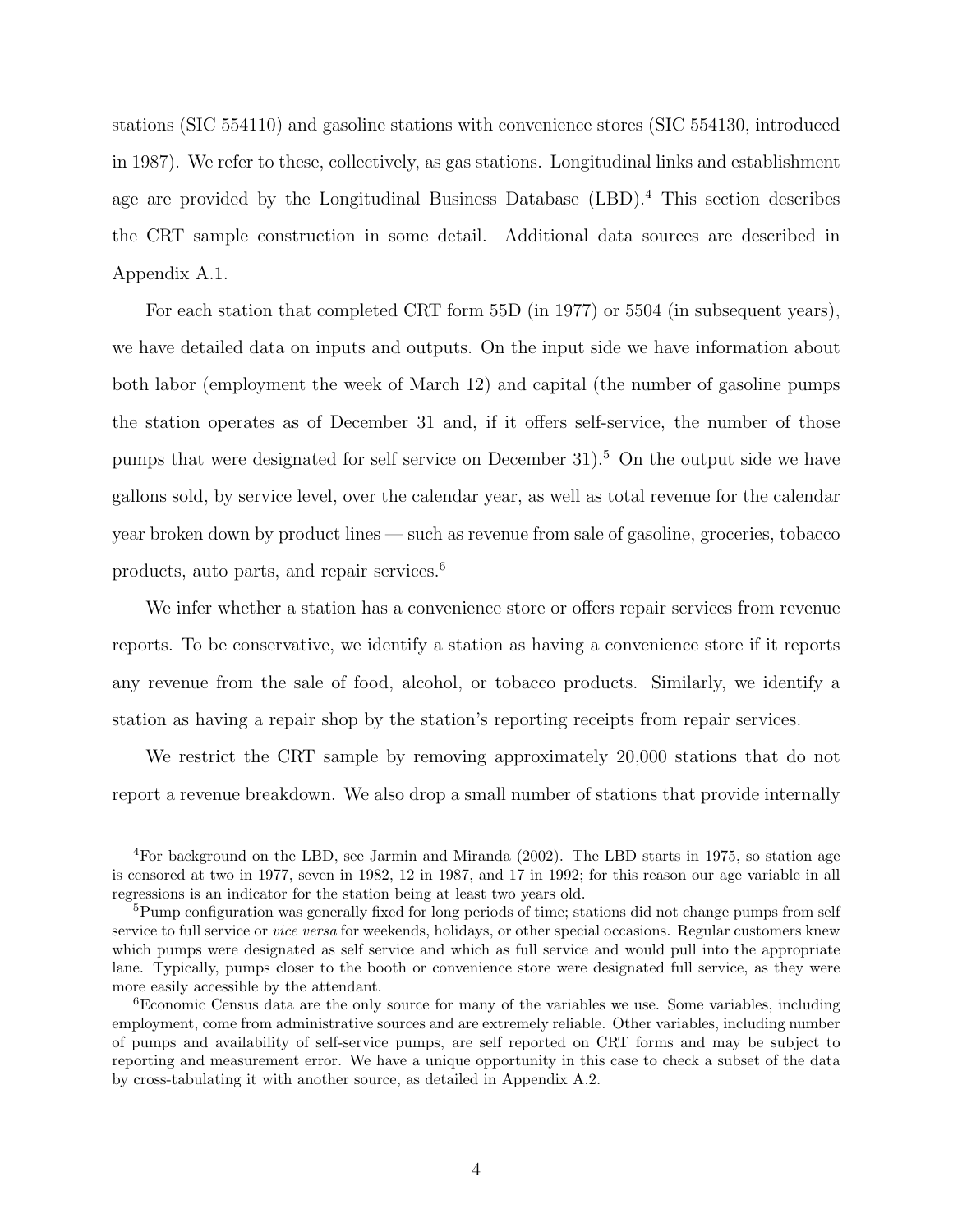inconsistent answers on the forms, for example stations that report more than 100% of their gasoline pumps are self-service, and a few stations that report being active zero months of the year, report operating 75 or more gasoline pumps, or report selling fewer than 5,000 gallons per gasoline pump.

The CRT generally does not include information on the brand name associated with each station but it does include an identifier for the owning firm, allowing us to link stations owned by the same firm. If the firm also owns a refinery (SIC 2911), the same firm identifier is also included in Census of Manufacturing. Stations that belong to multi-unit firms may be part of horizontal chains or be vertically integrated. We tag stations as vertically integrated if they belong to a firm that also operated at least one refinery in the same year. Multi-unit and vertically integrated stations may have different labor practices and different propensities to adopt the self-service model [\(Blass and Carlton,](#page-30-5) [2001;](#page-30-5) [Vandegrift and Bisti,](#page-33-0) [2001\)](#page-33-0).

Table [2](#page-37-1) shows summary statistics. We round observation counts to the nearest hundred to comply with Census rules on disclosure avoidance. Our sample of stations with complete valid data on the variables we use in our analysis includes approximately one third of all gas stations in the U.S. each year (from Table [1\)](#page-37-0).[7](#page-5-1)

# <span id="page-5-0"></span>3 Adoption

Before we turn to estimating the gas-station production function in the next section, we present some descriptive evidence on the adoption margin. We focus on three types of variables: station characteristics (station age and size, ownershp by a multi-unit or vertically integrated firm, and the presence and size of a convenience store and/or repair shop); local competition (modeled as the log of the number of gasoline stations in the county, from

<span id="page-5-1"></span><sup>7</sup>Compared to the full set of stations, the stations in our sample have, on average, approximately 20% higher employment and revenues; they are also  $50\%$  more than likely to belong to multi-unit firms and twice as likely to belong to vertically integrated firms.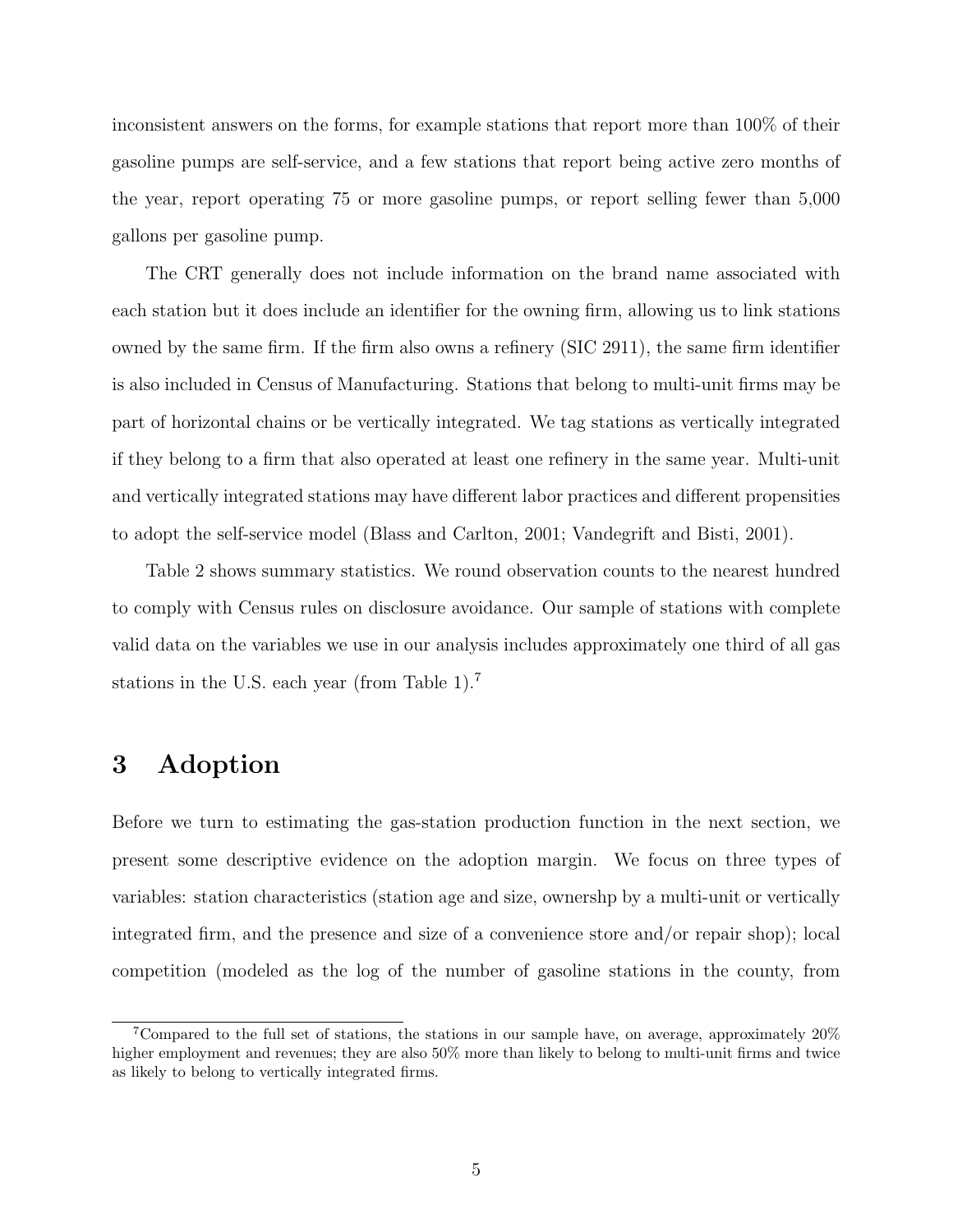published County Business Patterns tables); and local regulation in the form of the state minimum wage and self-service bans.

Bans on self service explain a very large share of variation in adoption rates. New Jersey and Oregon have banned self-service pumps since 1949 and 1951, respectively, and several local bans have also been in place for all or part of our sample period.<sup>[8](#page-6-0)</sup> Figure [1](#page-34-0) shows self-service adoption over time in the U.S. The top, solid, line shows the fraction of pumps used for self service  $\left(\frac{K_s}{K_s+1}\right)$  $K_f+K_s$  , which we refer to as self-service intensity, averaged each year across all stations not subject to a self-service ban. The bottom, dashed, line shows the same for stations subject to a self-service ban. Some stations in locations with self-service bans do report having self-service pumps, but this fraction is under 5%, as compared with 70% over the full sample period in locations without a ban. This could reflect either measurement error or stations that are exempt from the regulation, for example, stations that serve private vehicles fleets.

We use a regression framework to study other correlates of adoption. In our regressions, we omit stations subject to bans. The LHS variable is the ratio of self-service pumps to all pumps. We include year fixed effects in all specifications, since aggregate trends are clearly central to adoption.<sup>[9](#page-6-1)</sup>

<span id="page-6-0"></span><sup>8</sup>Local bans are in place in four Massachusetts cities (Arlington, Holbrook, Weymouth, and Upton) and in Huntington, NY. Two other New York towns, East Hampton and the Village of Patchogue, repealed their bans in the late 1980s. Justifications for the bans, both at the state and local levels, generally relate to public safety and protecting jobs.

<span id="page-6-1"></span><sup>9</sup>Two oil shocks, one in 1974 and one in 1979, likely played a role in the acceptance of self service. At its peak in 1981, the real price of crude oil was more than four times the level from 1972. The income effect of higher gasoline prices appears to have increased demand for options that lowered the price, however marginally. (Perhaps relatedly, [Kim,](#page-31-2) [2016,](#page-31-2) documents that the adoption of self-service in South Korea also spiked following oil shocks, in this case in the late 2000s.) In addition, improvements in cars lengthened the time intervals between required oil changes and reduced the need to check belts, hoses, and fluids at every fill-up; moreover, newer models, starting in the 1980s, included malfunction indicator lights to let drivers know their oil needed to be checked. Describing the 1970s, a gas-station owner recalls: "We would always ask the customer if they wanted us to check their oil and water [. . . .] It was easy to bring in extra income just by opening the hood of a car" [\(Nassaney,](#page-32-2) [2013,](#page-32-2) p. 12). Two-sided network effects associated with customer learning are also likely to be important: once a customer learns to refuel his car, he may be more amenable to doing so again, either at the same station or at a different station.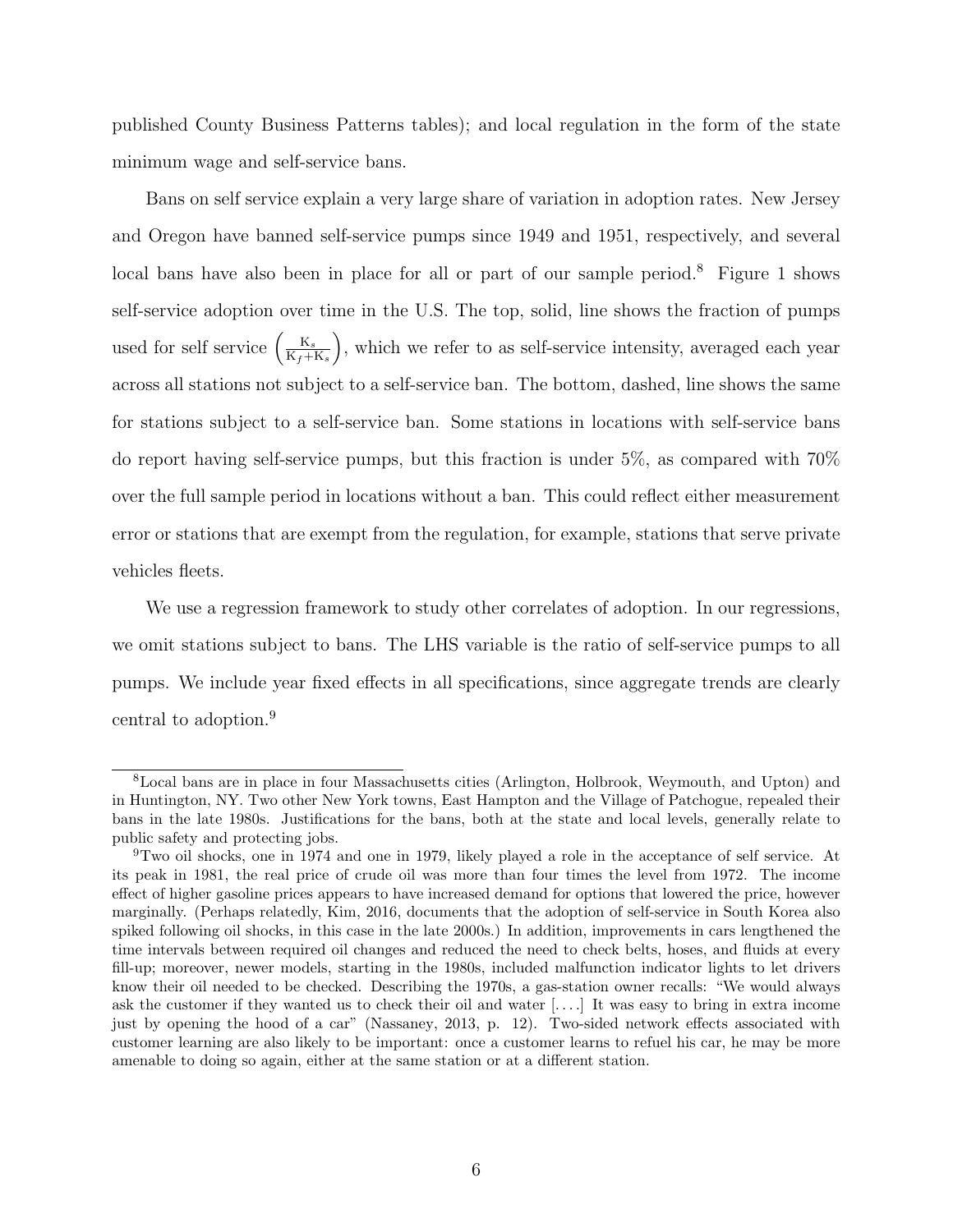We estimate

$$
\frac{K_{s,it}}{K_{f,it} + K_{s,it}} = \delta_t + \phi_1 \ln(K_{it}) + \phi_2 \text{age2}_{it} + \phi_3 \text{multiunit}_{it} + \phi_4 \text{vertical}_{it} + \phi_5 \text{convenience}_{it}
$$

$$
+ \phi_6 \text{repair}_{it} + \phi_7 \ln(\text{stations}_{it}) + \phi_8 \ln(\text{minwage}_{it}) + X_i \beta + \nu_{it} \quad (1)
$$

where i indexes a station and t the year;  $\delta_t$  are year fixed effects;  $K_{it}$  is the total number of pumps the station operates,  $\text{age2}_{it}$  is an indicator for a station being at least two years old, multiunit<sub>it</sub> is an indicator for the station being part of a multi-unit firm and vertical<sub>it</sub> is an indicator for the firm being vertically integrated, convenience<sub>it</sub> and repair<sub>it</sub> are indicators which equal one if the station operates a convenience store or a repair shop, respectively, stations<sub>it</sub> is the number of gas stations in the county of station i in year t, from County Business Patterns; and minwage<sub>it</sub> is the state minimum wage (see [A](#page-25-1)ppendix A for sources). The vector  $X_{it}$  may include state, county, or station fixed effects. In some specifications we replace the convenience and repair indicators by dollar revenues from different sources; these are not logged because many observations have no revenue from one or more sources. The error term  $\nu_{it}$  is clustered by state.

The results are shown in Table [3.](#page-38-0) Several interesting patterns emerge. First, across all specifications, larger stations (as measured by total pumps) are more intensive adopters, and older stations are less intensive adopters (in specifications with station fixed effects, this variable is not statistically significant).[10](#page-7-0)

Second, self-service intensity is positively correlated with the presence and size of a convenience store, but negatively correlated with the presence and size of a repair shop. These results are consistent with findings reported elsewhere: [Johnson and Romeo](#page-31-3) [\(2000\)](#page-31-3) use published state-level data from the CRT and find a positive association between the

<span id="page-7-0"></span> $10$ The total number of pumps appears in the denominator of the LHS variable and, logged, as an independent variable on the RHS. All results are qualitatively and quantitatively stable if we omit it from the regressions.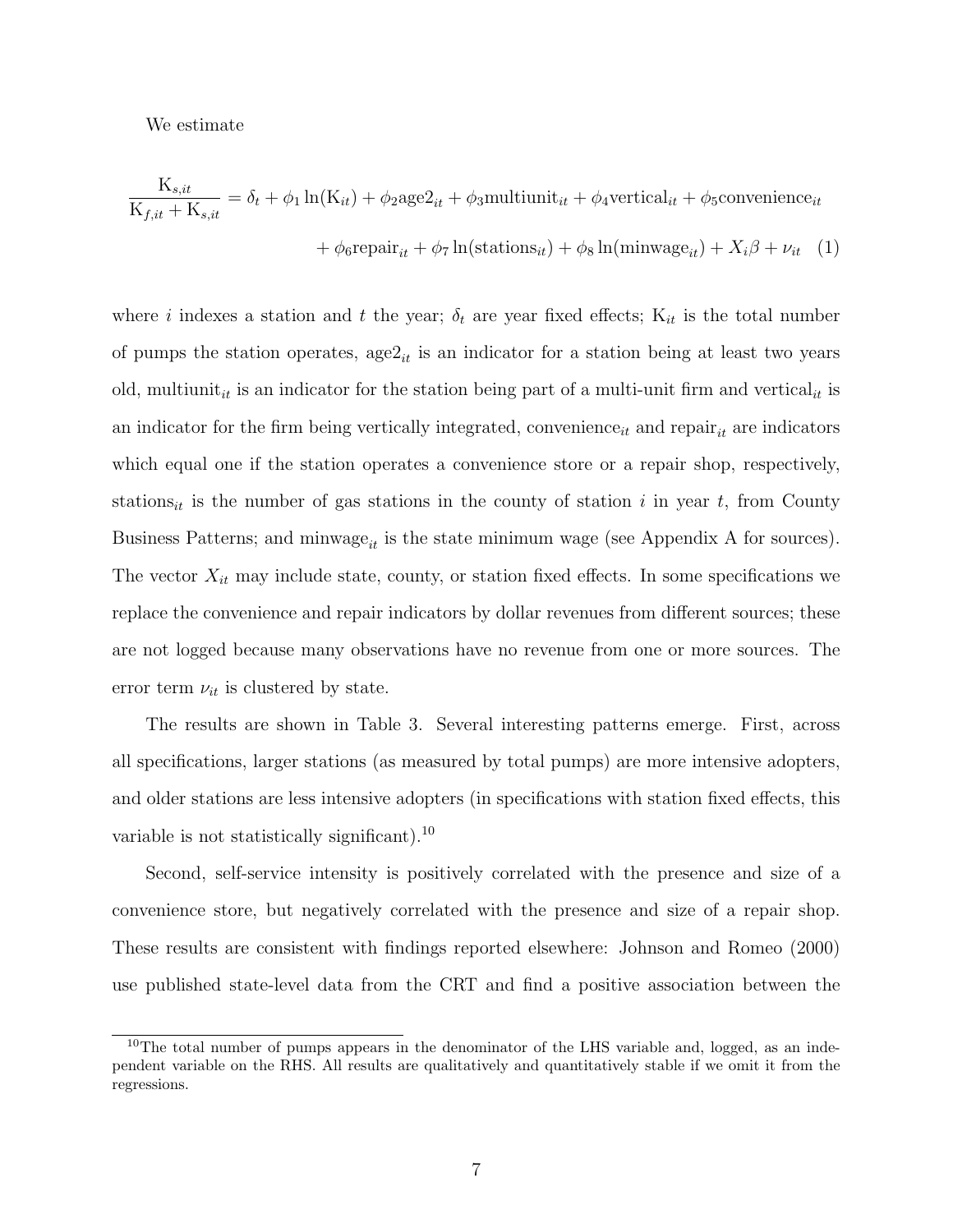percentage of stations offering self-service and both total gasoline sales and the percentage of stations selling food, and a negative correlation between the percentage of stations offering self-service and the percentage of stations with service bays. [Vandegrift and Bisti](#page-33-0) [\(2001\)](#page-33-0), using cross-sectional station-level data from a February 2000 survey of stations in New Jersey and Pennsylvania, find that stations offering self-service (in Pennsylvania only) have more pumps and are more likely to have convenience stores than full-service stations, but are less likely to offer repair services.

Third, multi-unit status is positively correlated with self service. Vertical integration is also positively correlated with self service, unless station fixed effects are included, in which case the variable is no longer significant. The absence of statistical significance (and the change in sign, although the magnitude is very small) is likely due to the fact that there is very little variation in the vertical structure of stations over the sample period. This result is also consistent with prior research: [Globerman](#page-31-4) [\(1978\)](#page-31-4) uses firm-level data from published sources for 24 Canadian oil companies in 1973 and 1974, and finds that larger firms were more likely to adopt self service, as were firms with more lessee-dealer-operated stations.<sup>[11](#page-8-0),[12](#page-8-1)</sup>

Fourth, competition is correlated with higher self-service rates, but again this masks unobserved county and station characteristics; controlling for either county or station fixed effects, competition is negatively correlated with self service.

Finally, a higher minimum wage is positively correlated with adoption. To our knowledge, this relationship has not been documented elsewhere. This result, which is robust across all specifications, suggests that labor costs are an important determinant in the adoption decision. The positive relationship between minimum wage and self-service adoption complements findings by [Aaronson and Phelan](#page-30-6) [\(2015\)](#page-30-6) that increases in the minimum wage reduce

<span id="page-8-0"></span><sup>&</sup>lt;sup>11</sup>[Globerman'](#page-31-4)s finding that firm size is correlated with adoption may be spurious because the LHS variable in this regressions is an indicator that turns on if any station operated by the firm has adopted self service. Larger firms have more stations, and so are mechanically more likely to have the indicator on even if each station is equally likely to adopt the new model.

<span id="page-8-1"></span> $12$ We have also estimated these regressions with firm fixed effects; the coefficient on vertical integration cannot be separately identified in this specification, but other results are robust.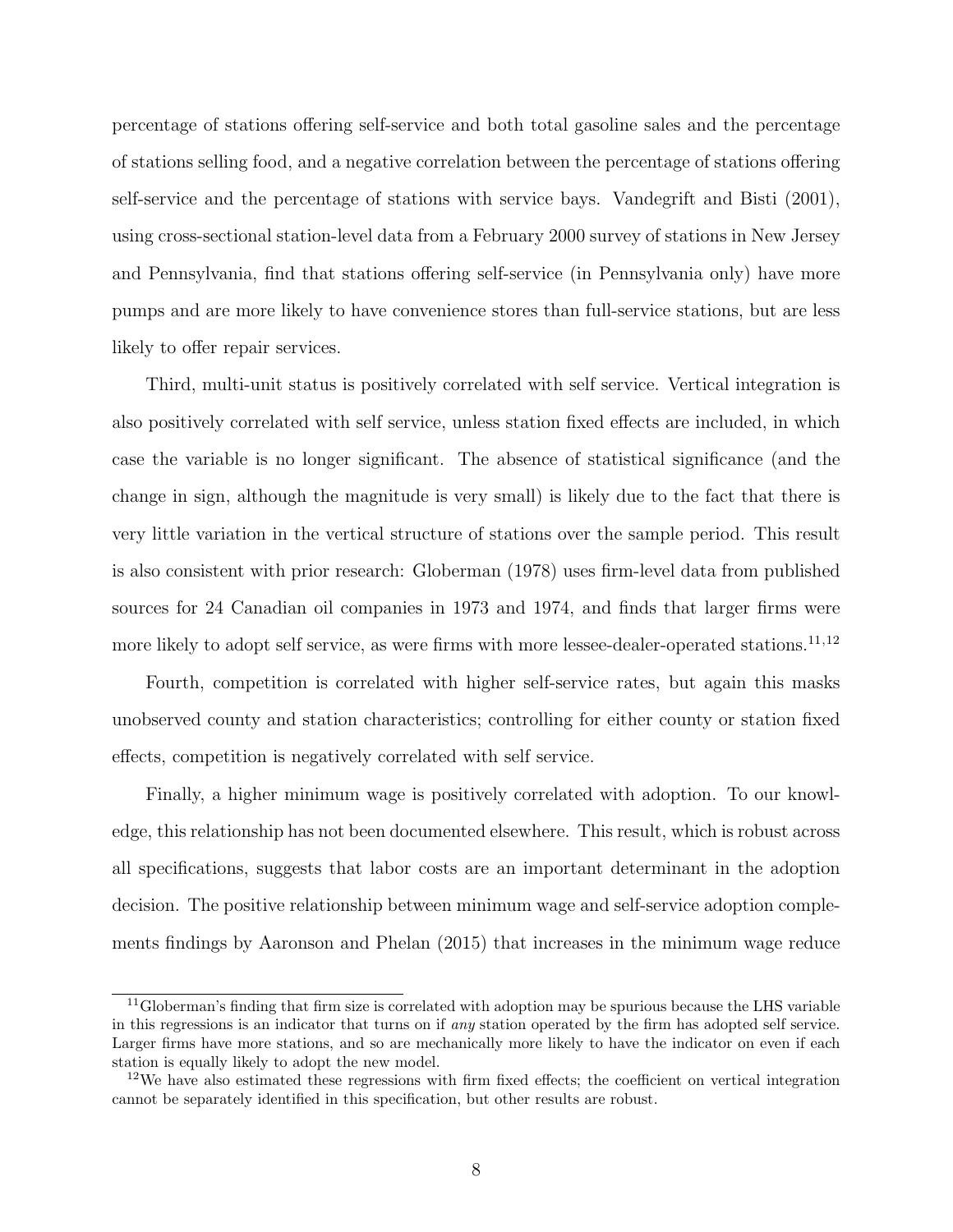employment in cognitively routine occupations but not in manually routine or non-routine low-wage occupations. Gas-station attendants' jobs are manually routine and are therefore not easily automated [\(Autor,](#page-30-0) [2015\)](#page-30-0). In our setting, however, automation is supplemented by the ability of the customer to assume any cognitively non-routine tasks.<sup>[13](#page-9-1)</sup>

## <span id="page-9-0"></span>4 Labor Saving

Specifying production functions in the retail context is a difficult task, as noted by [Oi](#page-32-3) [\(1992\)](#page-32-3) and [Betancourt](#page-30-1) [\(2005\)](#page-30-1), among others. Among the difficulties is the fact that retail is a service, and output is therefore tricky to measure; data on inputs, in particular capital and customer labor, are also often lacking. In our context we are lucky on a number of dimensions: first, the service level is explicitly measured, and the CRT collects information on gallons sold. The difficulty estimating the degree of substitution of employee labor by customer labor, instead, is due to the fact that we do not observe the number of attendants at each station. Instead, we observe the number of *employees*, only some of whom are attendants. Other employees may be working at the convenience store (selling or stocking), the back office (payroll, pricing, advertising, accounting, legal departments), repairing cars, or doing general station maintenance. We observe some information that is correlated with the extent to which these tasks require employees — for example, we infer the presence of a convenience store from the station's reports of revenue lines, and the need for independent accounting and payroll functions from the fact that a station is not part of a large chain — but we do not know the extent of these requirements. We rely on a simple model of retail-gasoline production to address this problem.

<span id="page-9-1"></span><sup>&</sup>lt;sup>13</sup>Attendants in full-service stations did much besides pumping gasoline and collecting payment; they also checked oil and belts, repaired flat tires, and more. In a children's book from 1972, an attendant named Jim describes his job: "Sometimes I prepare a charge slip for a credit-card customer. I set up displays of oil and tires, and keep a count of those items. I provide highway maps and keep candy bars for hungry travelers" [\(Baker,](#page-30-7) [1972,](#page-30-7) p. 23). A workbook for aspiring gas-station attendants from the same era includes instruction on these tasks as well as on checking gasoline inventory [\(Clarion House,](#page-30-8) [1968\)](#page-30-8).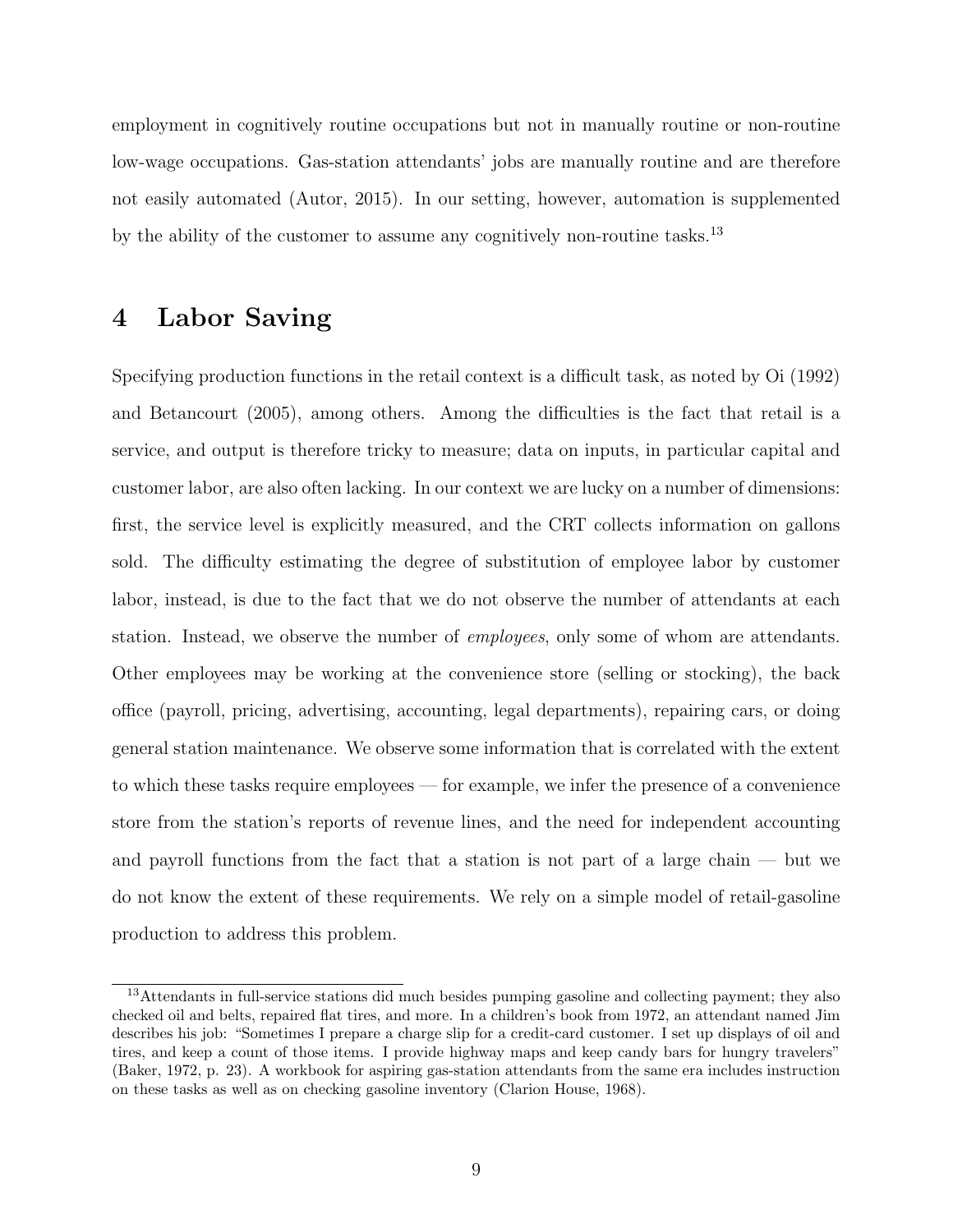### 4.1 Theoretical Framework

#### 4.1.1 Full Service

Retail gasoline production is well described by a Leontief production function: a pump without a car or without an attendant cannot produce any output, nor can an attendant without a car or without a pump.

We assume that refueling a car takes a fixed number of minutes  $\mu$ , and therefore measure production in  $\mu$ -minute intervals indexed by m. For a full-service station, output during interval m is

$$
G_{fm} = \gamma \min \left\{ \frac{L_{fm}}{\alpha_f}, K_f, C_{fm} \right\}
$$

where  $G_{fm}$  is the total output, measured in gallons;  $\gamma$  is the number of gallons purchased per customer;  $L_{fm}$  is the number of pump attendants;  $\alpha_f$  is a technology parameter;  $K_f$  is the (time-invariant) number of pumps; and  $C_{fm}$  is the number of customers (equivalently, cars) seeking fueling during interval  $m$ . The Leontief nature of the production function forces a 1 : 1 ratio of cars to fuel pumps in use, but allows for the possibility that a single attendant can refuel multiple cars (if  $\alpha$  < 1) or that more than one attendant is needed per car (if  $\alpha > 1$ ).

Our data are annualized, so we need to aggregate the  $\mu$ -minute intervals to a full year. There are  $\frac{60}{\mu}$  such periods per hour, or  $\frac{10,080}{\mu}$  periods per week. Summing  $L_{fm}$  over all intervals  $m$  in a given week gives

$$
\sum_{m=1}^{\frac{10080}{\mu}} L_{fm} = \eta L_f
$$

where  $L_f$  is the total number of attendants employed at the station and  $\eta$  is the number of hours worked by each of them. This accounting identity holds as long as  $\eta$  is constant, even if the station is closed (i.e.,  $L_{fm} = 0$ ) during some periods.

The number of cars is not under the direct control of the station, but is indirectly affected by the price charged per gallon and by other factors outside the station's control, such as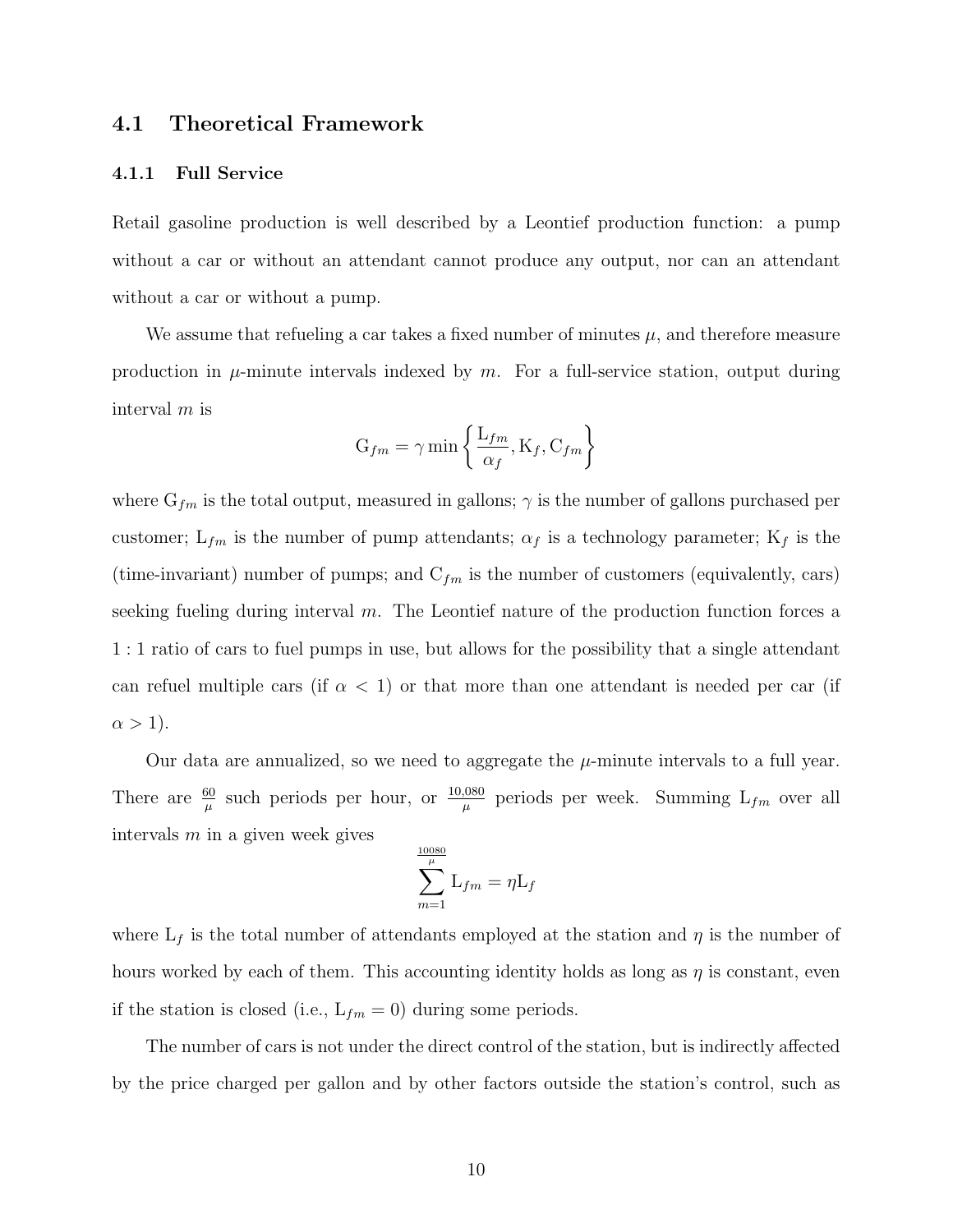the day of week, time of the day, season, weather, and competitive environment; we assume that  $C_{fm}$  can be accurately anticipated by the station for each interval m. Then, as long as  $C_{fm} \leq K_f$ , optimization requires that the station chooses the number of attendants so that  $\mathrm{L}_{fm}$  $\frac{d^{2} f m}{d q} = C_{f m}$ .<sup>[14](#page-11-0),[15](#page-11-1)</sup> In an hour with  $L_{f m}$  attendants, the total number of customers served is 60  $\mu$  $\mathrm{L}_{fm}$  $\frac{d^{2}Im}{dx^{2}}$ . Therefore, over the course of a year, the total number of customers served is

$$
C_f = 52 \cdot \sum_{m=1}^{\frac{10,080}{\mu}} \frac{60}{\mu} \frac{L_{fm}}{\alpha_f} = \frac{3120}{\mu \alpha_f} \cdot \eta L_f
$$

From the production function, the number of customers per year is also  $\frac{G_f}{\gamma}$ . Equating the two expressions and solving for  $L_f$ , we get

$$
L_f = \frac{\mu \alpha_f}{3120\eta} \frac{G_f}{\gamma}.
$$

#### 4.1.2 Self Service

For a self-service station, we postulate a production function that differs in only one parameter – employee productivity:

$$
G_{sm} = \gamma \min \left\{ \frac{L_{sm}}{\alpha_s}, K_s, C_{sm} \right\}
$$

where the subscript s now denotes self service. Implicit in this function is the added effort required of the customer,  $C_s$ ; the customer effort partially replaces the attendant's labor input. Like full-service customers, self-service customers are an input not under the direct control of the station, but indirectly controlled through pricing. If no attendants are needed at a self-service station then  $\alpha_s = 0$ . At the other extreme, if equal attendant effort is

<span id="page-11-0"></span><sup>&</sup>lt;sup>14</sup>If  $C_{fm} > K_f$ , the station cannot accommodate all its customers, and should raise its price.

<span id="page-11-1"></span><sup>15</sup>We ignore integer problems with respect to all inputs.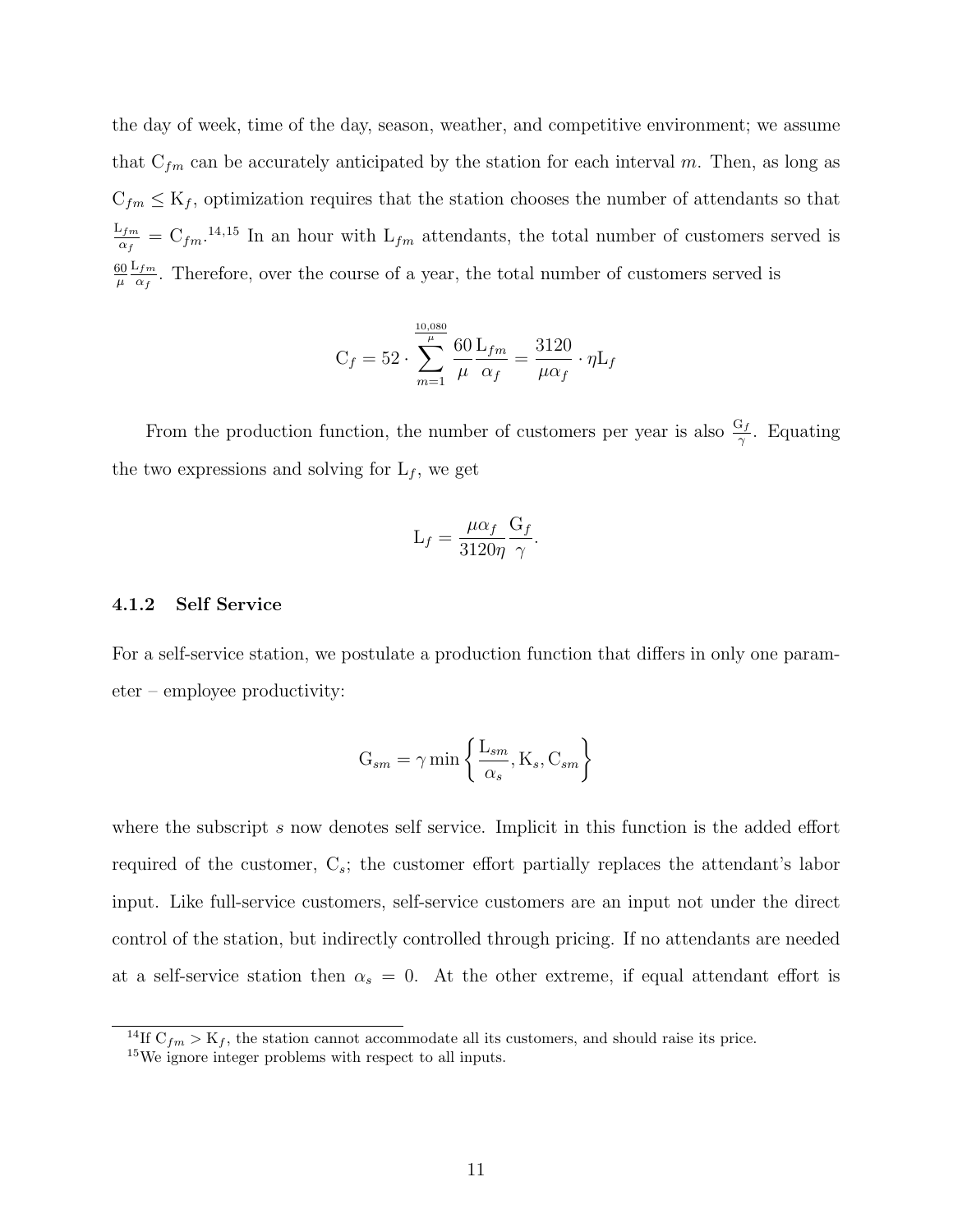required in full-service and self-service stations,  $\alpha_s = \alpha_f$ .<sup>[16](#page-12-0)</sup>

The same optimization issues apply here. If the number of attendants is just sufficient to meet demand, then the number of attendants employed by the station in any given week is

$$
L_s = \frac{\mu \alpha_s}{3120\eta} \frac{G_s}{\gamma}.
$$

#### 4.1.3 Total Employment

Although gas stations are generally considered single-product retailers, the reality is more complex, since many stations have repair shops (particularly in the early part of our sample) or convenience stores (particularly in the latter part); employees are also required for other tasks, such as management, purchasing, accounting, and pricing. We therefore assume that each station requires some fixed labor input,  $L_0$ . Total employment in a full-service station is  $L^{fs} = L_0 + L_f$  and at a self-service station it is  $L^{ss} = L_0 + L_s$ .

Approximately 30% of the stations in our sample offer both full-service and self-service pumps. For these, we assume that production is

$$
\mathbf{G}_m = \begin{bmatrix} G_{fm} \\ G_{sm} \end{bmatrix} = \gamma \cdot \left( \begin{array}{c} \min \left\{ \frac{\mathcal{L}_{fm}}{\alpha_f}, \mathcal{K}_f, \mathcal{C}_{fm} \right\} \\ \min \left\{ \frac{\mathcal{L}_{sm}}{\alpha_s}, \mathcal{K}_s, \mathcal{C}_{sm} \right\} \end{array} \right),
$$

total employment is  $L = L_0 + L_f + L_s$ , total pumps are  $K = K_f + K_s$ , and the total number of customers is  $C = C_f + C_s$ . Aggregation to annual levels follows the same logic as above.

<span id="page-12-0"></span><sup>&</sup>lt;sup>16</sup>In some jurisdictions, there may be legal as well as technological requirements for a minimum level of employee labor. For example, current law in Michigan states: "At least one attendant must be on duty while the station is open for business. The attendant's primary function shall be to supervise, observe, and control the dispensing of the liquids" ([http://www.michigan.gov/lara/0,4601,7-154-42271\\_4115\\_](http://www.michigan.gov/lara/0,4601,7-154-42271_4115_4238-9319--,00 .html) [4238-9319--,00.html](http://www.michigan.gov/lara/0,4601,7-154-42271_4115_4238-9319--,00 .html), accessed June 22, 2016).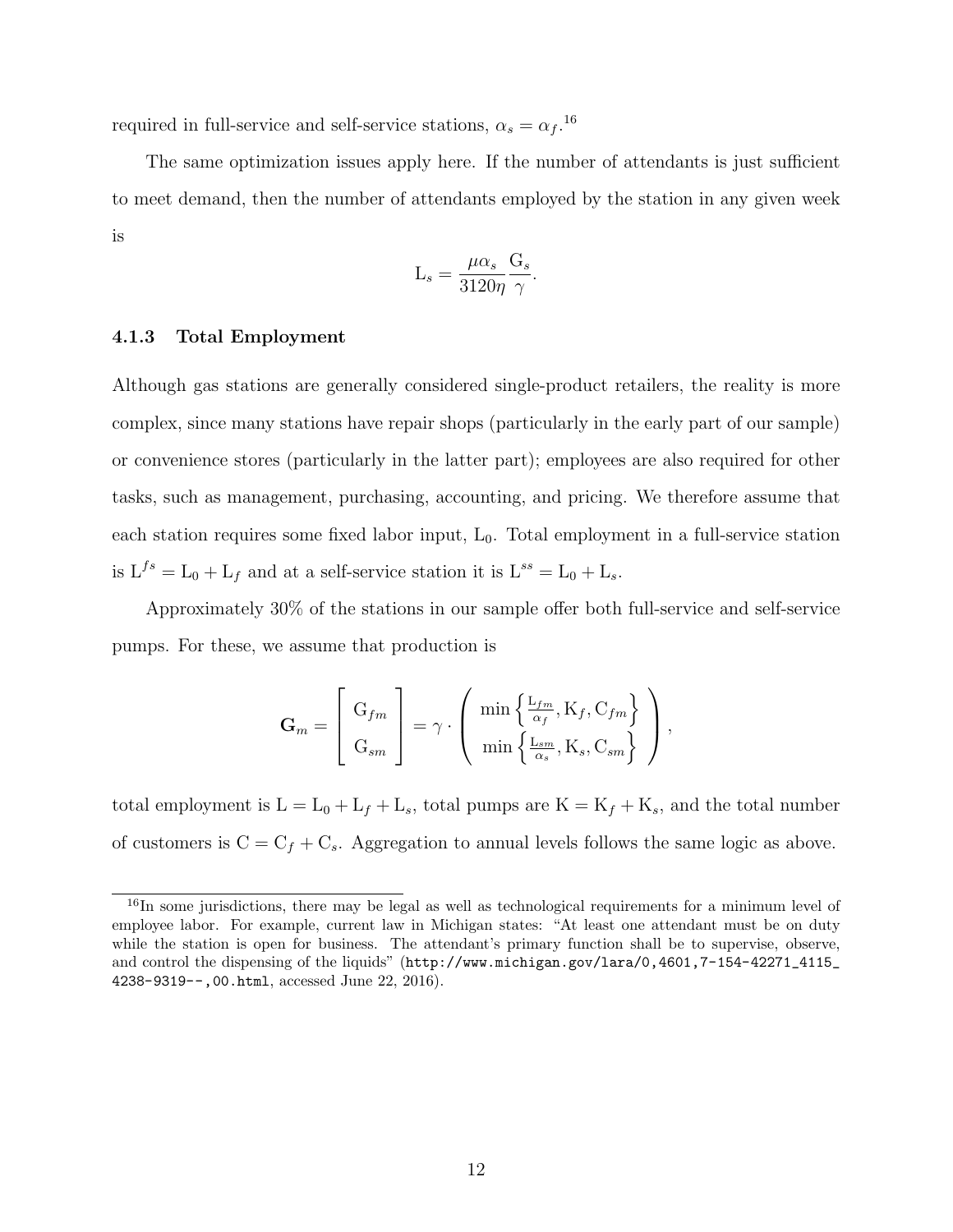### 4.2 Estimation

Guided by the production function above, we estimate OLS regressions to recover two laborproductivity parameters,  $\alpha_f$  and  $\alpha_s$ . We are less interested in their levels and more in their relative magnitudes, which tell us about the relative contribution of customer labor in the production function.

Total employment at station i in year t is

$$
L_{it} = L_{0,it} + \alpha_f \left( \frac{\mu G_{f,it}}{3120\eta\gamma} \right) + \alpha_s \left( \frac{\mu G_{s,it}}{3120\eta\gamma} \right) + \varepsilon_{it}
$$

The parameters  $\eta$ ,  $\gamma$ , and  $\mu$  are assumed to be constants:

- 1. Hours worked per week  $(\eta)$ : In the CPS-MORG file for 1979–1992, the average reported hours worked last week, at all jobs, for respondents whose industry is given as a gas station, whose occupation is given as a cashier or attendant, and who reported working at least one hour was about 34.5; the average "usual hours" at the main job was 33.5. We use  $\eta = 34$  hours.
- 2. Refueling gallons ( $\gamma$ ): [Borenstein](#page-30-9) [\(1991\)](#page-30-9), using survey data from over 500,000 fill-ups by 5,000 families in 1980 and 1984, finds that the average number of gallons purchased per refueling for a range of options (leaded vs. unleaded, full serve vs. self serve, regular vs. premium) is about 10.5. There is no statistically significant difference between full-service and self-service gallonage and no statistically significant difference between 1980 and 1984. [Deacon and Sonstelie](#page-31-5) [\(1985\)](#page-31-5), using data from a survey of 170 cars in 1980, also found an average of 10.5 gallons per fill-up. We use  $\gamma = 10.5$  gallons.
- 3. Refueling time  $(\mu)$ : [Daskin, Shladover, and Sobel](#page-31-6) [\(1976\)](#page-31-6) estimate a refueling-time regression using an unspecified number of observations from two stations in Massachusetts over the course of two days in 1974; using their coefficient estimates, the predicted service time for a 10.5-gallon purchase is 2:35 minutes. [Egeghy, Tornero-](#page-31-7)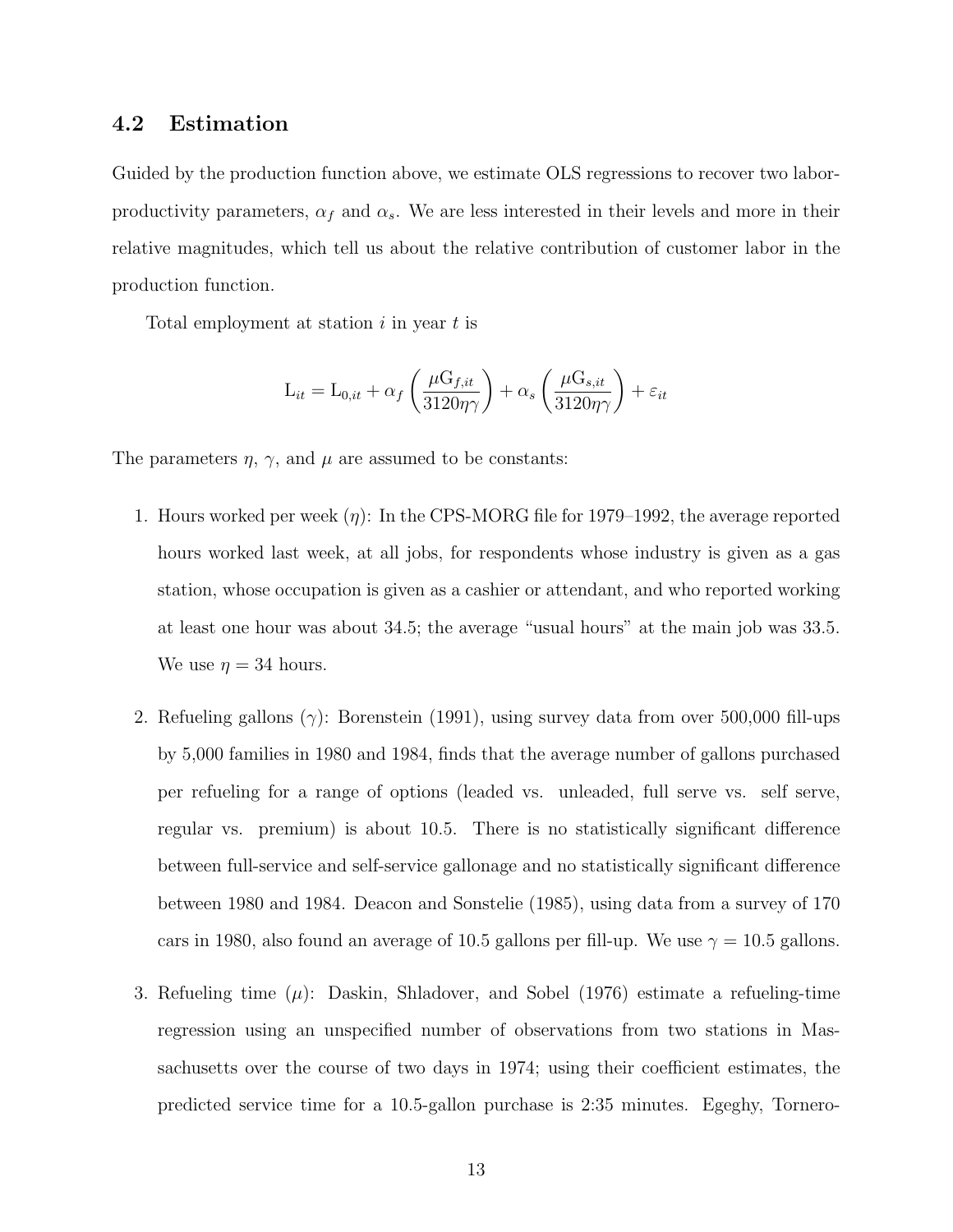[Velez, and Rappaport](#page-31-7) [\(2000\)](#page-31-7), in a study about health effects of self-service fueling, report the median refueling time in their sample of 130 observations of 39 individuals in 1998 and 1999 was three minutes, and the range was 1–10 minutes. Finally, [Scott](#page-32-4) [III](#page-32-4) [\(2007\)](#page-32-4), using data from 399 fill-ups in both full- and self-service stations in New Jersey and Pennsylvania over the spring and summer of 2006, finds that the average car takes under four minutes to refuel. To allow time for payment (most of our sample predates pay-at-the-pump technology) and additional maintenance that was required for older car models, such as checking tires, oil, and belts, we use  $\mu = 4$  minutes.<sup>[17](#page-14-0)</sup>

Given these parameters, we define

$$
\begin{aligned}\n\widetilde{G}^f &= \frac{\mu}{3120\eta\gamma} G_f = \frac{G_f}{278460} \\
\widetilde{G}^s &= \frac{\mu}{3120\eta\gamma} G_s = \frac{G_s}{278460}\n\end{aligned}
$$

to estimate regressions of the general form:

$$
\text{emp}_{it} = \alpha_0 + \alpha_f \cdot \widetilde{G}_{it}^f + \alpha_s \widetilde{G}_{it}^s + X_{it} \theta_x + \varepsilon_{it} \tag{2}
$$

where **emp** is station employment (a positive integer). Importantly, the same parameters modify both full- and self-service gallons. Our main interest is in the ratio of the coefficients  $\alpha_f$  $\frac{\alpha_f}{\alpha_s}$ , which is unaffected by the precise value of the parameters.<sup>[18](#page-14-1)</sup>

We estimate the model both with and without control variables  $X_{it}$ . Control variables may include year fixed effects; state fixed effects; state-year fixed effects; an indicator for a

<span id="page-14-0"></span><sup>&</sup>lt;sup>17</sup>A Ford Owner's Manual for 1980s models advised drivers, "Check the engine oil level every time you fill the gas tank" [\(Mellon,](#page-32-5) [1998,](#page-32-5) p. 1–31).

<span id="page-14-1"></span><sup>&</sup>lt;sup>18</sup>We do not use the third input in the production function — the number of pumps — in our estimation. From Table [2,](#page-37-1) note that the number of gallons sold per pump ranges from approximately 100,000 (in fullservice stations) to 150,000 (in self-service stations). Assuming each fill-up takes four minutes and accounts for 10.5 gallons, the average pump is in use between 670 and 960 hours per year. For a station open 365 days per year, this is equivalent to between 1.83 and 2.63 hours per day. This low capacity utilization is consistent with the evidence in [Png and Reitman](#page-32-6) [\(1994\)](#page-32-6) that stations can charge a premium if they have no wait time.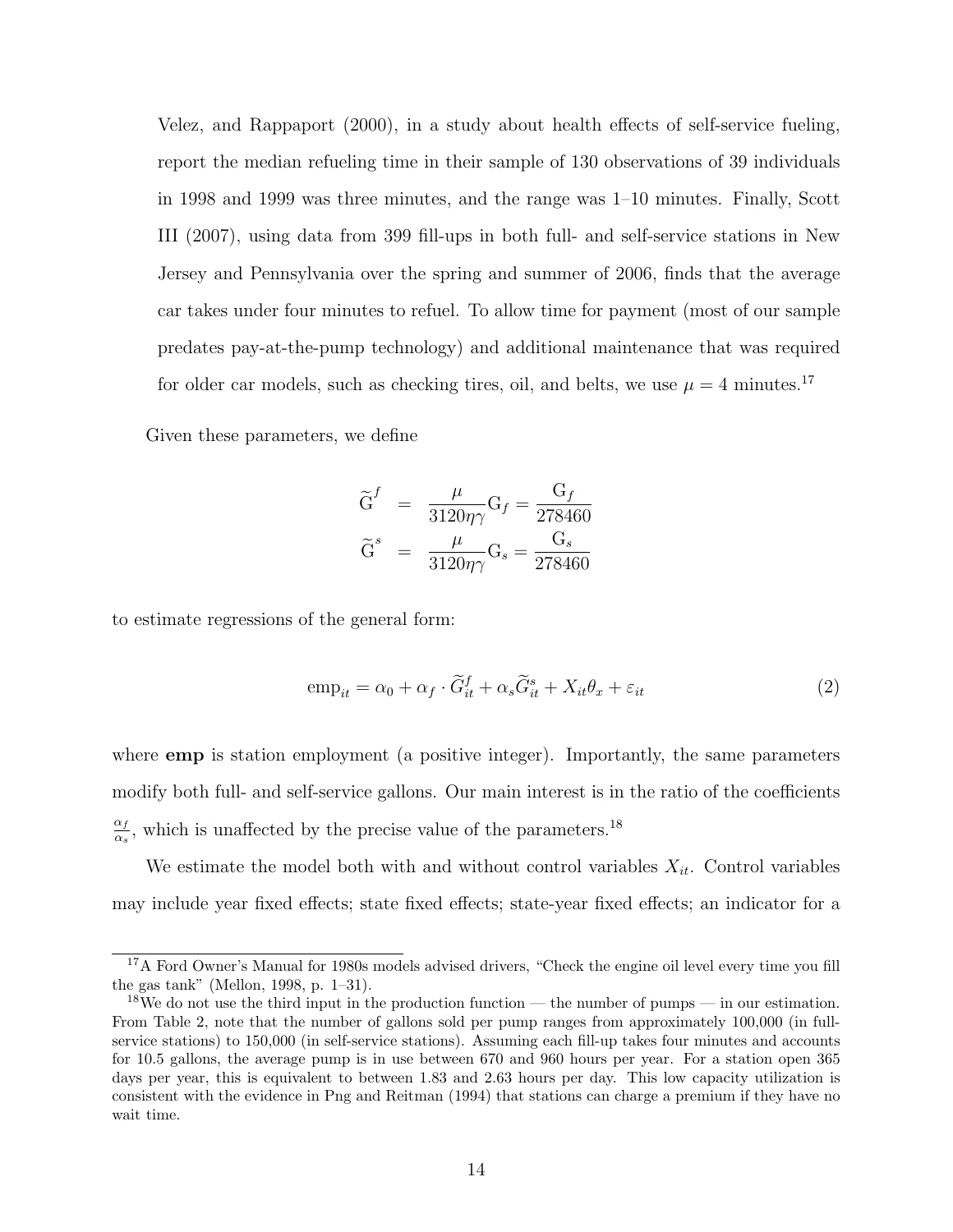station being at least two years old; indicators for the station being owned by a multi-unit and/or vertically integrated firm; indicators for the presence of a convenience store and/or a repair shop, or real revenues from these operations; and establishment fixed effects.

The multi-unit and vertical-integration indicators capture the fact that large firms may have different employment practices; in particular, they may employ fewer people at the station and more people at headquarters in administrative jobs5. Even among vertically integrated firms, different organizational forms may have different employment practices; for example, company-operated stations, which are managed by company employees, may have more or fewer employees than lesee-dealer stations, owned by the refiner but operated by a residual claimant.[19](#page-15-0) These firms may also have different rates of adoption of self service [\(Globerman,](#page-31-4) [1978\)](#page-31-4), leading to biased estimation of the  $\alpha$  coefficients if this control is omitted. Similarly, a station with a convenience store or a repair shop has different fixedlabor requirements, and at the same time may have different rates of adoption to the extent that service level and other station amenities are complementary. Controlling for station age is important because older surviving stations tend to be larger, and they are also less likely to have self service. Because we use the LBD to calculate age, and the LBD starts in 1975, for consistency across years we use an indicator for the station being at least two years old. Most of the variation in station employment that is correlated with station age is soaked up by this indicator.

Year fixed effects capture average differences in self-service adoption over time, which may also be correlated with other trends in labor demand or labor supply, such as changes in station hours. Station fixed effects allow us to control with greater precision for both observed and unobserved station characteristics that may be correlated with employment and with service configuration, as long as these variables are time invariant, but also restrict the identification of coefficients to the sample of stations observed more than once.

<span id="page-15-0"></span><sup>19</sup>The taxonomy is from [Hastings](#page-31-8) [\(2004\)](#page-31-8).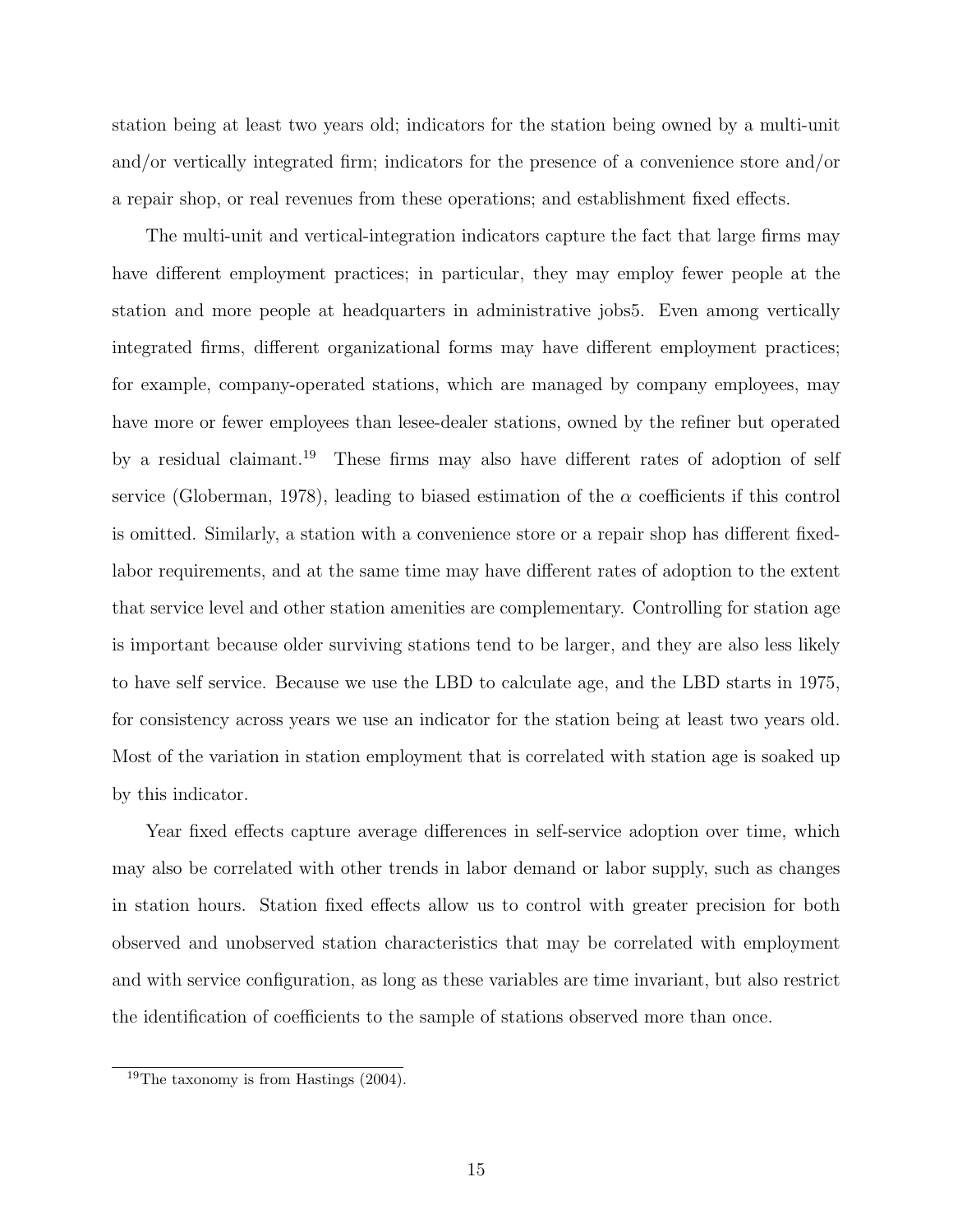The results are given in Table [4.](#page-39-0) Estimates of  $\alpha_f$  vary in the range of approximately 1–1.1 when station fixed effects are omitted, and fall to approximately 0.6 when station fixed effects are included. Estimates of  $\alpha_s$  vary in the range of approximately 0.5–0.7 when station fixed effects are omitted, and fall to approximately 0.4 when station fixed effects are included. The difference between the two is statistically significant in all specifications (test statistics omitted), and the ratio ranges from 1.4 (in specification 7) to 2.1 (in specification 6). Other variables have expected signs. For example, older stations tend to have more employees, all else equal; stations that belong to multi-unit firms generally have fewer employees; and stations with convenience stores and repair shops have more employees. Employment per dollar of revenue is several times higher for alcohol and repair services than it is for grocery items. Employment per dollar of tobacco revenue varies across specifications. Our most preferred specification is in column (8), in which we control for station, state, year, and state×year fixed effects, as well as all available station characteristics.

Gallons are reported with significant rounding error. If gallons were accurately reported, only 1% of observations would have values divisible by 100 and only 0.1% would have values divisible by 1,000. Instead, we find that 30% of observations report gallon sales divisible by 100, and more than 10% are divisible by 1,000. If rounding is symmetric, there is no bias in the reported variable but the estimated coefficients  $\alpha_f$  and  $\alpha_s$  are attenuated. We address this problem by instrumenting  $\tilde{G}$  with the number of pumps allocated to the same service level. These results are given in Table [5.](#page-40-0) As expected in the case of measurement error, the IV estimates of  $\alpha_f$  and  $\alpha_s$  are both larger than the OLS estimates. Again, they are statistically different from one another in every specification. The ratio ranges from 1.2 (in specification 7) to 2.1 (in specification 3).<sup>[20](#page-16-0)</sup>

<span id="page-16-0"></span><sup>&</sup>lt;sup>20</sup>The conventional "rule-of-thumb" for sufficiently strong instruments in the case of one instrument is a first-stage F statistic of 10 [\(Staiger and Stock,](#page-32-7) [1997\)](#page-32-7). As there is no single F statistic for the case of multiple variables with multiple instruments, [Cragg and Donald](#page-31-9) [\(1993\)](#page-31-9) offer a new test statistic, for which [Stock and Yogo](#page-32-8) [\(2005\)](#page-32-8) provide critical values. The critical value of 10%, which corresponds roughly to the Staiger-Stock rule of thumb, is 7.03 in the case of two mis-measured variables and two instruments. The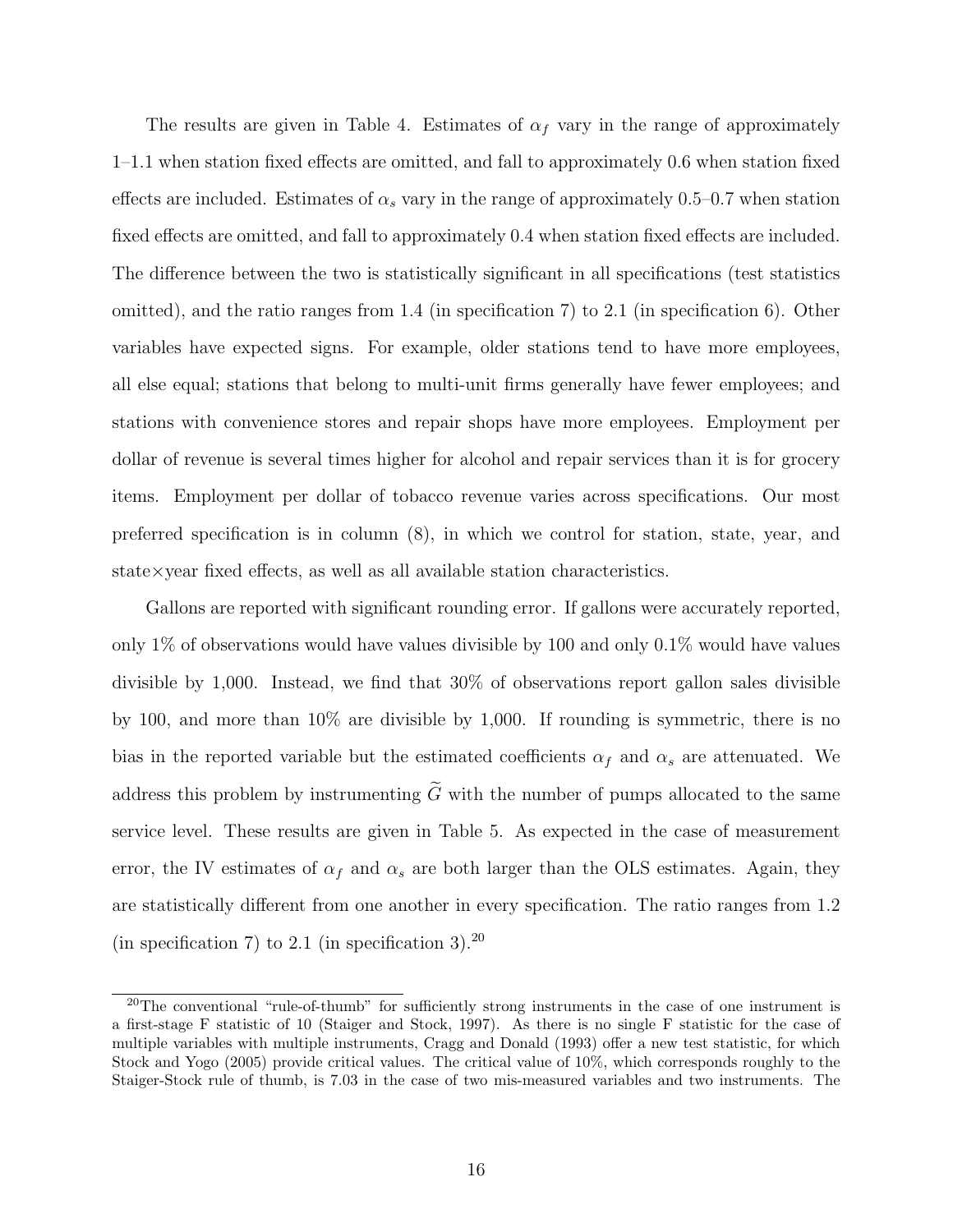For a station converting from full service to self service while maintaining the same physical capacity reduces the labor requirement to  $\frac{\alpha_s}{\alpha_f}$ , or approximately three quarters, of the full-service level. If we use our preferred estimates, the IV estimates in column (8), a station selling 700,000 gallons of gasoline per year would need four attendants for full service, but only three attendants if it operated by self service. The labor input of the fourth attendant is now provided by the customer, who is compensated with a lower price.

The price discount applied to self-service gasoline can provide a back-of-the-envelop check on our point estimates. There are several estimates of the self-service discount. [Borenstein](#page-30-9) [\(1991\)](#page-30-9), using data from a large consumer survey, reports that the average premium increased "from about one cent in 1980 to nearly six cents in 1986, and then declined back to about two cents by the end of the decade" (p. 1). For 1987, [Shepard](#page-32-9) [\(1991\)](#page-32-9) estimates the fullservice premium in a four-county area in eastern Massachusetts at between seven and nine cents, in nominal 1987 dollars.<sup>[21](#page-17-0)</sup> Because the price of gasoline was highly variable over this time period, we prefer an estimate of the discount in percentage terms. For 1982, we use data from the Bureau of Labor Statistics (BLS) and the American Chamber of Commerce Research Association (ACCRA) to estimate the average full-service premium nationwide at around 7%. Details of this estimation are in Appendix [B.](#page-28-0)

The average annual wage for a gas-station worker in the CPS, in 1992 dollars, is about \$14,000. Switching one pump from full service to self service, then, on average reduces employment cost by approximately  $\frac{\alpha_s}{\alpha_f}$  · 14, 000, or (using the IV estimates from column (8)) by \$10,790. The corresponding revenue reduction is calculated as the change in the price times the number of gallons sold per pump. From the BLS price series for gasoline, the average price of gasoline from 1977 to 1992, expressed in 1992 dollars, was \$1.52; a 7%

Cragg-Donald test statistic, reported at the bottom of the table, exceeds 100 times that value in all our first-stage regressions.

<span id="page-17-0"></span><sup>&</sup>lt;sup>21</sup>Shepard (1991) argues that stations practice price discrimination, charging a higher price for full-service gasoline and a lower price for self-service gasoline when both are available, compared to stations specializing in one service level only.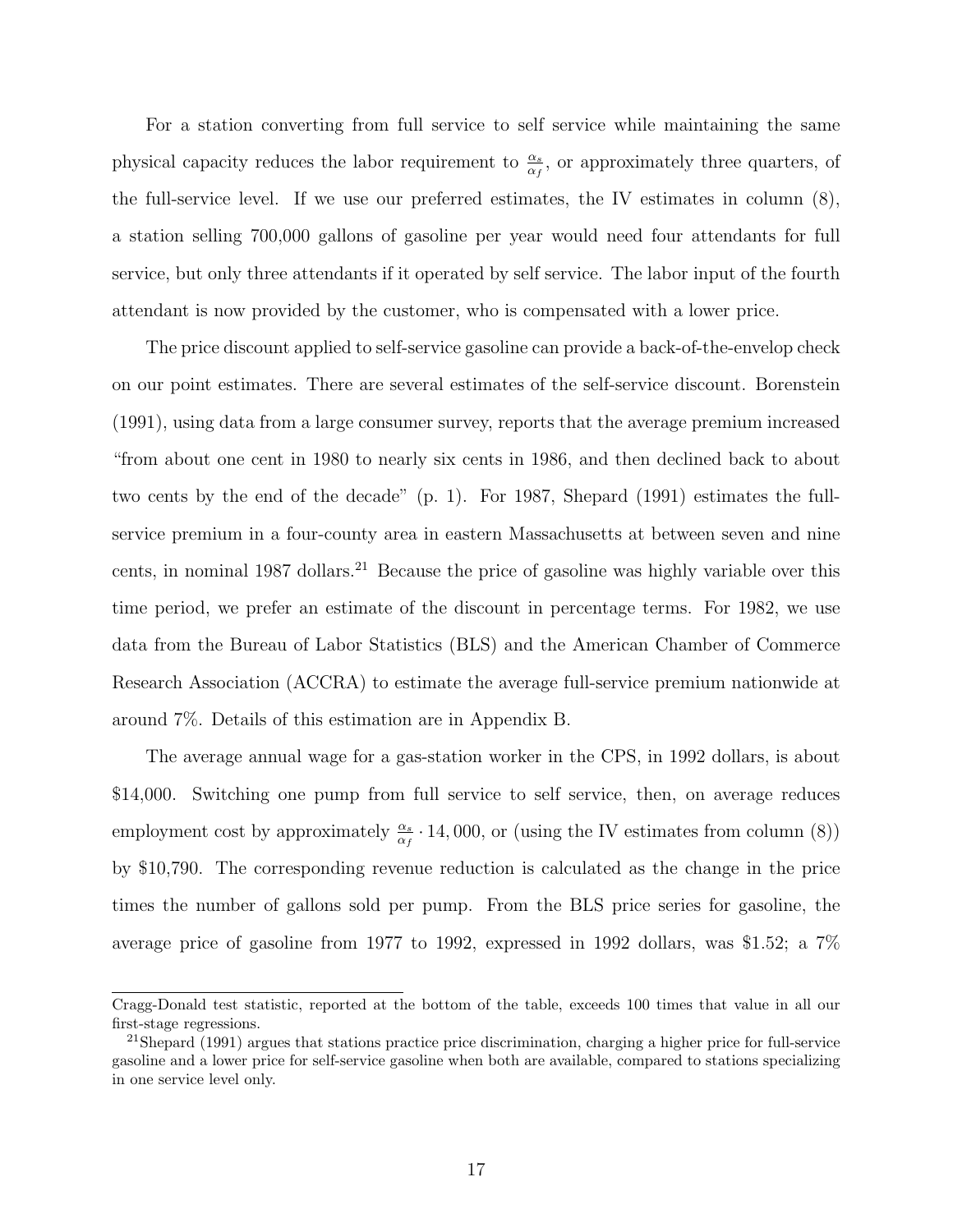reduction in that price is about 11 cents. From Table [2,](#page-37-1) gallons per pump range from an average of 75,000 (full-service gallons in mixed-service stations) to 151,000 (self-service gallons in self-service stations), delivering a broad range of estimates of the revenue loss from switching a pump from full to self service. If we use the average gallons per pump in a mixed-service station (which must be roughly indifferent on the margin between full- and self-service pumps), 92,600, the revenue loss from switching to self service is about \$10,186.

Although these numbers should be taken with a grain of salt, they are consistent with the notion that the marginal cost (\$10,186 in lost revenue) and marginal benefit (\$10,786 in reduced payroll) of switching a pump from full service to self service are close during this time period.

# <span id="page-18-0"></span>5 Productivity Measurement

Our results highlight several challenges in productivity measurement introduced by the increasing adoption of self-service in retail trade and by other organizational changes related to this adoption.

The literature on productivity measurement in manufacturing has distinguished between a revenue-based productivity measure (e.g., "revenue TFP," or TFPR) and physicalquantity-based productivity measure ("quantity TFP," or TPFQ). In the retail sector, where quantity is typically not measurable, all studies of which we are aware have used revenuebased measures of productivity (see, e.g., [Foster, Haltiwanger, and Krizan,](#page-31-10) [2006;](#page-31-10) [Haskel](#page-31-11) [and Sadun,](#page-31-11) [2009;](#page-31-11) [Basker,](#page-30-10) [2012\)](#page-30-10). The standard measure of retail productivity is revenue per worker. In this sense gasoline retailing is unique, because sales volume, and not just revenue, is collected in the CRT. Moreover, the output of gasoline stations is relatively homogeneous and easy to measure, allowing us to compute a physical productivity measure using volume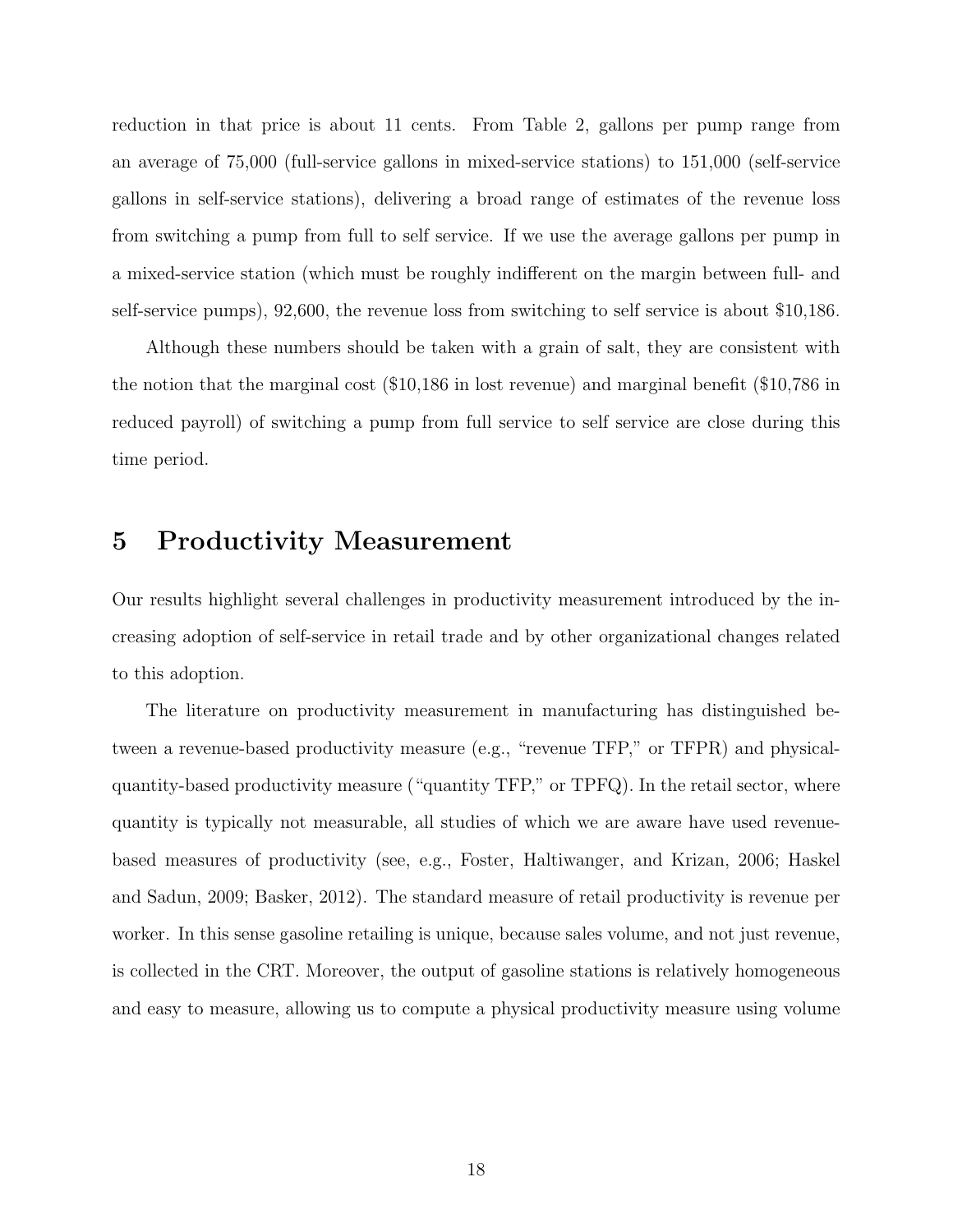output: gallons per worker. $^{22}$  $^{22}$  $^{22}$ 

However, neither measure is well suited to measure productivity in our setting. We consider the most common measure of productivity used in studies of the retail sector, revenue per worker (Elevenue  $\frac{\text{penu}}{\text{L}}$ , and a quantity-based measure, gallons per worker  $(\frac{\text{G}}{\text{L}})$ .

The main problem with these measures is that the labor input, L, includes only employee labor and not customer labor. Because the share of labor accounted for by customers has increased over time, the growth rate of productivity is biased upwards.[23](#page-19-1)

A second issue common to both measures is the increase in the prevalence and size of convenience stores. This change has lead to an increase in the number of non-attendants,  $L_0$  in our notation. Any measure of output per worker must account for the increase in  $L_0$ . We can sidestep this issue by calculating productivity only for stations with no convenience stores and repair shops, but the broader problem, that we are unable to observe production vs. non-production employment, remains, and is salient in any industry in which the product or service mix shifts over time.<sup>[24](#page-19-2)</sup> This complication favors using revenue per worker, since convenience-store workers produce revenue even if they do not produce gasoline sales.

On the face of it, the revenue-based productivity measure has an additional advantage: the ratio of the full-service and self-service prices may reflect the relative productivities of the employees. So, as the denominator falls due to an increase share in the unmeasured labor input, the numerator also falls because the per-gallon price of self-service gasoline is lower than the price of full-service gasoline. Although this mitigates the bias, there is no reason to expect these two effects to cancel out. On the other hand, in our context the revenue-based productivity measure is problematic because the price of gasoline has swung dramatically over the years for reasons unrelated to retail productivity. Most notably, the price of crude

<span id="page-19-0"></span> $^{22}$ [Foster, Haltiwanger, and Syverson](#page-31-12) [\(2008\)](#page-31-12) calculate TFPQ for eleven homogeneous manufacturing products, including gasoline.

<span id="page-19-1"></span><sup>&</sup>lt;sup>23</sup>This point is not new; [Oi](#page-32-3) [\(1992,](#page-32-3) p. 162) argues that the "theory of production has to be augmented by including the inputs of consumers and producers in measuring the rate of technical progress."

<span id="page-19-2"></span> $^{24}L_0$  may also change as the vertical structure of stations changes, as seen in the regression results in Tables [4](#page-39-0) and [5.](#page-40-0)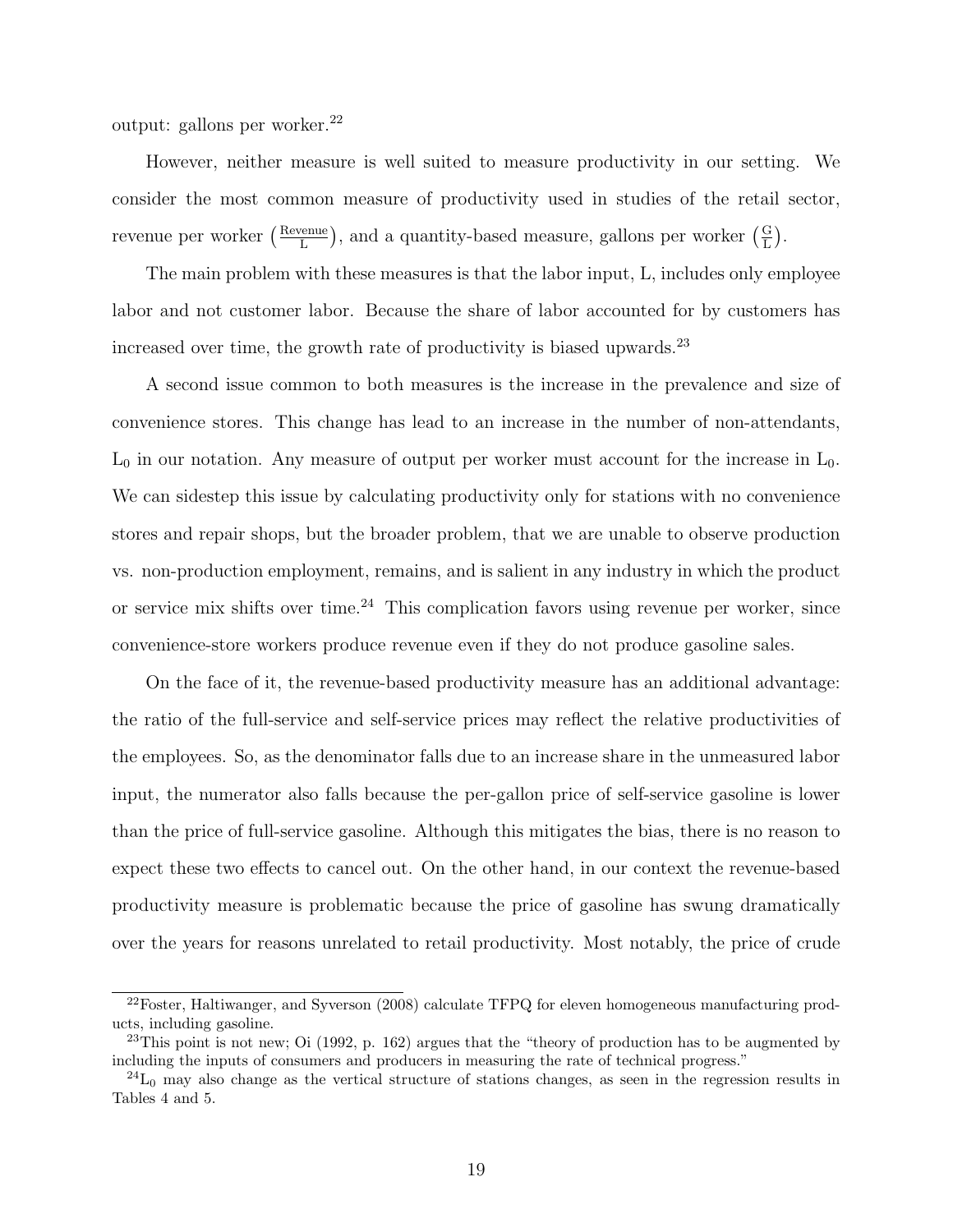oil rose more than threefold between 1977 and 1982. Crude-oil price fell by 1987, although not to 1977 levels. Any revenue-based measure of productivity that does not adjust for this fact would misrepresent 1982 as the high point of labor productivity. A secondary problem is that as gas stations have become larger, concentration in this industry has increased. Published County Business Patterns tables show that the average number of stations per county fell by 28%, from 44.3 to 31.8, between 1977 and 1992, and the number of counties served by fewer than three stations nearly doubled, from 158 to 300.<sup>[25](#page-20-0)</sup> Increased market concentration can lead to higher prices, which would bias upwards the estimated growth in revenue-based productivity. Although the former issue can, in principle, be addressed by deflating retail prices by rack or crude-oil prices, addressing the latter issue would require station-level measures of market power and price elasticity.<sup>[26](#page-20-1)</sup>

Formally, using the retail-gasoline production function specified in this paper, we can write revenue per worker as

$$
\frac{\text{Revenue}}{\text{L}} = \frac{p_f G_f + p_s G_s + p_x X}{\text{L}_0 + \text{L}_f + \text{L}_s} = \frac{3120\eta \gamma}{\mu} \frac{\frac{p_f \text{L}_f}{\alpha_f} + \frac{p_s \text{L}_s}{\alpha_s}}{\text{L}_0 + \text{L}_f + \text{L}_s} + \frac{p_x X}{\text{L}_0 + \text{L}_f + \text{L}_s}
$$
(3)

where  $p_f$  and  $p_s$  are the prices, respectively, of full- and self-service gasoline, and  $p_xX$  is revenue from non-gasoline goods and services. For a station with no convenience store or repair service,  $p_xX = 0$ . If  $L_0$ , which is unobserved, is small enough, revenue per worker represents a weighted average of revenue per effective unit of labor. To the extent that the full-service price premium  $\frac{p_f}{p_s}$  is approximately equal to the worker-productivity ratio  $\frac{\alpha_f}{\alpha_s}$ , this measure has the advantage that it should not be spuriously affected by the transition from full service to self service. However, as shown in the previous section, the price ratio is

<span id="page-20-0"></span> $^{25}$ Increased concentration in local markets was accompanied by increased concentration nationally. Published CRT tables show that the market share of the top four firms in SIC 554 rose from 5.4% in 1977 to 7.2% in 1992.

<span id="page-20-1"></span><sup>&</sup>lt;sup>26</sup>In this context, [Haltiwanger](#page-31-13) [\(forthcoming\)](#page-31-13) argues that a revenue measure of productivity is preferable to a physical measure of productivity when firms do not have market power but produce goods of differential quality, because the prices embedded in the revenue-based measure implicitly adjust for differences in quality across firms. For a related discussion, see also [Foster, Grim, Haltiwanger, and Wolf](#page-31-14) [\(2015\)](#page-31-14).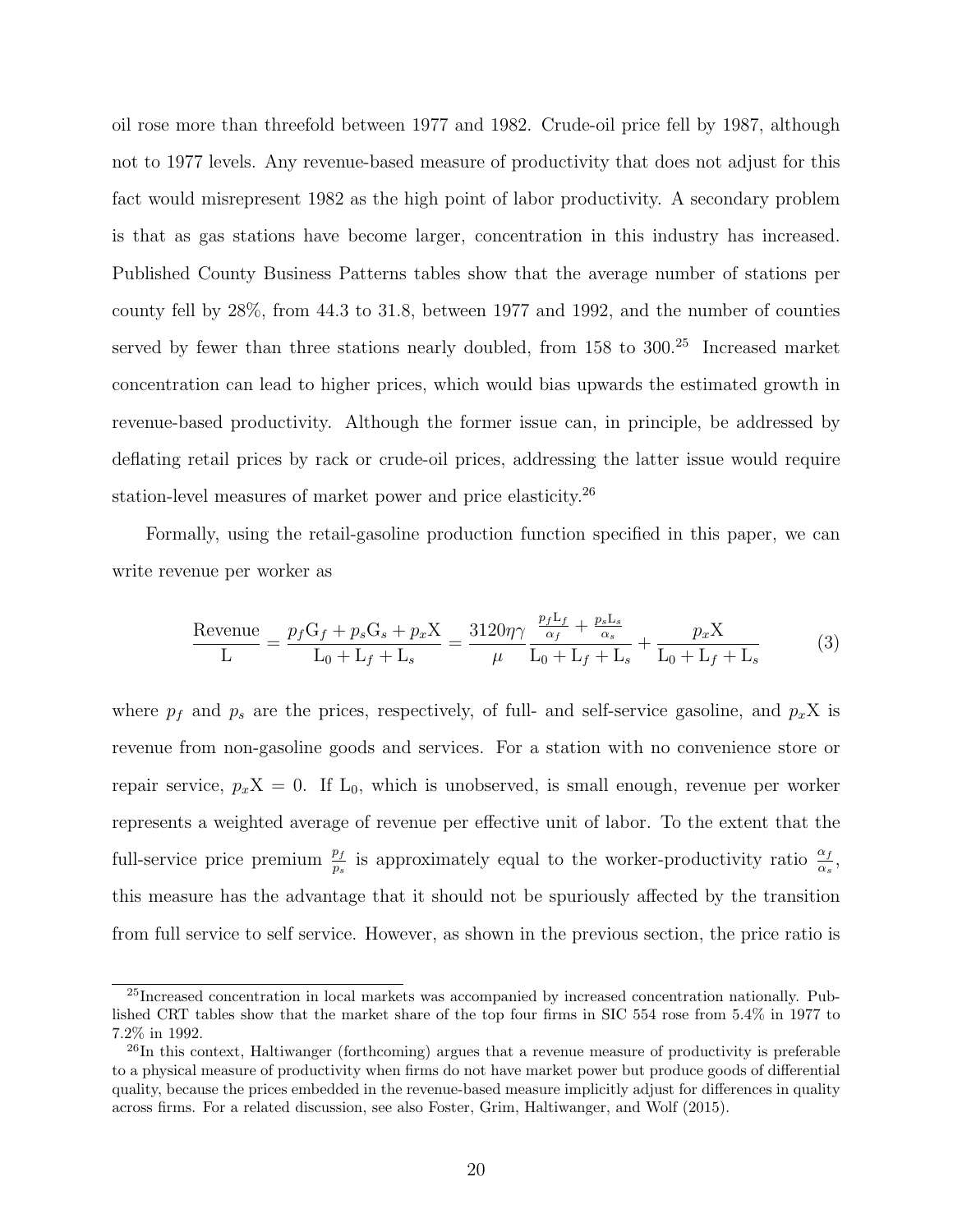about 1.07, whereas the productivity ratio we estimate is about 1.3.

Alternatively, gallons sold per worker is

$$
\frac{G}{L} = \frac{G_f + G_s}{L_0 + L_f + L_s} = \frac{3120\eta\gamma}{\mu} \frac{\frac{L_f}{\alpha_f} + \frac{L_s}{\alpha_s}}{L_0 + L_f + L_s}
$$
(4)

which, ignoring the constant factor  $\frac{3120\eta\gamma}{\mu}$ , is a weighted average of the productivities of the three types of workers  $(0, \frac{1}{\alpha_f}, \frac{1}{\alpha_i})$  $\frac{1}{\alpha_s}$ ). Holding the productivity parameters constant, however, a shift in the production function from full service to self service will appear by this measure to have increased productivity. At the extreme, suppose that  $L_0 = 0$  and that a station transitions from having only full-service pumps to having only self-service pumps; measured productivity increases from  $\frac{1}{\alpha_f}$  to  $\frac{1}{\alpha_s}$ .

To see how the transition from full-service to self-service and the change in bundling from repair shop to convenience store physical productivity over time, we compute the log of gallons sold per worker using four samples. We first compare locations with self-service bans to locations without bans. As shown in Figure [1](#page-34-0) and discussed in Section [3,](#page-5-0) while stations in most of the country adopted the self-service model, stations in New Jersey, Oregon, and municipalities with self-service bans in place serve as a quasi-exogenous control group that allows us to capture counterfactual productivity, in the absence of self-service pumps. In addition, we compare locations with convenience stores and/or repair shops to locations with neither to determine the difference that the labor input  $L_0$  makes in productivity calculations.

Figure [3](#page-35-0) shows gallons per worker (physical productivity) for each of the the four samples — ban vs. no ban, and convenience/repair vs. "pure" gas station. As expected, measured physical productivity is higher in the samples that exclude convenience stores and repair shops, because those mechanically drive up the denominator L without a concommitant increase in the numerator G. In addition, also as expected, measured productivity is higher in locations without a self-service ban in than in locations with a ban, because customer labor is omitted from the numerator L in the former.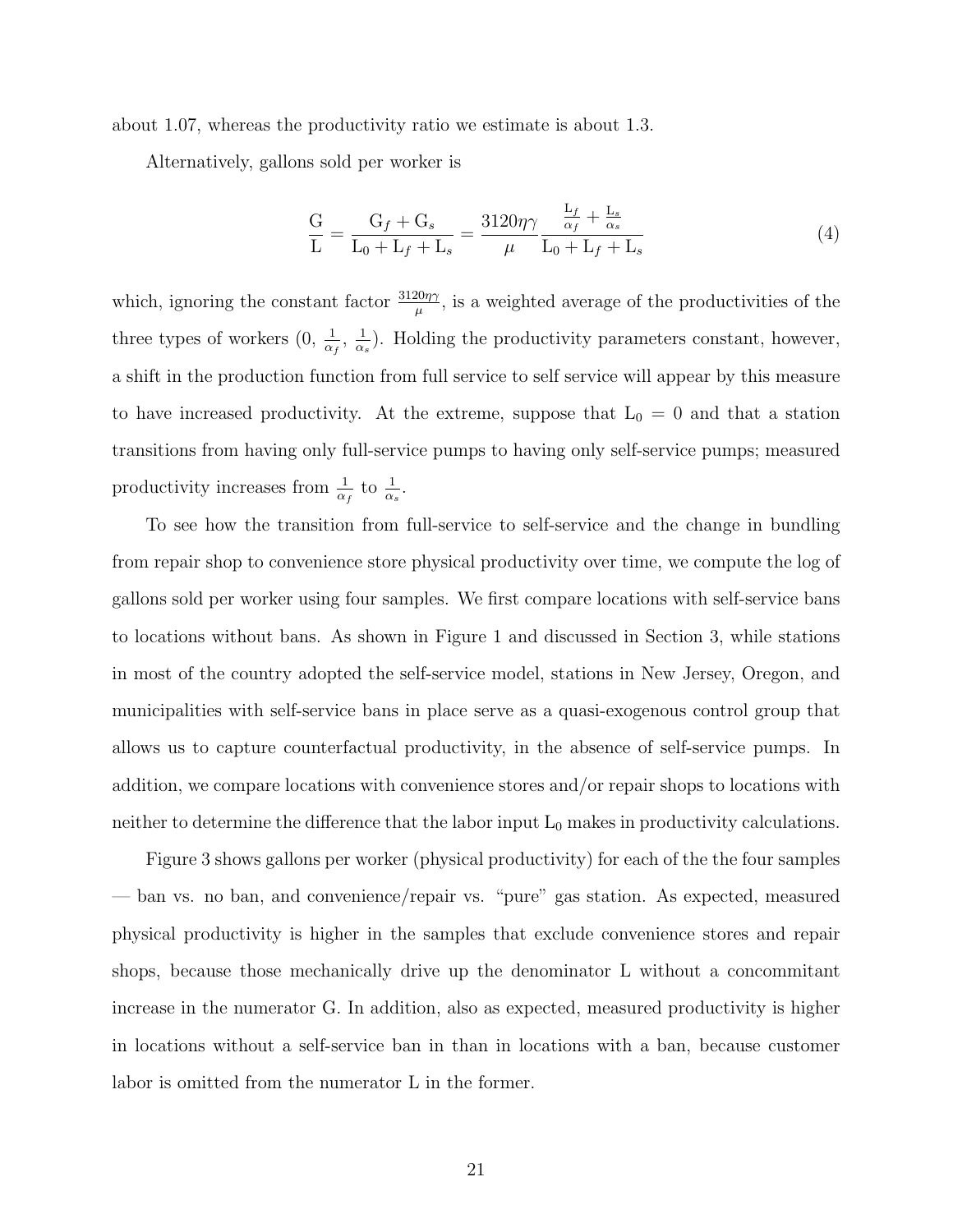Figure [4](#page-35-1) repeats this analysis using revenue per worker. The most obvious difference between the figures is the spike in measured revenue productivity in 1982 due to high oil prices. With a couple of exceptions, the rank order of the four series is the same as in Figure [3.](#page-35-0) Ceteris paribus, measured productivity is higher in locations without convenience stores and repair shops despite the fact that revenue is included in the numerator. Likewise, measured productivity is lower in locations with a self-service ban, because the measured labor input omits customer labor.

This exercise illustrates the problem of reconciling naïve productivity measures with productivity parameters that come from understanding the production function. As highlighted in prior research, revenue productivity is sensitive to price changes, whether due to changes in market power or, in our case, to macroeconomic conditions. Physical productivity comes closer to measuring the theoretical ideal, but, as Figure [3](#page-35-0) illustrates, gallons per worker and gallons per employee diverge in an environment in which some of the work is performed by customers.

## <span id="page-22-0"></span>6 Concluding Remarks

Today, self service has two components: pumping the gasoline and paying for it. This paper focuses on the first component, which was measured by the Census Bureau over two decades. This innovation required that manual pump counters be replaced with digital ones that conveyed the sale amount to the cashier sitting in a booth or store. Pay-at-the-pump technology, which is central to the self-service experience today, diffused towards the end of our sample period and into the mid- and late 1990s. The earliest reference we have found to the payment technology is from 1983, halfway through our sample.<sup>[27](#page-22-1)</sup> But the technology

<span id="page-22-1"></span><sup>&</sup>lt;sup>27</sup>In 1983, Conna Corp. of Kentucky reported planning "a computerized system that will be among the first in the nation to allow customers to use a credit card or bank card to pay at the pump without an attendant handling the transaction" [\(Wall Street Journal,](#page-33-1) [1983\)](#page-33-1). Other companies conducted early tests in California in 1983 and in Oklahoma in 1985 [\(Wall Street Journal,](#page-33-2) [1983;](#page-33-2) [Tulsa Business Chronicle,](#page-33-3) [1985\)](#page-33-3).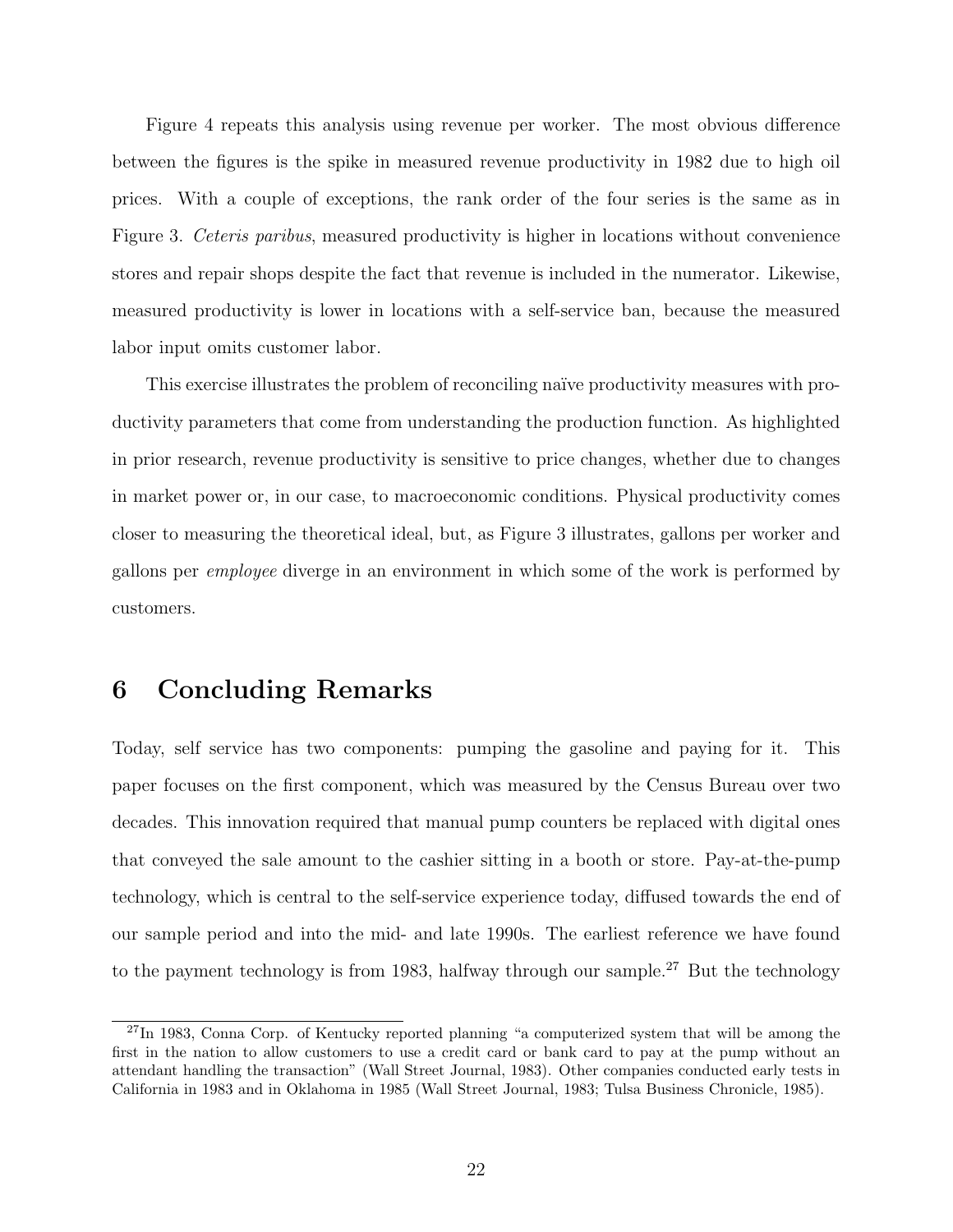did not catch on immediately; as of 1993, after the end of our sample, the leading installer of card readers, Mobil Corp., had readers installed in fewer than 25% of its stations [\(Solomon,](#page-32-10) [1993\)](#page-32-10). Our data do not include information on whether the station has card readers available at the pump.

Our model abstracts from idle time by assuming a constant arrival rate of customers. If arrival is random, for example following a Poisson arrival rate, then the switch from fullservice to self-service has an additional effects, because pump idle time and labor idle time no longer coincide. If there is no attendant waiting for a customer, the pump can be idle without imposing that there also be idle labor. The worker — in this case embodied in the customer — arrives, and leaves again, at the same time as the customer. This suggests that the price discount offered to customers may exceed the cost of the worker serving the customer, because it also includes the cost of the worker waiting for the customer. Once pay-at-the-pump technology is introduced, the pumps can be used even at times when there are no attendants present. Consistent with this intuition, the average of gallons per pump is higher in self-service stations than in full-service stations, and for self-service pumps relative to full-service pumps in mixed stations (see Table [2\)](#page-37-1).

Customers have always belonged in the retailer's production function: without them, the store "could not produce a transaction which is the raison d'être for its existence" [\(Oi,](#page-32-3) [1992,](#page-32-3) p. 168). The customer is unique among the inputs in that she is unpaid, or paid implicitly, for example in the form of lower prices or increased convenience. The gas-station sector highlights some of the strengths and weaknesses of both physical and revenue measures of productivity. As more businesses adopt self-service technology, addressing these measurement issues becomes increasingly important for understanding productivity dynamics.

The trend of increasingly incorporating customers into the production function has been going on for many decades, starting with Piggly Wiggly's first "self-service" grocery store in 1916 [\(Basker,](#page-30-11) [2016\)](#page-30-11) and continuing through the elimination of telephone and elevator operators. A parallel but opposite problem occurs in industries that offer increased services,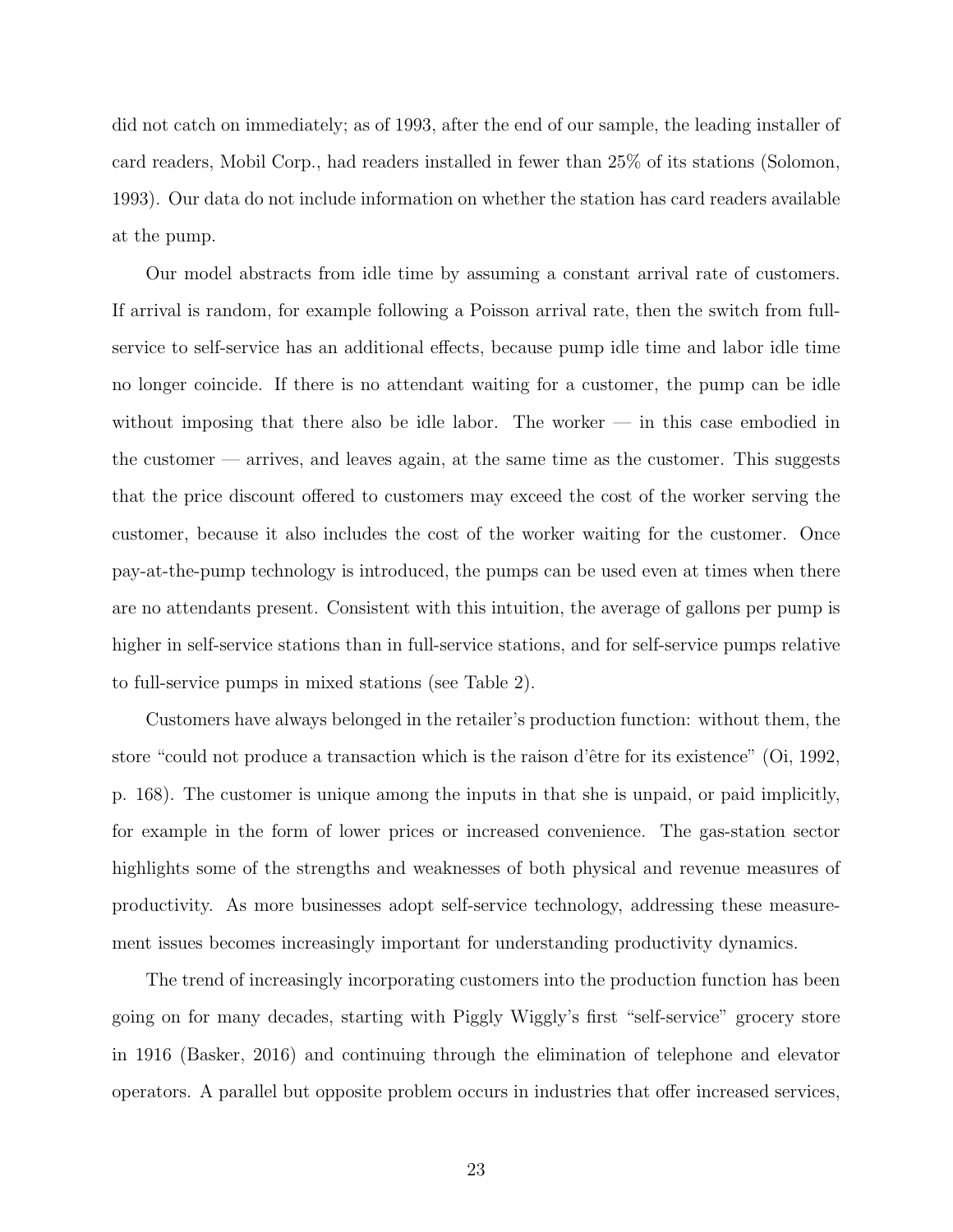such as prepared packaged foods and delivery services that save consumers the need to go to the grocery store, select, and carry home their groceries. In these cases, workers are performing tasks previously done by households. In another guise, this problem is much older: the shift of manufacturing, such as weaving, from the household to dedicated manufacturing establishments [\(Bessen,](#page-30-12) [2016\)](#page-30-12).

The effects of customer-employee substitution are complex and transformative. Employment by gasoline stations has increased despite a labor saving of approximately 0.4 workers per pump in part because self-service adoption induced a change in the business model: stations increased in size, divested themselves of repair shops, added convenience stores, and increased their hours of operation. These changes likely transformed the skill set of workers as they have taken on new tasks. [Bessen](#page-30-13) [\(2015\)](#page-30-13) similarly attributes the preservation of teller jobs to changes in the underlying business model. As the number of tellers required per branch fell, banks responded by opening more branches and those tellers that remained became part of the " 'relationship' banking team" (p. 17). An exciting development in selfservice is currently being played out in drugstores where we see the rise in self-checkout with the simultaneous rise in the provision of health services. It remains to be seen whether similar transformations will take place in other sectors that are increasingly utilizing customer labor for tasks previously performed by paid employees.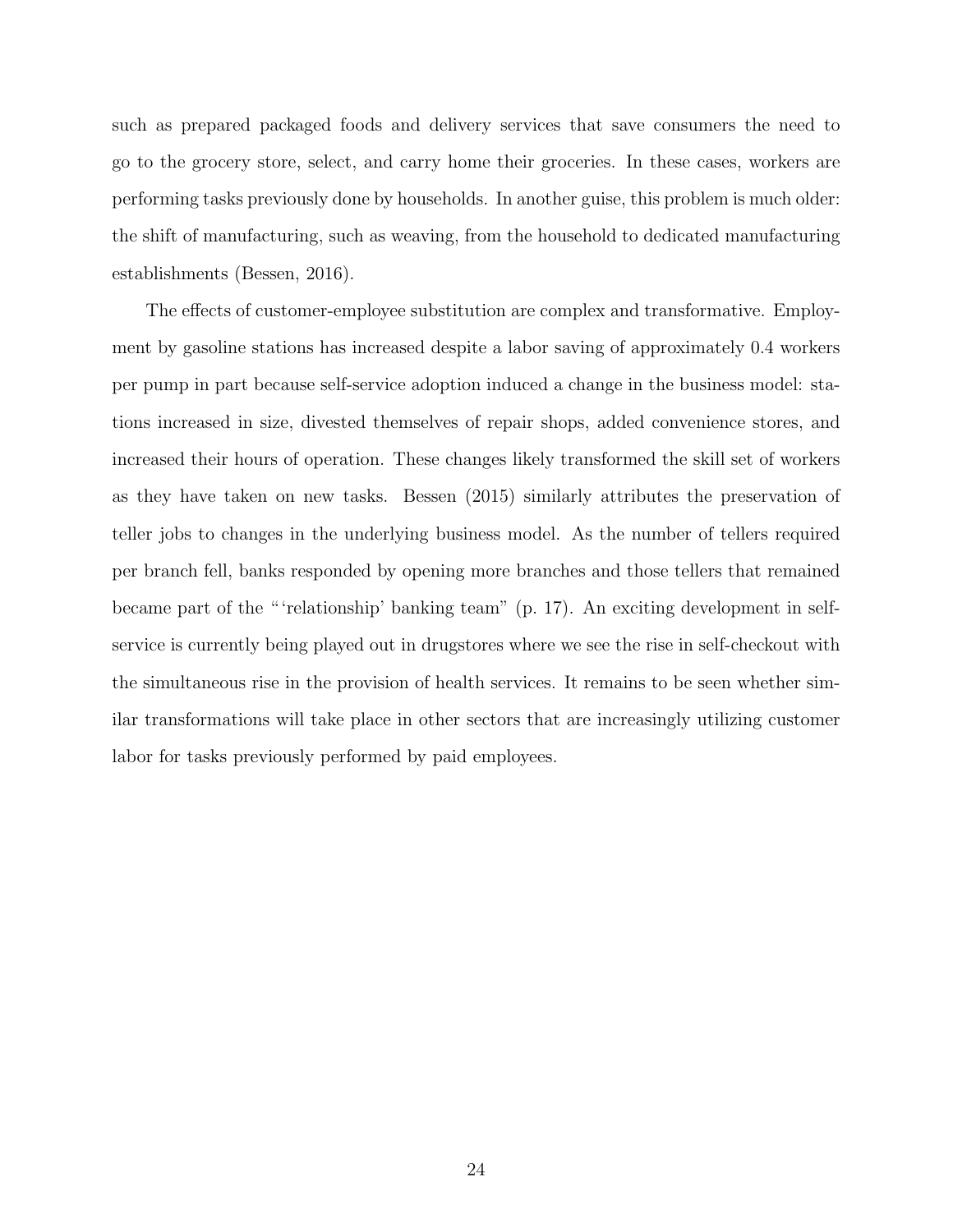# <span id="page-25-1"></span>A Data

### <span id="page-25-0"></span>A.1 Auxiliary Data

Data on local self-service bans come from a variety of sources, mostly media mentions, which we have made every effort to verify using city bylaws and regulations. We use an indicator for a city or state's ban on self service as an instrument for self-service adoption. The main bans, in New Jersey and Oregon, have been in place the entire study period (and remain in place in 2015). Local bans are also in place in four Massachusetts cities (Arlington, Holbrook, Weymouth, and Upton) and in Huntington, NY. Two other New York towns, East Hampton and the Village of Patchogue, repealed their bans in the late 1980s. Although we have spent considerable time combing through township statutes, particularly in New York and Massachusetts, to determine when and where self-service bans have been in place, we make no claims about the completeness of our list of city-level bans, particularly not historically.<sup>[28](#page-25-2)</sup>

Data on the effective minimum wage in each state for 1979–1992 come from [Aaronson](#page-30-14) [\(2001\)](#page-30-14). For earlier data we rely on the appendix to [Sutch](#page-32-11) [\(2010\)](#page-32-11) and on [Quester](#page-32-12) [\(1981\)](#page-32-12). Because the rest of our data are annual, if the minimum wage changes during the year, we take a weighted average of the applicable rates. The Federal minimum wage was \$2.30 in 1977 (\$5.39 in 1992 dollars), \$3.35 in 1982 and 1987 (\$4.93 and \$4.18 in 1992 dollars, respectively), and \$4.25 in 1992. As [Aaronson](#page-30-14) [\(2001\)](#page-30-14) has noted, there is not nearly as much variation in state-level minimum wages during this early period: 45 states used the federal minimum in 1977, 48 states and the District of Columbia used it in 1982, and 43 states and DC in 1987 and 1992. Over the years, a total of 12 states and the District of Columbia deviated from the federal minimum in one or more years: Alaska and Connecticut (all four years); Hawaii, New Jersey, and Rhode Island (each in two of the four years); and California,

<span id="page-25-2"></span><sup>&</sup>lt;sup>28</sup>Many towns have additional regulations during part or all of the study period, most commonly requiring an attendant on duty during operating hours even at self-service stations. Because these regulations are very local and often changed over time, it is impossible to fully account for them in a national study such as this one.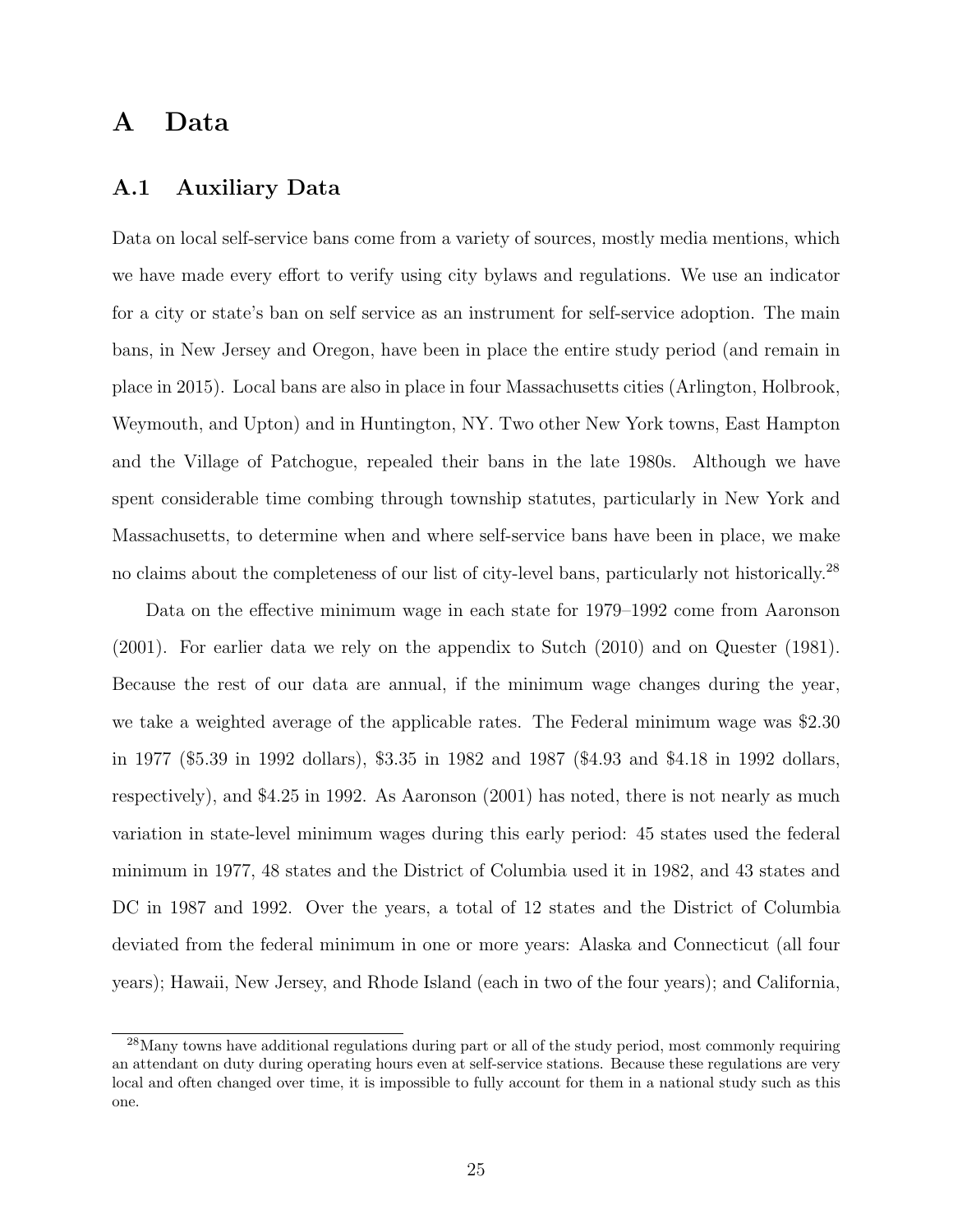DC, Iowa, Massachusetts, Maine, Oregon, and Vermont each in one year.

We use the Current Population Survey's Merged Outgoing Rotation Groups (CPS-MORG) from the 1979–1992 waves to calculate average hours worked per gas-station attendant. Gas stations are identified using 1970 industry code 648 and 1980 industry code 621; attendant are identified using 1970 occupation code 623 or 1980 occupation code 885. These data are not matched to the CRT. Although the CPS sample is not intended to be representative within narrow industry and occupation classifications, it is nonetheless telling that, among CPS respondents in the gas-station sector, the fraction who gave their occupation as attendants declined steadily between 1979 and 1992, from about 46% to 27%.[29](#page-26-0) Gas-station workers who reported their average weekly pay earned approximately \$270 per week in 1992 dollars (averaged across all workers, regardless of number of hours worked), which translates to about \$14,000 over 52 weeks.

We use two external data price series, one from the Bureau of Labor Statistics (BLS) and the other from the American Chamber of Commerce Research Association, or ACCRA (today, the Council for Community and Economic Research, or C2ER), to estimate the full-service premium in 1982.

The BLS published a price series for "gasoline, unleaded regular, per gallon" including relevant excise taxes starting in 1976. The BLS price series does not specify a service level, and averages out both full-service and self-service outlets surveyed. (The series also combines cash and credit prices.) Because, as documented in this paper, almost all stations sold fullservice gasoline only at the beginning of the series, and over time more and more switched to the self-service model, the series likely represents a slow-moving weighted average of the full- and self-service prices.

ACCRA has published a quarterly cost-of-living index and component prices of several dozen products and services since 1968. Over the period 1976–1992, between 165 and 300

<span id="page-26-0"></span> $^{29}$ In New Jersey and Oregon the share of gas-station workers — a small sample — describing themselves as attendants increased from 43% to 60% over this period.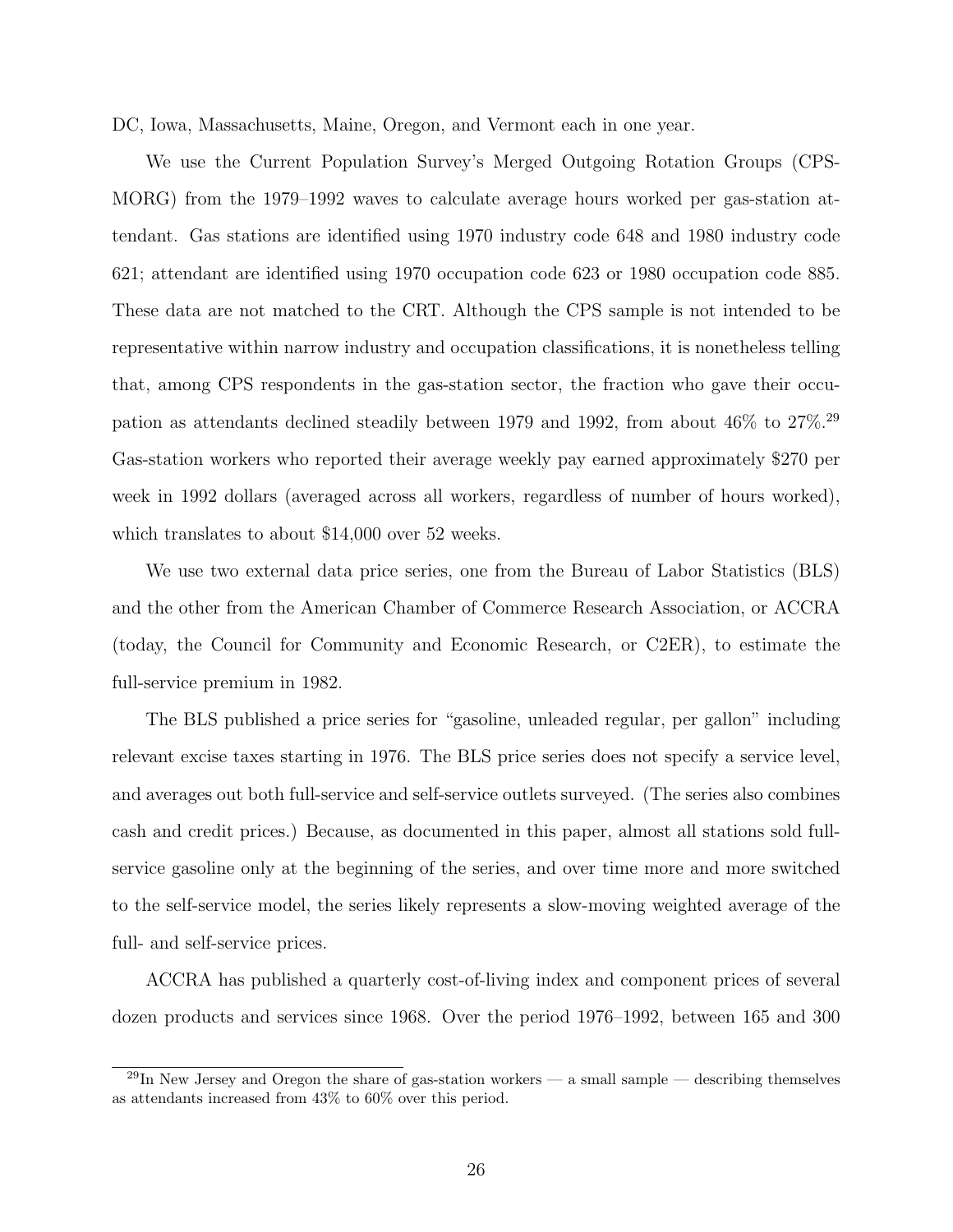cities were included in the survey in any given quarter. Volunteers collected prices in the first week of every quarter (in January, April, July, and October) and were instructed to sample at least five outlets if possible and report the average price. The ACCRA product description for gasoline changed a few times over this period. At first, the product definition was simply "gasoline: regular grade, including taxes (national brand)." Starting in the fourth quarter of 1976, the product definition was revised to add the term "full service," evidence of the increasing adoption of the self-service model throughout the 1970s. In 1979Q2, the word "unleaded" was added to modify "regular grade." In 1982Q1, "full service" was replaced with "self service if available." Finally, in 1986Q1, ACCRA for the first time specified "cash" price."

### <span id="page-27-0"></span>A.2 CRT Data Quality

We have merged the 1987 CRT observations from four counties in Massachusetts (Essex, Middlesex, Norfolk, and Suffolk) with data provided by the Lundberg survey from the first three months of 1987. The Lundberg data, which have been used by [Shepard](#page-32-9) [\(1991,](#page-32-9) [1993\)](#page-32-13) and [Png and Reitman](#page-32-6) [\(1994,](#page-32-6) [1995\)](#page-32-14), include prices at over 1,500 gas stations in these four counties. Up to 16 prices are provided for each station, representing combinations of four binary variables: full vs. self service; cash vs. credit; leaded vs. unleaded gasoline; and regular vs. premium gasoline. We code any station that posts at least one self-service price as offering self service. We then match the data with the CRT, merging on name and address. Of the 900 stations we successfully merge across the two datasets, a third (300) have complete data in the 1987 CRT.<sup>[30](#page-27-1)</sup> Of these, over 95% of stations that report having self-service pumps in the CRT are also recorded as having one or more self-service prices in the Lundberg file, and over 85% of stations that report not having self-service pumps in the CRT also have no self-service prices in the Lundberg file. Considering the timing is slightly

<span id="page-27-1"></span><sup>30</sup>All observation counts are rounded to the nearest hundred.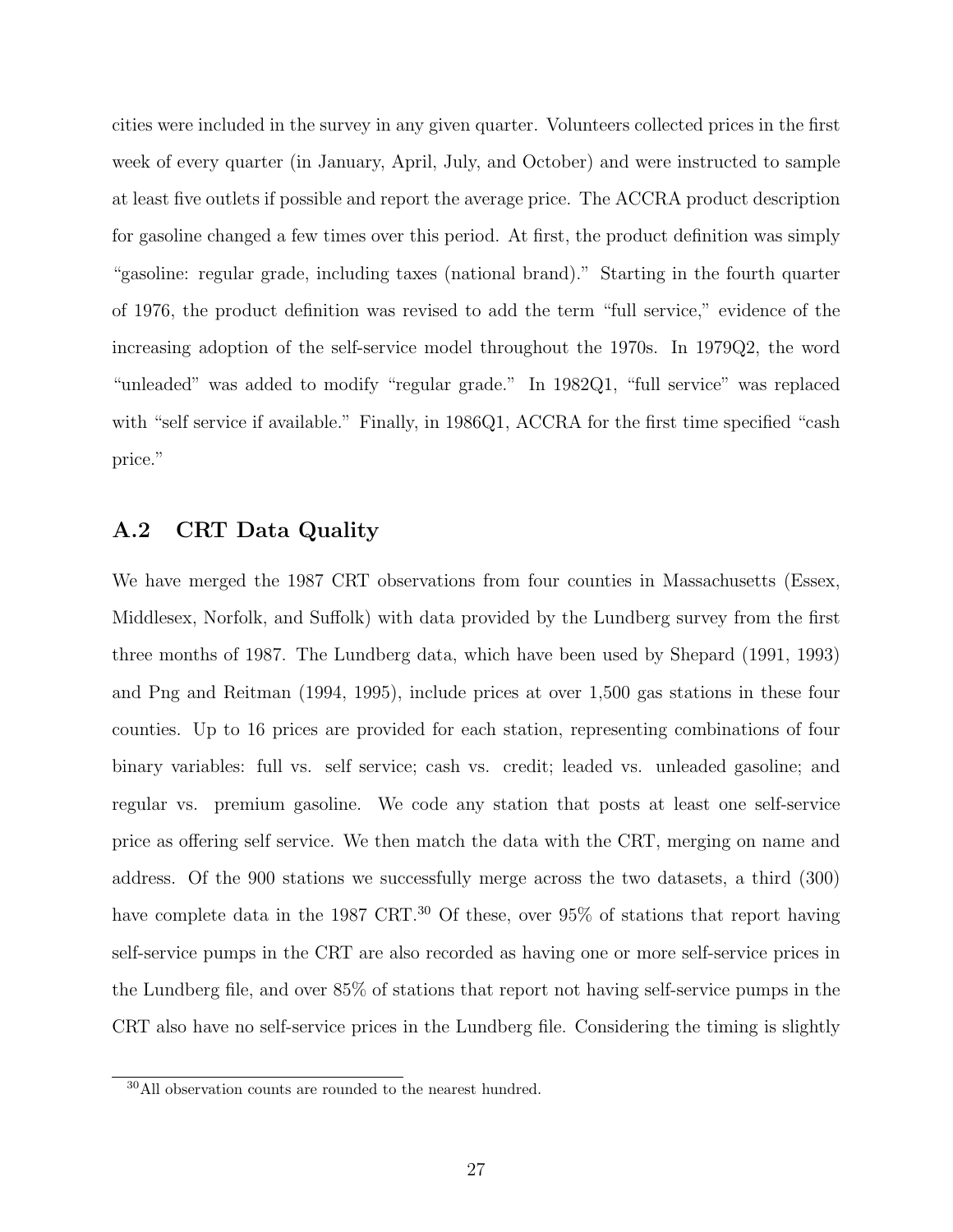different in the two datasets (the CRT is conducted at the end of the year, and the Lundberg surveys took place in the first quarter), we consider this match level very high.

# <span id="page-28-0"></span>B Self-Service vs. Full-Service Prices

We exploit the abrupt transition from "full service" to "self service" in the ACCRA price series in contrast with the gradual transition in the BLS series to uncover the full-service price premium. (The data are described in Appendix [A.](#page-25-1)) The BLS price for the average U.S. city and the average reported ACCRA price are shown, at quarterly frequency, in the top panel of Figure [B-1.](#page-36-0) The first vertical line, between the first and second quarter of 1979, separates the earlier period, during which the ACCRA prices may have been for leaded gasoline, with the later period, during which unleaded was specified. The second vertical line, between the last quarter of 1981 and the first quarter of 1982, marks the change from full-service to self-service prices. The bottom panel in Figure [B-1](#page-36-0) shows the ratio of the two series.

Prior to the second quarter of 1979, the ratio of the BLS price to the average ACCRA price, representing the "unleaded premium" in the BLS price, ranges from 2 to 6 percent, with an average of about 4 percent. Once "unleaded" is specified by ACCRA, the two series move together very closely: for five consecutive quarters, the ratio is almost exactly 1. Then, in the third quarter of 1980, the ACCRA series starts breaking away from the BLS series, and the ratio starts falling, eventually reaching 0.96. This trend is abruptly broken when ACCRA switches from full-service to self-service gasoline; for the next three years, the BLS price is about  $3\%$  higher than the ACCRA price.<sup>[31](#page-28-1)</sup>

We infer the self-service discount (full-service premium) in 1982Q1 is about 7%.

<span id="page-28-1"></span><sup>31</sup>Because the ACCRA sample is time-varying, we confirm that the break between 1981Q4 and 1982Q1 is not due to a change in the sample. Excluding cities in New Jersey and Oregon (of which there are too few to form a meaningful separate sample), there are 227 cities in the 1981Q4 sample and 206 in the 1982Q1 sample; the two samples overlap for 189 cities in 41 states.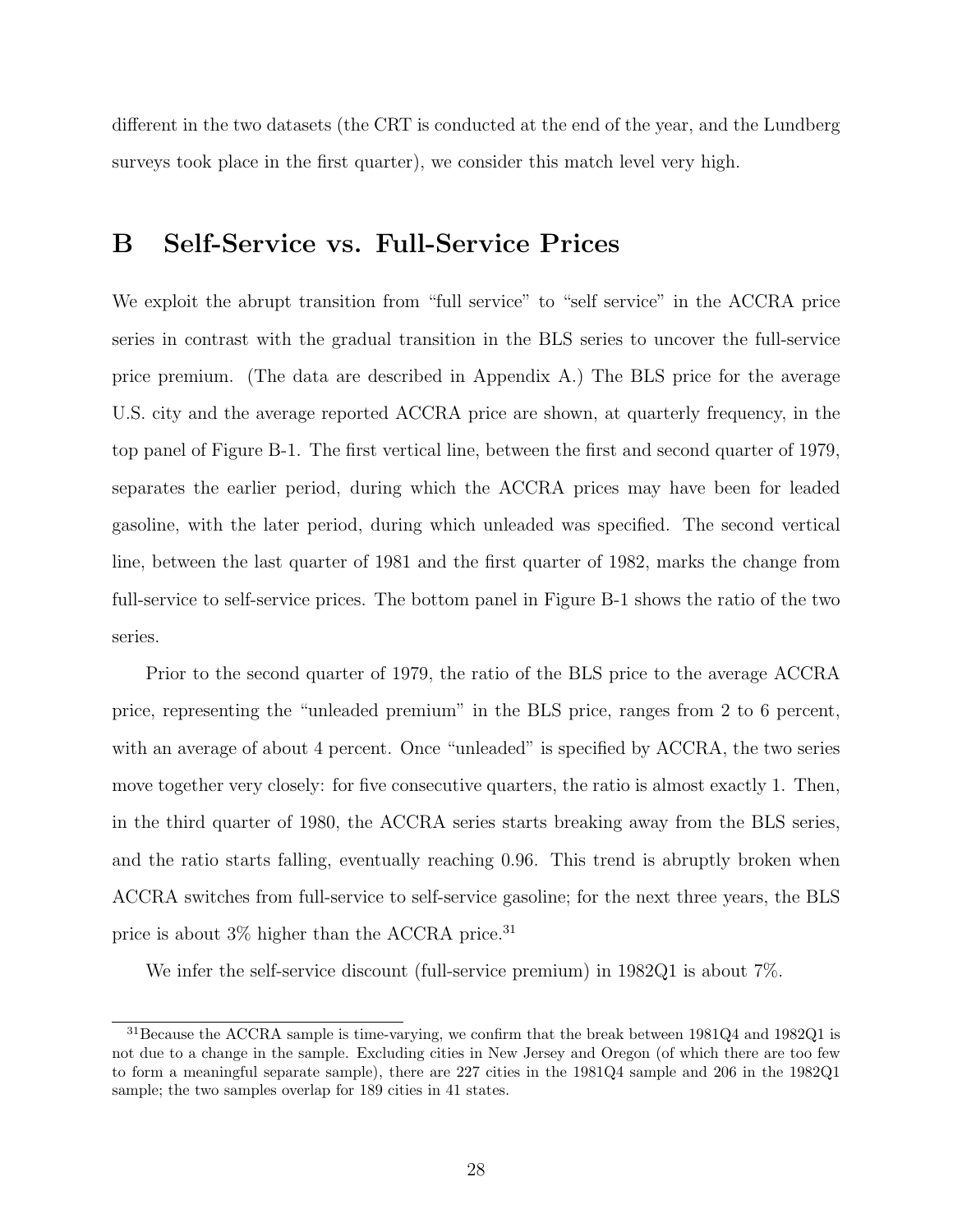As the gap between the two series closes, the two prices are once again indistinguishable by mid-1989. This need not reflect a diminishment in the full-service premium, however; over time, the BLS price includes more and more self-service outlets as the self-service model spreads, mechanically moving the BLS price towards the ACCRA price.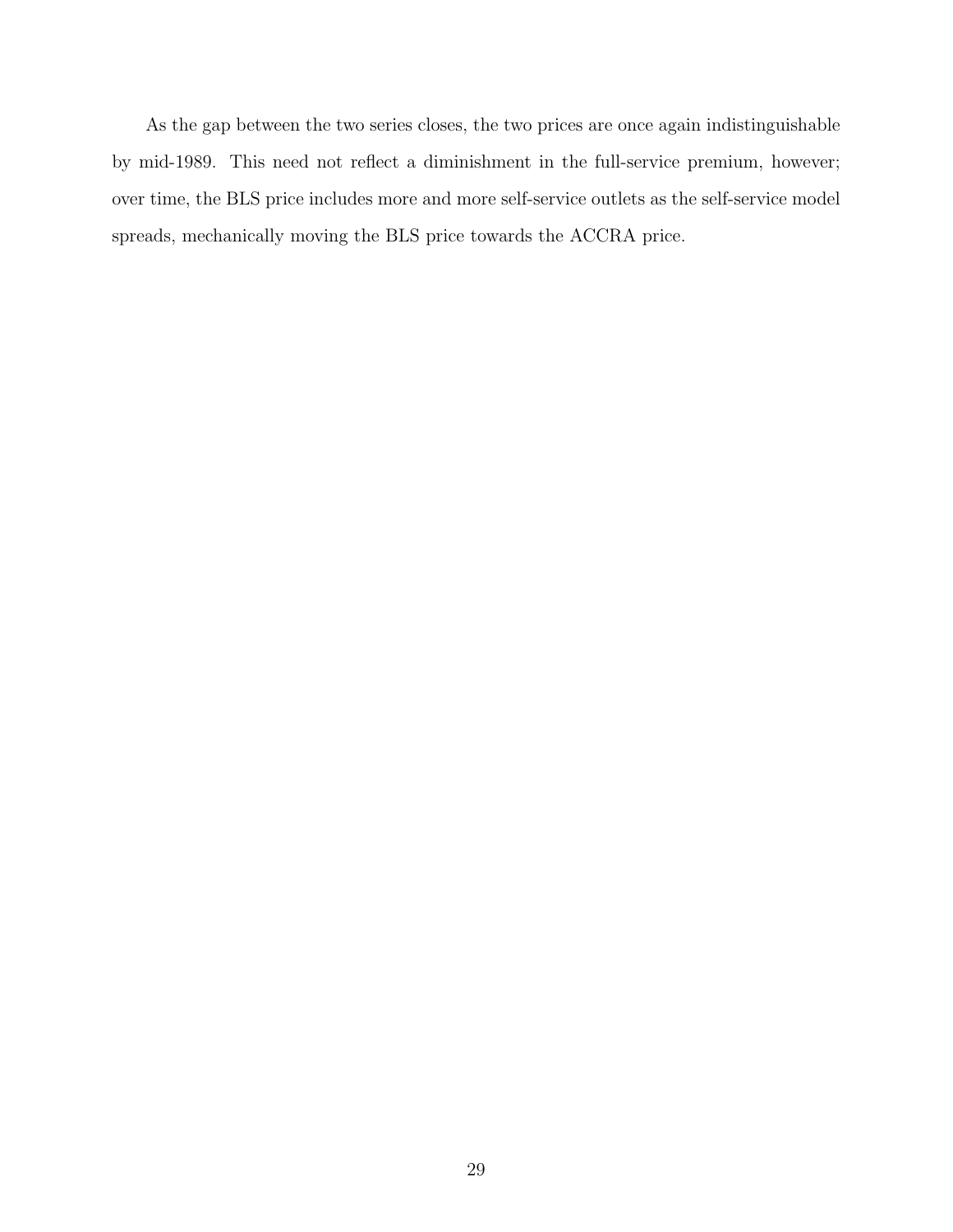# References

- <span id="page-30-14"></span>Aaronson, D. (2001) "Price Pass-through and the Minimum Wage," Review of Economics and Statistics, 83(1), 158–169.
- <span id="page-30-6"></span>Aaronson, D., and B. J. Phelan (2015) "Wage Shocks and the Technological Substitution of Low-Wage Jobs," unpublished paper, DePaul University.
- <span id="page-30-0"></span>Autor, D. (2015) "Why Are There Still So Many Jobs? The History and Future of Workplace Automation," Journal of Economic Perspectives, 29(3), 3–30.
- <span id="page-30-2"></span>Autor, D. H., F. Levy, and R. J. Murnane (2002) "Upstairs, Downstairs: Computers and Skills on Two Floors of a Large Bank," *Industrial and Labor Relations Review*, 55(3), 432–447.
- <span id="page-30-3"></span>(2003) "The Skill Content of Recent Technological Change: An Empirical Exploration," Quarterly Journal of Economics, 118(4), 1279–1333.
- <span id="page-30-7"></span>Baker, E. (1972) I Want to Be a Service Station Attendant. Childrens Press, Chicago.
- <span id="page-30-10"></span>Basker, E. (2012) "Raising the Barcode Scanner: Technology and Productivity in the Retail Sector," American Economic Journal: Applied Economics, 4(3), 1–29.
- <span id="page-30-11"></span>- (2016) "The Evolution of Technology in the Retail Sector," in Handbook on the Economics of Retail and Distribution, ed. by E. Basker, pp. 38–53. Edward Elgar, Cheltenham, UK, and Northampton, MA.
- <span id="page-30-13"></span><span id="page-30-12"></span>Bessen, J. (2015) "Toil and Technology," Finance & Development,  $52(1)$ ,  $16-19$ .
- (2016) "How Computer Automation Affects Occupations: Technology, Jobs, and Skills," Boston University School of Law, Law and Economics Research Paper No. 15-49.
- <span id="page-30-1"></span>Betancourt, R. R. (2005) The Economics of Retailing and Distribution. Edward Elgar Publishing, Cheltenham, England, and Northampton, MA.
- <span id="page-30-5"></span>Blass, A. A., and D. W. Carlton (2001) "The Choice of Organizational Form in Gasoline Retailing and the Cost of Laws That Limit That Choice," Journal of Law and Economics, 44(2), 511–524.
- <span id="page-30-9"></span>Borenstein, S. (1991) "Selling Costs and Switching Costs: Explaining Retail Gasoline Margins," RAND Journal of Economics,  $22(3)$ ,  $354-369$ .
- <span id="page-30-4"></span>Brynjolfsson, E., and A. McAfee (2014) The Second Machine Age: Work, Progress, and Prosperity in a Time of Brilliant Technologies. W. W. Norton & Company, New York and London.
- <span id="page-30-8"></span>Clarion House (1968) Service Center Attendant: How Ted Learned His Job in a Service Station, Accent/Job Models. Chicago, Prepared for the Educational Opportunities Division of Follett Educational Corporation.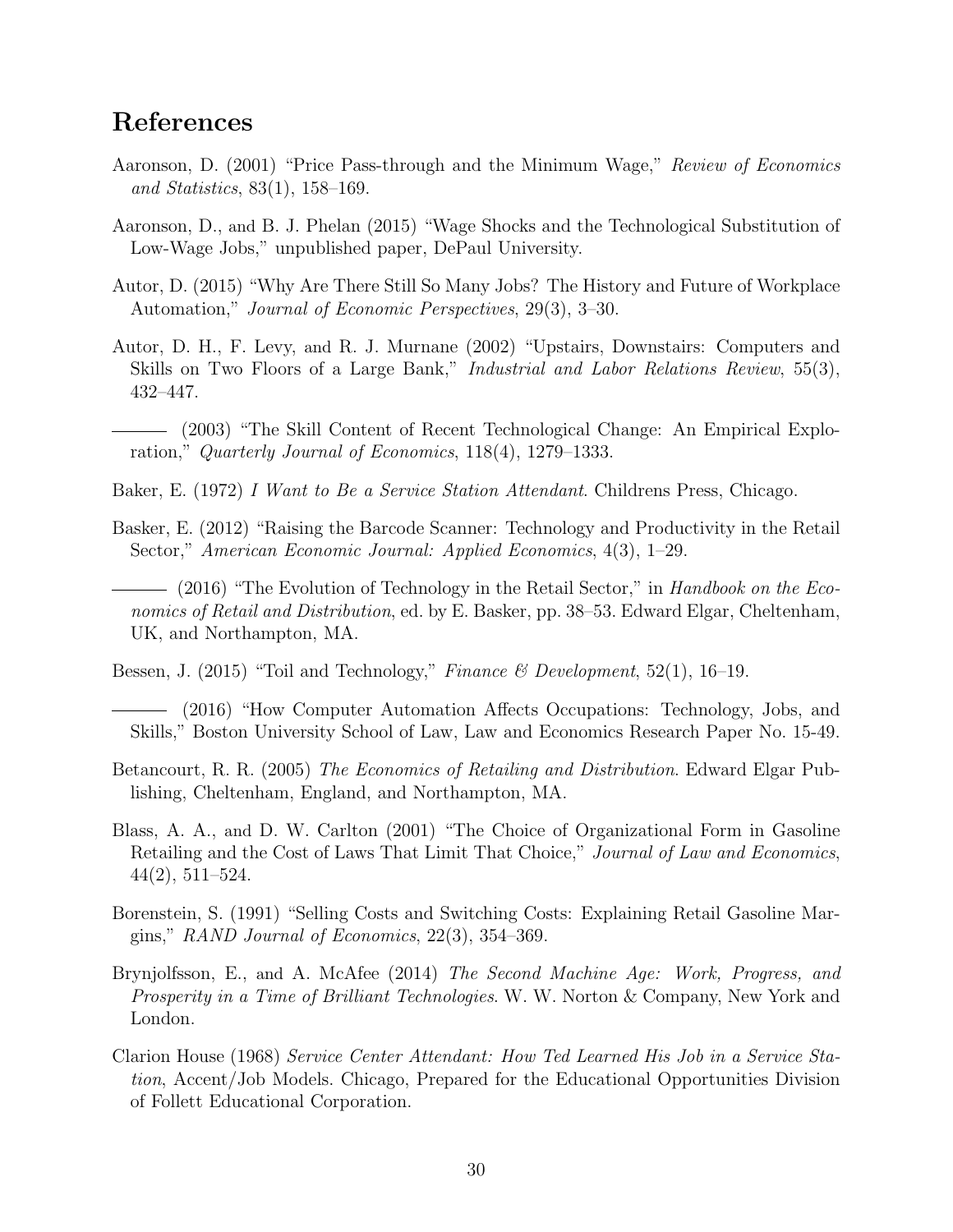- <span id="page-31-9"></span>Cragg, J. G., and S. G. Donald (1993) "Testing Identifiability and Specification in Instrumental Variable Models," Econometric Theory, 9(2), 222–240.
- <span id="page-31-6"></span>Daskin, M. S., S. E. Shladover, and K. L. Sobel (1976) "An Analysis of Service Station Queues under Gasoline Shortage Conditions," Computers & Operations Research, 3(1), 83–93.
- <span id="page-31-5"></span>Deacon, R. T., and J. Sonstelie (1985) "Rationing by Waiting and the Value of Time: Results from a Natural Experiment," Journal of Political Economy, 93(4), 627–647.
- <span id="page-31-7"></span>Egeghy, P. P., R. Tornero-Velez, and S. M. Rappaport (2000) "Environmental and Biological Monitoring of Benzene during Self-Service Automobile Refueling," Environmetnal Health Perspectives, 108(12), 11951202.
- <span id="page-31-14"></span>Foster, L., C. Grim, J. Haltiwanger, and Z. Wolf (2015) "Firm-Level Dispersion in Productivity: Is the Devil in the Details?," Working paper.
- <span id="page-31-10"></span>Foster, L., J. Haltiwanger, and C. J. Krizan (2006) "Market Selection, Reallocation and Restructuring in the U.S. Retail Trade Sector in the 1990s," Review of Economics and Statistics, 88(4), 748–758.
- <span id="page-31-12"></span>Foster, L., J. Haltiwanger, and C. Syverson (2008) "Reallocation, Firm Turnover, and Efficiency: Selection on Productivity or Profitability?," American Economic Review, 98(1), 394–425.
- <span id="page-31-4"></span>Globerman, S. (1978) "Self-Service Gasoline Stations: A Case-Study of Competitive Innovation," Journal of Retailing,  $54(1)$ ,  $75-96$ .
- <span id="page-31-13"></span>Haltiwanger, J. (forthcoming) "Firm Dynamics and Productivity: TFPQ, TFPR, and Demand Side Factors," EconomiA.
- <span id="page-31-11"></span>Haskel, J., and R. Sadun (2009) "Entry, Exit and Labour Productivity in UK Retailing: Evidence from Micro Data," in Producer Dynamics: New Evidence from Micro Data, ed. by J. B. Jensen, T. Dunne, and M. J. Roberts, pp. 271–302. University of Chicago Press.
- <span id="page-31-8"></span>Hastings, J. (2004) "Vertical Relationships and Competition in Retail Gasoline Markets: An Empirical Evidence from Contract Changes in Southern California," American Economic Review, 94(1), 317–328.
- <span id="page-31-1"></span>Jarmin, R. S., and J. Miranda (2002) "The Longitudinal Business Database," unpublished paper, U.S. Census Bureau.
- <span id="page-31-3"></span>Johnson, R. N., and C. J. Romeo (2000) "The Impact of Self-Service Bans in the Retail Gasoline Market," Review of Economics and Statistics, 82(4), 625–633.
- <span id="page-31-2"></span>Kim, T. (2016) "Price Competition and Market Segmentation in Retail Gasoline: New Evidence from South Korea," unpublished paper, University of Missouri.
- <span id="page-31-0"></span>Lindbeck, A., and S. Wikström (2003) "E-exchange and the Boundary between Households and Organizations,"  $Kyklos, 56(3), 315-340.$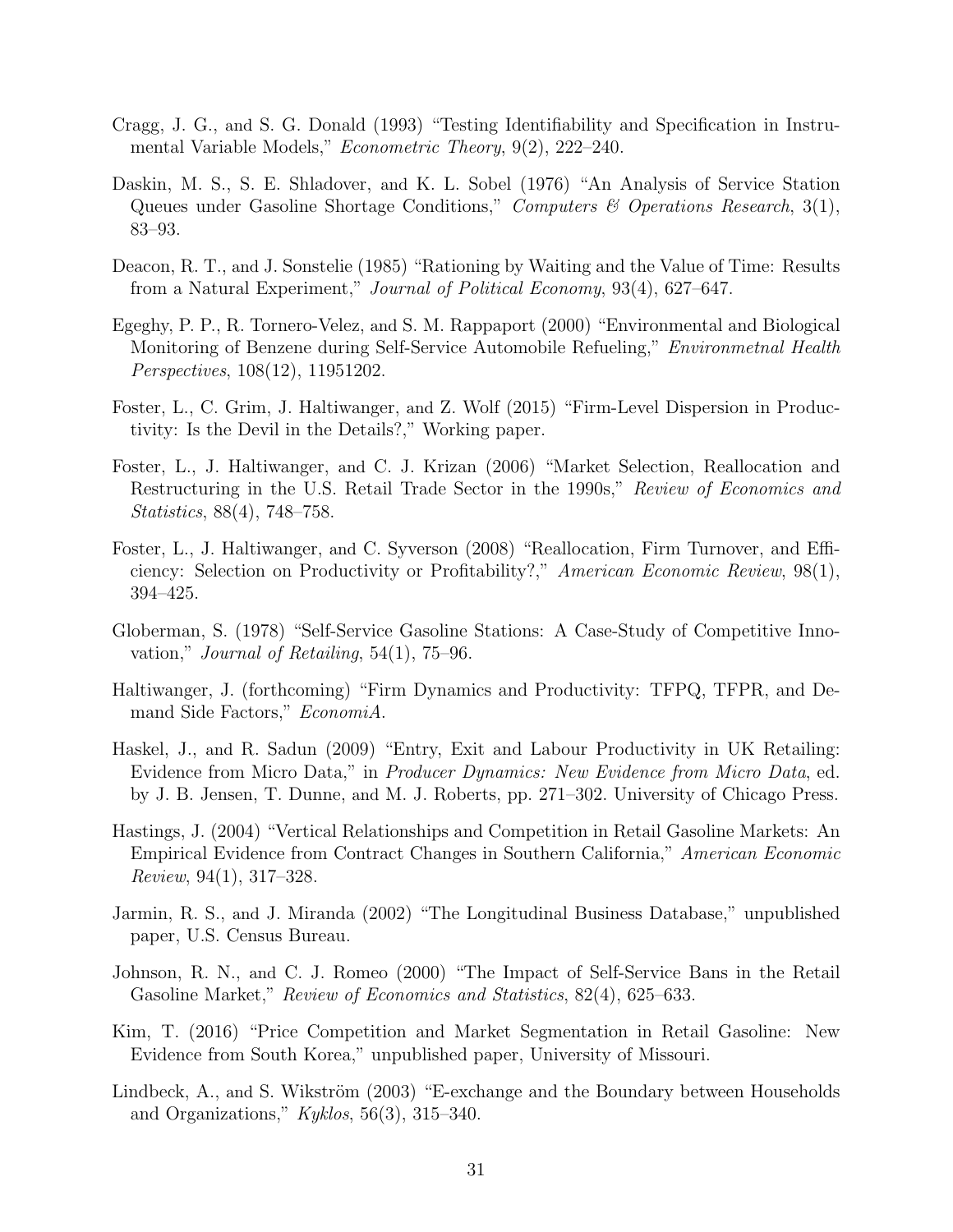- <span id="page-32-5"></span>Mellon, T. A. (1998) Chilton's Ford Escort/Lynx 1981-90 Repair Manual. Haynes North America, Newbury Park, CA.
- <span id="page-32-2"></span>Nassaney, D. (2013) Getting Hosed? Secrets, Confessions, and Tales from a Gas Station Owner. D & C Publishing International.
- <span id="page-32-3"></span>Oi, W. Y. (1992) "Productivity in the Distributive Trades: The Shopper and the Economies of Massed Reserves," in Output Measurement in the Service Sectors, ed. by Z. Griliches, pp. 161–193. University of Chicago Press, Chicago.
- <span id="page-32-6"></span>Png, I., and D. Reitman (1994) "Service Time Competition," RAND Journal of Economics, 25(4), 619–634.
- <span id="page-32-14"></span>- (1995) "Why are Some Products Branded and Others Not?," *Journal of Law and* Economics, 38(1), 207–224.
- <span id="page-32-12"></span>Quester, A. O. (1981) "State Minimum Wage Laws, 1950-1980," in The U.S. Commission, Report of the Minimum Wage Study Commission, Volume 2, pp. 23–152. Washington, DC.
- <span id="page-32-1"></span>Ratchford, B. (2016) "Retail Productivity," in Handbook on the Economics of Retail and Distribution, ed. by E. Basker, pp. 54–72. Edward Elgar, Cheltenham, UK, and Northampton, MA.
- <span id="page-32-0"></span>Reid, M. (1984) "How the Self-Service Revolution Bred Price Wars and C-Stores," National Petroleum News, 76(2), 92–98.
- <span id="page-32-4"></span>Scott III, R. (2007) "Fill 'er Up: A Study of Statewide Self-Service Gasoline Station Bans," Challenge, 50(5), 103–114.
- <span id="page-32-9"></span>Shepard, A. (1991) "Price Discrimination and Retail Configuration," Journal of Political Economy, 99(1), 30–53.
- <span id="page-32-13"></span>(1993) "Contractual Form, Retail Price, and Asset Characteristics in Gasoline Retailing," RAND Journal of Economics, 24(1), 58–77.
- <span id="page-32-10"></span>Solomon, C. (1993) "Transportation: Self-Service At Gas Stations Includes Paying," Wall Street Journal, August 4, B1.
- <span id="page-32-7"></span>Staiger, D., and J. H. Stock (1997) "Instrumental Variables Regression with Weak Instrument," Econometrica, 65(3), 557–586.
- <span id="page-32-8"></span>Stock, J. H., and M. Yogo (2005) "Testing for Weak Instruments in Linear IV Regression," in Identification and Inference for Econometric Models: Essays in Honor of Thomas J. Rothenberg, ed. by D. W. K. Andrews and J. H. Stock, pp. 80–108. Cambridge University Press.
- <span id="page-32-11"></span>Sutch, R. (2010) "The Unexpected Long-Run Impact of the Minimum Wage: An Educational Cascade," NBER Working Paper No. 16355.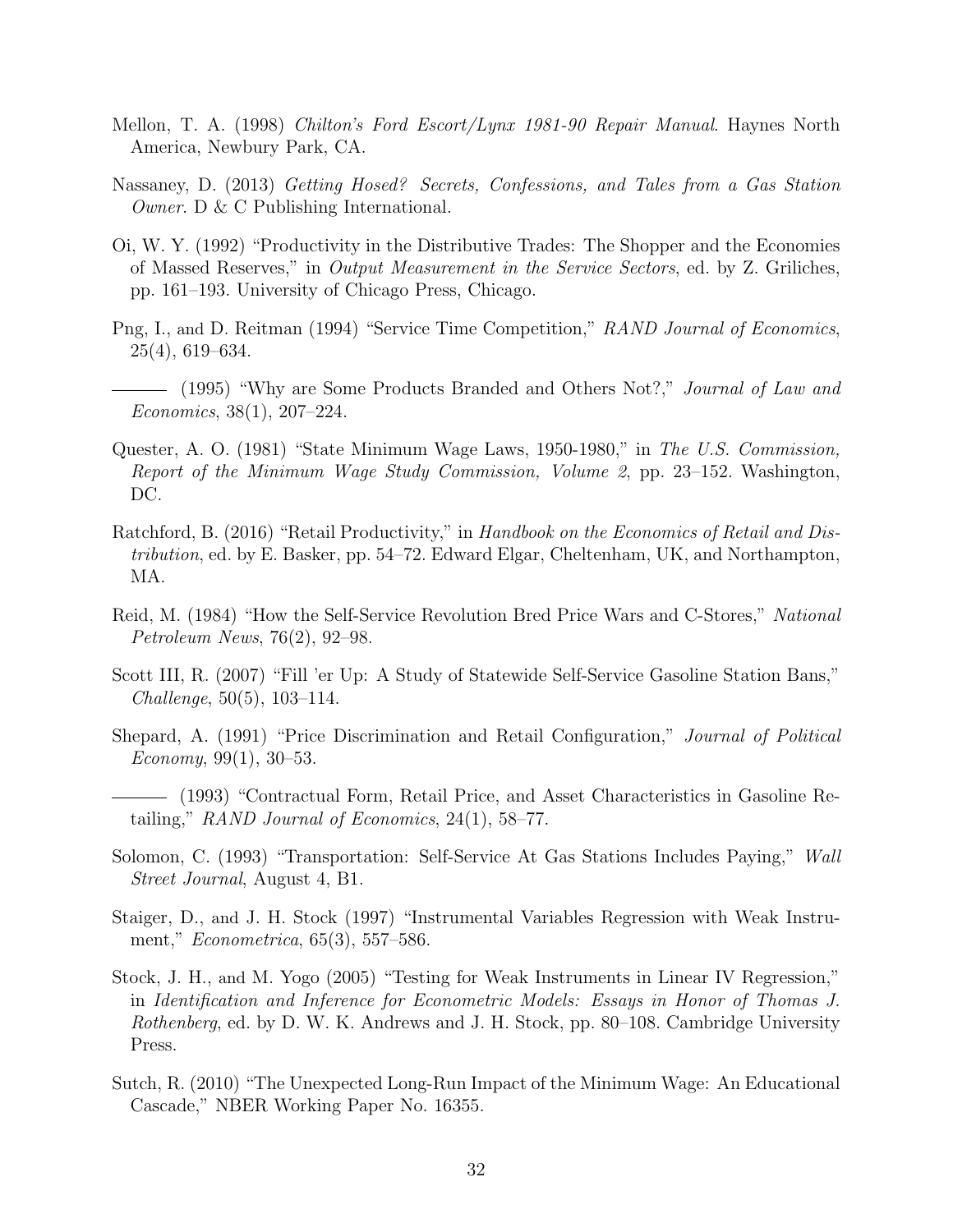- <span id="page-33-3"></span>Tulsa Business Chronicle (1985) "Phillips Testing Credit Card-Operated Pumps in Tulsa," Tulsa Business Chronicle, July 29, 7.
- <span id="page-33-0"></span>Vandegrift, D., and J. A. Bisti (2001) "The Economic Effects of New Jersey's Self-Serve Operations Ban on Retail Gasoline Markets," Journal of Consumer Policy, 24(1), 63–81.
- <span id="page-33-1"></span>Wall Street Journal (1983) "Conna Automates Gasoline Stations with Payment System," Wall Street Journal, August 10.
- <span id="page-33-2"></span>Wall Street Journal (1983) "Bank of America, Arco Slate Credit-Card Test," Wall Street Journal, August 23.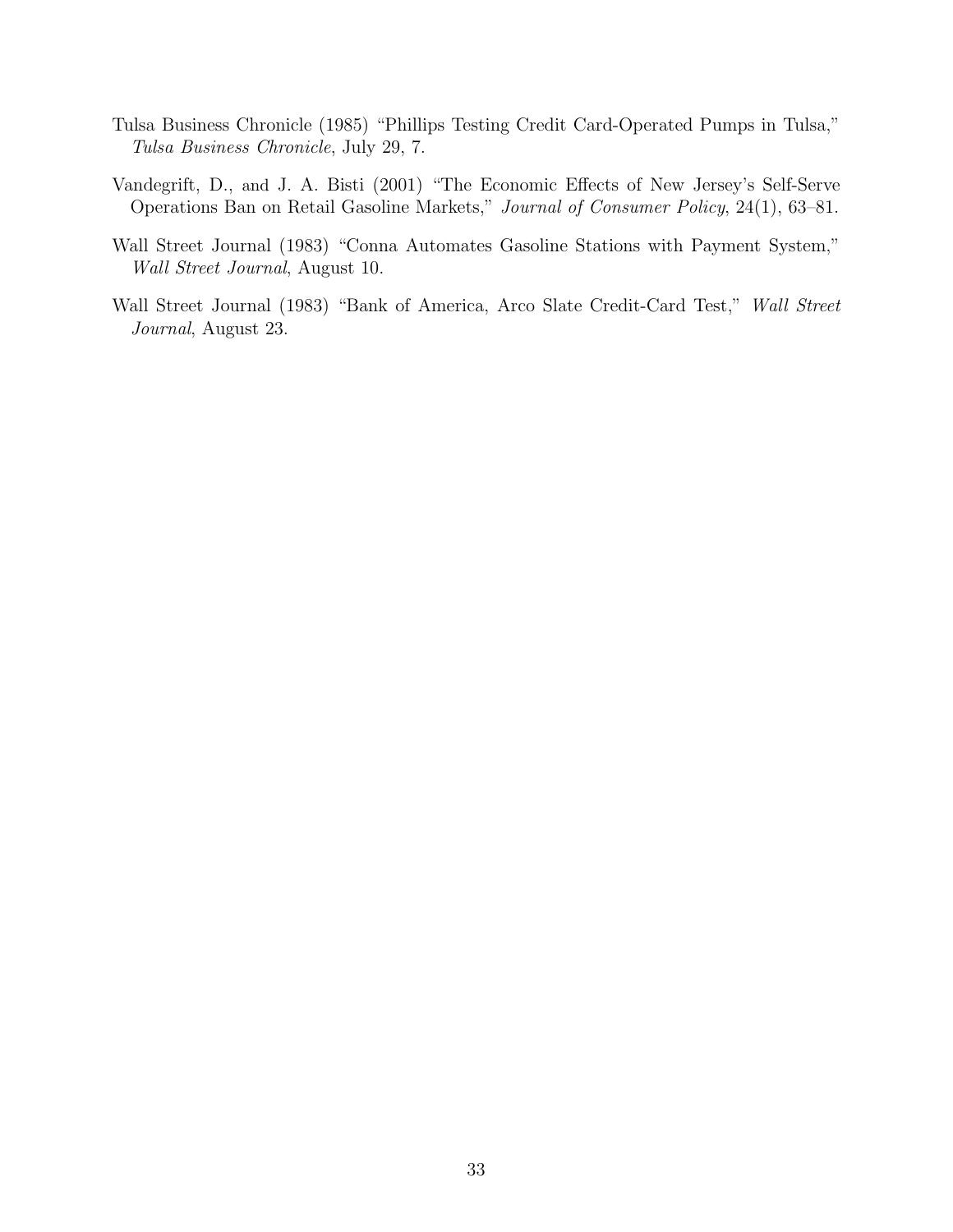<span id="page-34-0"></span>

Figure 1. Self-Service Adoption Rates in Locations with and without Self-Service Bans



Source: Published CRT tables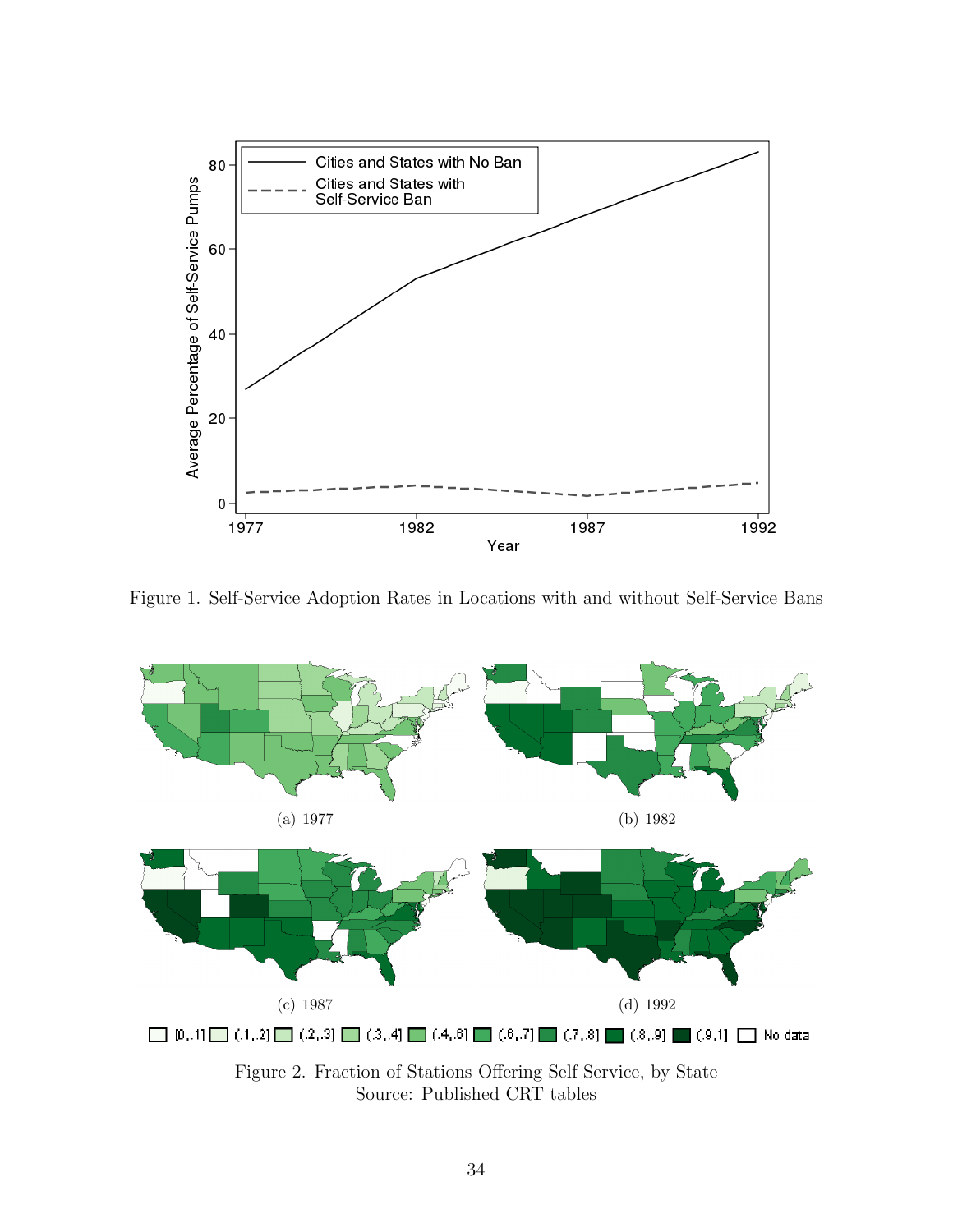<span id="page-35-0"></span>

Figure 3. Physical Productivity

<span id="page-35-1"></span>

Figure 4. Revenue Productivity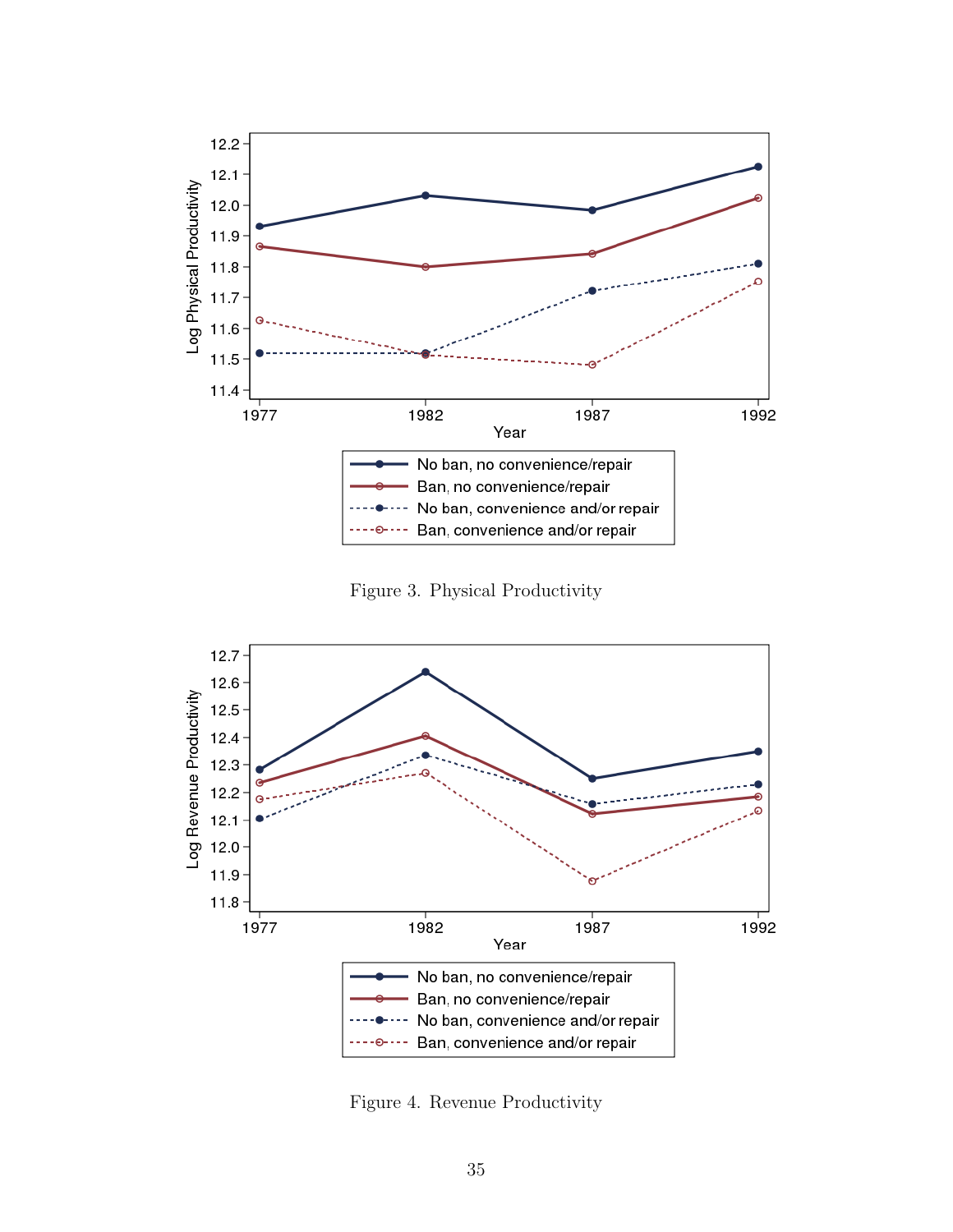<span id="page-36-0"></span>

(a) Nominal BLS and ACCRA prices



(b) Price Ratio

Figure B-1. BLS and ACCRA Average Nominal Prices for Gasoline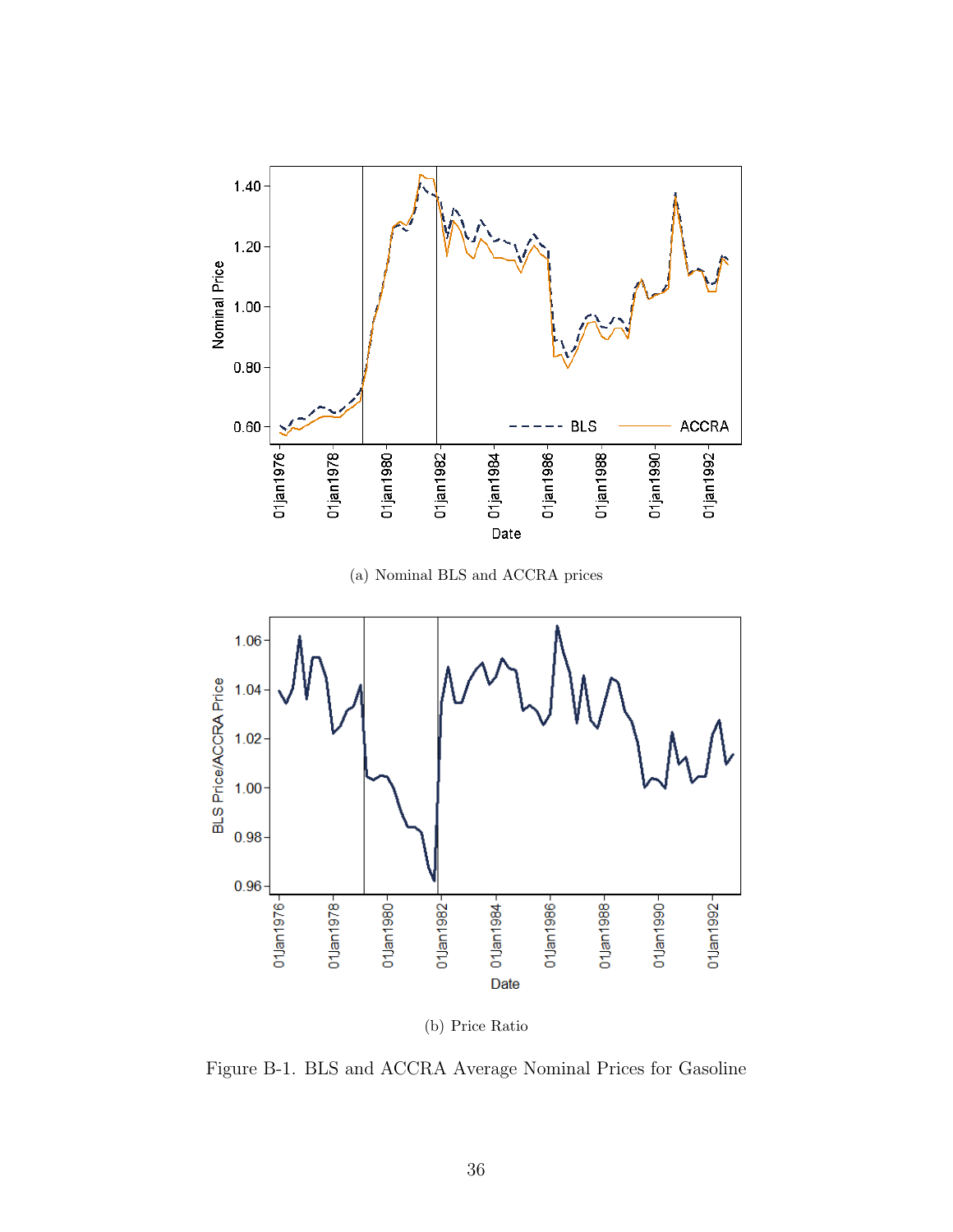<span id="page-37-0"></span>

|                                              | 1972    | 1977    | 1982    | 1987    | 1992    | 1997    |
|----------------------------------------------|---------|---------|---------|---------|---------|---------|
| Gas stations (SIC 554)                       | 183,385 | 146,523 | 116,188 | 114,748 | 105,334 | 98,846  |
| Convenience stores selling gas               |         |         |         |         |         |         |
| (SIC 541130)                                 | n/a     | 5,138   | 13,390  | 20,293  | 23,065  | 28,043  |
| All locations selling gas                    | n/a     | 151,661 | 129,578 | 135,041 | 128,339 | 126,889 |
| Employment at gas stations (SIC 554)         | 747,668 | 672,673 | 603,886 | 701,690 | 675,080 | 741,040 |
| Employment at convenience stores             |         |         |         |         |         |         |
| selling gas $(SIC 541130)$                   | n/a     | 48,627  | 94,670  | 148,499 | 142,183 | 181,022 |
| Total employment at locations selling gas    | n/a     | 721,300 | 698,556 | 850,189 | 817,263 | 922,062 |
| Average station employment (SIC 554)         | 4.1     | 4.6     | 5.2     | 6.2     | 6.4     | 7.5     |
| Average station employment (SIC 541130)      | n/a     | 9.5     | 7.1     | 7.3     | 6.2     | 6.5     |
| Self service $(\%$ of stations) <sup>a</sup> | 8.2     | 38.3    | 58.7    | 70.5    | 79.9    | n/a     |

Table 1. Trends in the Gas-Station Sector, 1972–1997

Source: Authors' calculations from published and unpublished CRT data Figures refer to stations with payroll

 $^{\rm a}$  SIC 554 only

<span id="page-37-1"></span>

|                              | All Stations | <b>Full Service</b> | Self Service | Mixed Service |
|------------------------------|--------------|---------------------|--------------|---------------|
| Stations <sup>a</sup>        | 109,300      | 45,800              | 40,400       | 33,300        |
| Observations <sup>a</sup>    | 152,700      | 54,500              | 56,400       | 41,800        |
| Average employment           | 6.2          | 5.4                 | 6.2          | 7.3           |
| Age $\geq 2$ (%)             | 90.4         | 92.2                | 87.2         | 92.3          |
| Multi-unit firm $(\%)$       | 54.5         | 33.1                | 90.9         | 33.5          |
| Vertically integrated $(\%)$ | 25.5         | 14.7                | 46.2         | 11.8          |
| Average number of pumps:     |              |                     |              |               |
| All pumps                    | 7.8          | 5.8                 | 8.8          | 9.1           |
| Full-service pumps           | 3.2          | 5.8                 |              | 4.1           |
| Self-service pumps           | 4.6          |                     | 8.8          | 5.0           |
| Average gallons sold (000s): |              |                     |              |               |
| All gallons                  | 830.6        | 580.8               | 1,118.3      | 768.5         |
| Full-service gallons         | 283.1        | 580.8               |              | 276.9         |
| Self-service gallons         | 547.5        |                     | 1,118.3      | 491.6         |
| Gallons per pump (000s):     |              |                     |              |               |
| All gallons                  | 118.8        | 105.5               | 151.1        | 92.6          |
| Full-service gallons         | 92.2         | 105.5               |              | 75.0          |
| Self-service gallons         | 132.5        |                     | 151.1        | 107.4         |
| Convenience store $(\%)$     | 45.9         | 22.4                | 72.8         | 40.3          |
| Repair shop $(\%)$           | 41.7         | 56.2                | 4.3          | 73.0          |

Table 2. Summary Statistics for Micro Data

<sup>a</sup> Station and observation counts rounded to the nearest 100 to minimize disclosure risk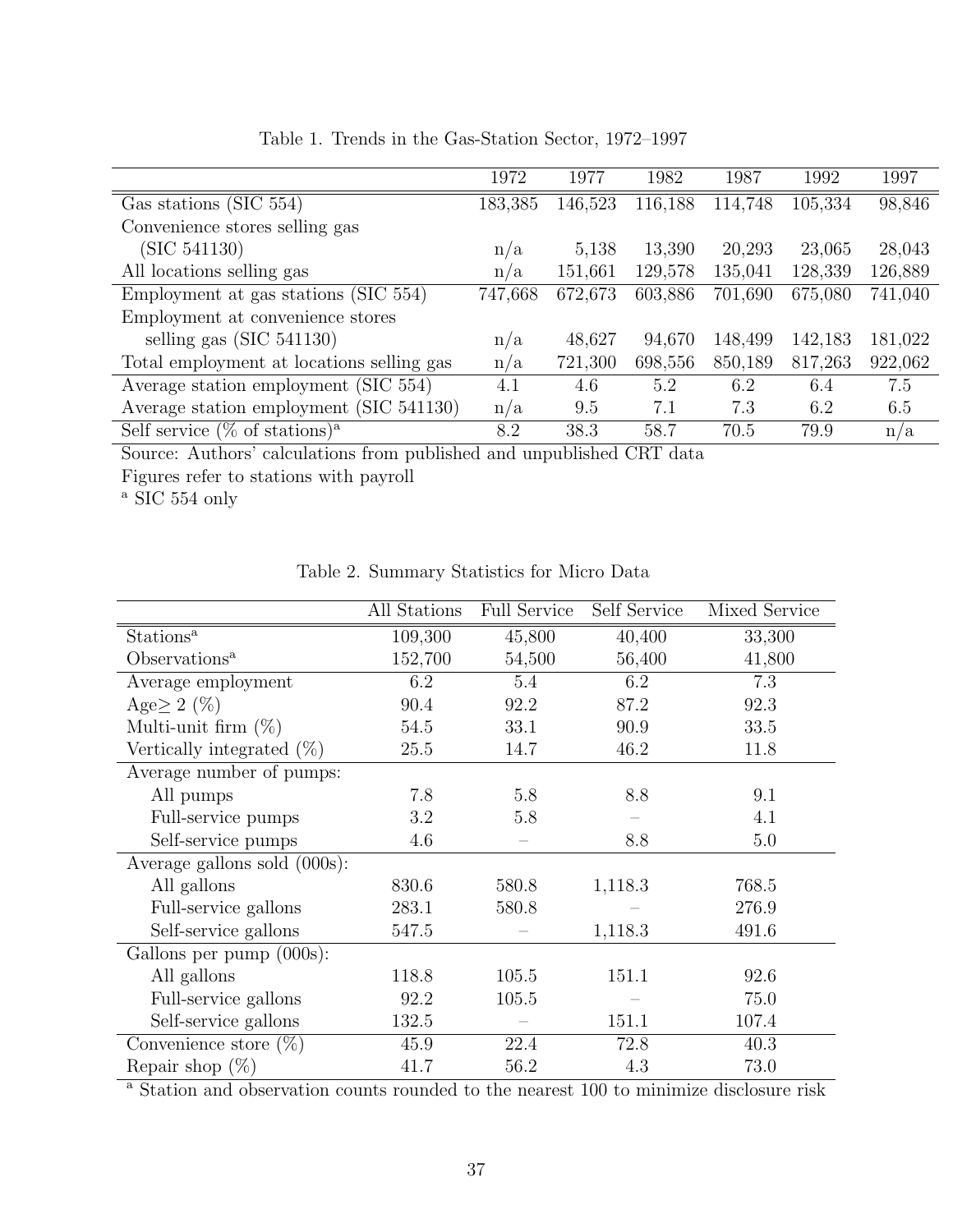|                                                                                                                        | $\Xi$                                                                                                                       | $\widehat{\mathfrak{O}}$ | $\widetilde{\omega}$ | $\widehat{A}$ | $\widehat{\boldsymbol{c}}$ | $\odot$     | $\widetilde{\mathcal{L}}$ | $\infty$    |
|------------------------------------------------------------------------------------------------------------------------|-----------------------------------------------------------------------------------------------------------------------------|--------------------------|----------------------|---------------|----------------------------|-------------|---------------------------|-------------|
| $\overline{\ln}$ (Pumps)                                                                                               | $130***$<br>$\ddot{\circ}$                                                                                                  | $0.106**$                | $0.100**$            | $0.034***$    | $0.131***$                 | $0.106**$   | $0.100***$                | $0.037***$  |
|                                                                                                                        | $\begin{array}{c} (0.012) \\ -0.038*** \\ (0.010) \\ 0.178*** \\ \hline 0.016) \\ (0.016) \\ (0.016) \\ \hline \end{array}$ | (0.008)                  | (0.007)              | (0.006)       | (0.012)                    | (0.008)     | (0.007)                   | (0.006)     |
| $Age \geq 2$                                                                                                           |                                                                                                                             | $-0.038**$               | $-0.035***$          | $-0.006$      | $-0.046***$                | $-0.045***$ | $-0.043**$                | $-0.010$    |
|                                                                                                                        |                                                                                                                             | (0.010)                  | (0.010)              | (0.017)       | (0.009)                    | (0.009)     | (0.009)                   | (0.018)     |
| Multi-unit firm                                                                                                        |                                                                                                                             | $0.170**$                | $0.168***$           | $0.052*$      | $0.248***$                 | $0.238***$  | $0.237***$                | $0.058^{*}$ |
|                                                                                                                        |                                                                                                                             | (0.012)                  | (0.011)              | (0.012)       | (0.016)                    | (0.015)     | (0.015)                   | (0.012)     |
| Vertically integrated                                                                                                  |                                                                                                                             | $0.063**$                | $0.061***$           | $-0.016$      | $0.061***$                 | $0.078***$  | $0.076***$                | $-0.019$    |
|                                                                                                                        | (0.015)                                                                                                                     | (0.012)                  | (0.013)              | (0.030)       | (0.016)                    | (0.011)     | (0.011)                   | (0.028)     |
| Convenience store                                                                                                      | $154***$                                                                                                                    | $0.130*$                 | $0.126**$            | 0.019         |                            |             |                           |             |
|                                                                                                                        | $(0.154$ <sup>*</sup><br>(0.017)                                                                                            | (0.011)                  | (0.011)              | (0.014)       |                            |             |                           |             |
| Repair shop                                                                                                            | $163***$<br>$ \vec{q} $                                                                                                     | $-0.162*$                | $-0.163**$           | $-0.112*$     |                            |             |                           |             |
|                                                                                                                        | (0.019)                                                                                                                     | (0.017)                  | (0.016)              | (0.012)       |                            |             |                           |             |
| Grocery revenue <sup>a</sup>                                                                                           |                                                                                                                             |                          |                      |               | $0.483***$                 | $0.526***$  | $0.515***$                | $0.195***$  |
|                                                                                                                        |                                                                                                                             |                          |                      |               | (0.060)                    | (0.058)     | (0.057)                   | (0.037)     |
| Alcohol revenue <sup>a</sup>                                                                                           |                                                                                                                             |                          |                      |               | $0.416***$                 | $0.369***$  | $0.376***$                | $0.526***$  |
|                                                                                                                        |                                                                                                                             |                          |                      |               | (0.113)                    | (0.105)     | (0.116)                   | (0.100)     |
| Tobacco revenue <sup>a</sup>                                                                                           |                                                                                                                             |                          |                      |               | $0.791***$                 | $0.437***$  | $0.398***$                | 0.213       |
|                                                                                                                        |                                                                                                                             |                          |                      |               | (0.106)                    | (0.076)     | (0.085)                   | (0.146)     |
| Repair revenue <sup>a</sup>                                                                                            |                                                                                                                             |                          |                      |               | $-0.488***$                | $-0.451***$ | $-0.472***$               | $-0.096**$  |
|                                                                                                                        |                                                                                                                             |                          |                      |               | (0.090)                    | (0.069)     | (0.059)                   | (0.039)     |
| ln(S <b>tations</b> )                                                                                                  |                                                                                                                             | $0.014***$               | $-0.040**$           | $-0.059***$   | 0.007                      | $0.013**$   | $-0.065*$                 | $-0.062$ ** |
|                                                                                                                        | (0.005)                                                                                                                     | (0.003)                  | (0.017)              | (0.021)       | (0.007)                    | (0.003)     | (0.018)                   | (0.022)     |
| $\ln(Minimum\ \text{wage})$                                                                                            | $1.042*$<br>(0.579)                                                                                                         | $0.486**$                | $0.485**$            | $0.535**$     | 0.821                      | $0.340*$    | $0.342*$                  | $0.483**$   |
|                                                                                                                        |                                                                                                                             | (0.208)                  | (0.202)              | (0.239)       | (0.562)                    | (0.191)     | (0.186)                   | (0.220)     |
| $Year = 1982$                                                                                                          | $\frac{0.305^{***}}{0.067}$                                                                                                 | $0.253**$                | $0.242**$            | $0.261***$    | $0.299**$                  | $0.253**$   | $\overline{0.236}^{**}$   | $0.254***$  |
|                                                                                                                        |                                                                                                                             | (0.032)                  | (0.031)              | (0.036)       | (0.065)                    | (0.032)     | (0.030)                   | (0.035)     |
| $Year = 1987$                                                                                                          | $\frac{1}{0.504***}$                                                                                                        | $0.375***$               | $0.362***$           | $0.381**$     | $0.484***$                 | $0.366**$   | $0.348**$                 | $0.365***$  |
|                                                                                                                        |                                                                                                                             | (0.062)                  | (0.060)              | (0.070)       | (0.157)                    | (0.059)     | (0.057)                   | (0.064)     |
| $Year = 1992$                                                                                                          | $(0.563***$<br>(0.144)                                                                                                      | $0.447***$               | $0.430***$           | $0.429**$     | $0.549***$                 | $0.443**$   | $0.419*$                  | $0.419**$   |
|                                                                                                                        |                                                                                                                             | (0.059)                  | (0.057)              | (0.065)       | (0.141)                    | (0.058)     | (0.055)                   | (0.061)     |
| State FE                                                                                                               |                                                                                                                             |                          |                      |               |                            |             |                           |             |
| County FE                                                                                                              |                                                                                                                             |                          |                      |               |                            |             |                           |             |
| Station FE                                                                                                             |                                                                                                                             |                          |                      |               |                            |             |                           |             |
| All regressions have 146,400 observations (omits stations subject to self-service bans). * $p<10\%$ ; ** $p<5\%$ ; *** |                                                                                                                             |                          |                      |               |                            |             |                           | $p\!<\!1\%$ |
| <sup>a</sup> Revenue in millions of 1992 dollars                                                                       |                                                                                                                             |                          |                      |               |                            |             |                           |             |

<span id="page-38-0"></span>

| <b>Service Service</b><br>۱<br>l<br>I<br>Į<br>ーくりく<br>j                                    |
|--------------------------------------------------------------------------------------------|
| ļ<br>I<br>l<br>I                                                                           |
| I<br>)                                                                                     |
| J<br>י<br>$\ddot{\cdot}$<br>ׅׅ֚֚֚֚֚֚֚֚֚֚֚֚֚֚֚֚֚֚֚֚֚֚֚֚֚֚֚֚֡֡֡֜֝֡֜֝֬֝֝<br>$\zeta$<br>ı<br>ł |
| I                                                                                          |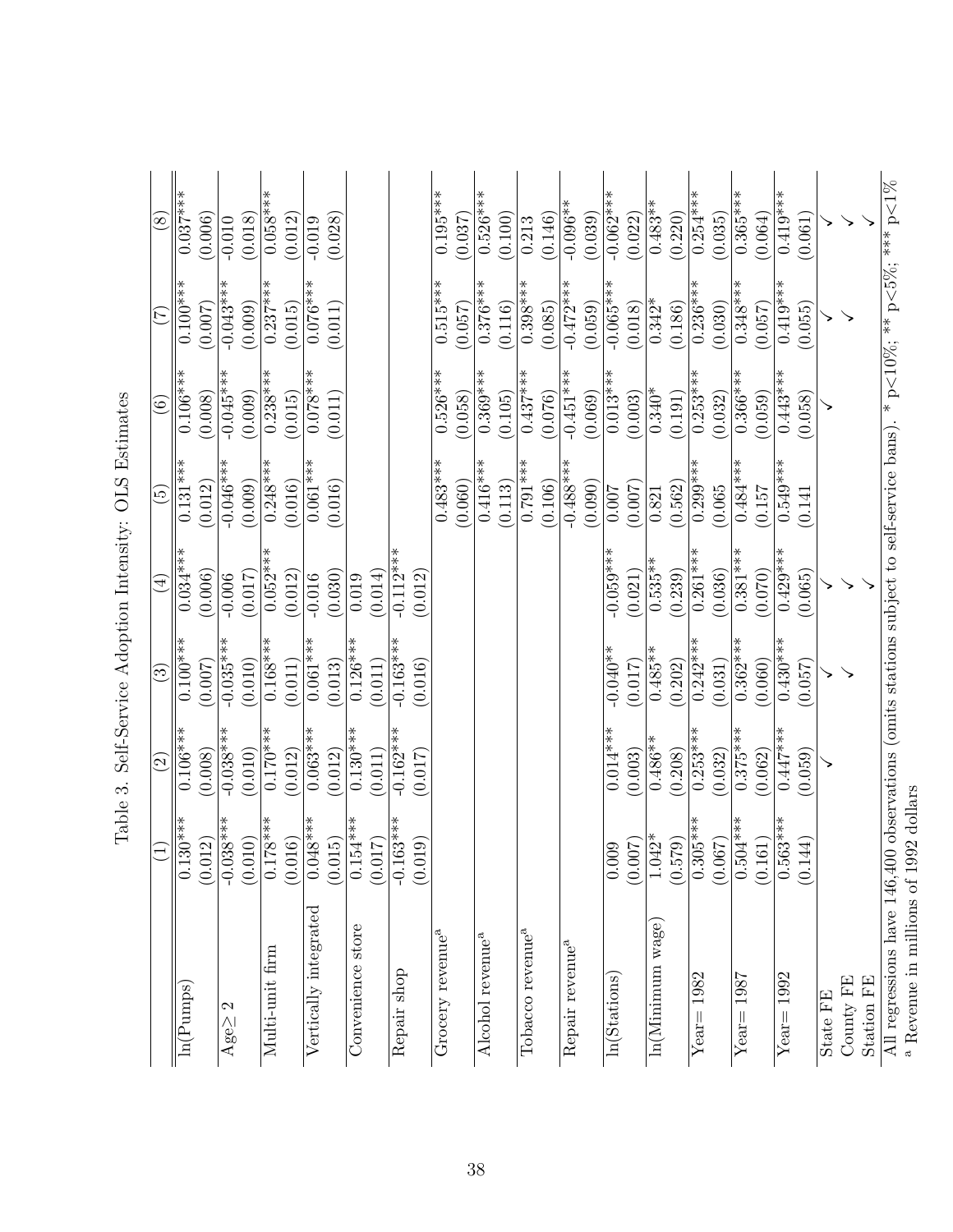| $0.396***$<br>$\tilde{\text{G}}^f$ and $\tilde{\text{G}}^s$ are full- and self-service gallons, adjusted for part-year operations and divided by 278,460<br>(0.025)<br>(0.078)<br>(0.090)<br>(0.044)<br>(0.268)<br>(0.096)<br>(0.032)<br>$-0.020$<br>25.518***<br>$1.069***$<br>$0.516***$<br>$7.817***$<br>$5.755***$<br>29.938***<br>$0.309***$<br>$0.346***$<br>$-0.339***$<br>(0.013)<br>(0.042)<br>(0.038)<br>(1.185)<br>(0.491)<br>(0.499)<br>(0.022)<br>(0.038)<br>(0.207)<br>$0.688***$<br>$1.152***$<br>$1.600***$<br>$0.384***$<br>$-0.428***$<br>$0.897***$<br>$0.078*$<br>(0.041)<br>(0.016)<br>(0.024)<br>(0.044)<br>(0.045)<br>(0.030)<br>(0.041)<br>* p<10%; ** p<5%; *** p<1%<br>$0.662***$<br>$1.121***$<br>$0.391***$<br>$-1.197***$<br>(0.044)<br>(0.016)<br>(0.024)<br>(0.038)<br>(0.042)<br>0.027<br>$0.573***$<br>$1.092***$<br>(0.014)<br>(0.023)<br>$0.574***$<br>$1.091***$<br>All regressions have 152,700 observations.<br>(0.013)<br>(0.023)<br>$0.713***$<br>$1.040***$<br>(0.021)<br>(0.013)<br>Vertically integrated<br>Convenience store<br>Tobacco revenue <sup>a</sup><br>Grocery revenue <sup>a</sup><br>Alcohol revenue <sup>a</sup><br>Repair revenue <sup>a</sup><br>Multi-unit firm<br>$\operatorname{State}^*\operatorname{Year} \mathbf{FE}$<br>Repair shop<br>Station FE<br>State FE<br>Year FE<br>Agegeq 2<br>رح |                      | $\widetilde{\Omega}$ | $\widetilde{\mathbb{C}}$ | $\widehat{\mathcal{A}}$ | $\widetilde{\mathbb{G}}$ | $\widehat{\odot}$ | É            | $\circledS$ |
|-------------------------------------------------------------------------------------------------------------------------------------------------------------------------------------------------------------------------------------------------------------------------------------------------------------------------------------------------------------------------------------------------------------------------------------------------------------------------------------------------------------------------------------------------------------------------------------------------------------------------------------------------------------------------------------------------------------------------------------------------------------------------------------------------------------------------------------------------------------------------------------------------------------------------------------------------------------------------------------------------------------------------------------------------------------------------------------------------------------------------------------------------------------------------------------------------------------------------------------------------------------------------------------------------------------------------------------------------------------|----------------------|----------------------|--------------------------|-------------------------|--------------------------|-------------------|--------------|-------------|
|                                                                                                                                                                                                                                                                                                                                                                                                                                                                                                                                                                                                                                                                                                                                                                                                                                                                                                                                                                                                                                                                                                                                                                                                                                                                                                                                                             |                      |                      |                          |                         |                          |                   | $0.637***$   | $0.608***$  |
|                                                                                                                                                                                                                                                                                                                                                                                                                                                                                                                                                                                                                                                                                                                                                                                                                                                                                                                                                                                                                                                                                                                                                                                                                                                                                                                                                             |                      |                      |                          |                         |                          |                   |              | (0.031)     |
|                                                                                                                                                                                                                                                                                                                                                                                                                                                                                                                                                                                                                                                                                                                                                                                                                                                                                                                                                                                                                                                                                                                                                                                                                                                                                                                                                             |                      |                      |                          |                         |                          |                   | $0.442***$   | $0.364***$  |
|                                                                                                                                                                                                                                                                                                                                                                                                                                                                                                                                                                                                                                                                                                                                                                                                                                                                                                                                                                                                                                                                                                                                                                                                                                                                                                                                                             |                      |                      |                          |                         |                          |                   |              | (0.023)     |
|                                                                                                                                                                                                                                                                                                                                                                                                                                                                                                                                                                                                                                                                                                                                                                                                                                                                                                                                                                                                                                                                                                                                                                                                                                                                                                                                                             |                      |                      |                          |                         |                          |                   | $0.920***$   | $0.814***$  |
|                                                                                                                                                                                                                                                                                                                                                                                                                                                                                                                                                                                                                                                                                                                                                                                                                                                                                                                                                                                                                                                                                                                                                                                                                                                                                                                                                             |                      |                      |                          |                         |                          |                   |              | (0.076)     |
|                                                                                                                                                                                                                                                                                                                                                                                                                                                                                                                                                                                                                                                                                                                                                                                                                                                                                                                                                                                                                                                                                                                                                                                                                                                                                                                                                             |                      |                      |                          |                         |                          |                   | $-0.961$ *** | $-0.789***$ |
|                                                                                                                                                                                                                                                                                                                                                                                                                                                                                                                                                                                                                                                                                                                                                                                                                                                                                                                                                                                                                                                                                                                                                                                                                                                                                                                                                             |                      |                      |                          |                         |                          |                   |              | (0.259)     |
|                                                                                                                                                                                                                                                                                                                                                                                                                                                                                                                                                                                                                                                                                                                                                                                                                                                                                                                                                                                                                                                                                                                                                                                                                                                                                                                                                             |                      |                      |                          |                         |                          |                   |              | $-0.124$    |
|                                                                                                                                                                                                                                                                                                                                                                                                                                                                                                                                                                                                                                                                                                                                                                                                                                                                                                                                                                                                                                                                                                                                                                                                                                                                                                                                                             |                      |                      |                          |                         |                          |                   |              | (0.087)     |
|                                                                                                                                                                                                                                                                                                                                                                                                                                                                                                                                                                                                                                                                                                                                                                                                                                                                                                                                                                                                                                                                                                                                                                                                                                                                                                                                                             |                      |                      |                          |                         |                          |                   |              |             |
|                                                                                                                                                                                                                                                                                                                                                                                                                                                                                                                                                                                                                                                                                                                                                                                                                                                                                                                                                                                                                                                                                                                                                                                                                                                                                                                                                             |                      |                      |                          |                         |                          |                   |              |             |
|                                                                                                                                                                                                                                                                                                                                                                                                                                                                                                                                                                                                                                                                                                                                                                                                                                                                                                                                                                                                                                                                                                                                                                                                                                                                                                                                                             |                      |                      |                          |                         |                          |                   | $0.637***$   |             |
|                                                                                                                                                                                                                                                                                                                                                                                                                                                                                                                                                                                                                                                                                                                                                                                                                                                                                                                                                                                                                                                                                                                                                                                                                                                                                                                                                             |                      |                      |                          |                         |                          |                   |              |             |
|                                                                                                                                                                                                                                                                                                                                                                                                                                                                                                                                                                                                                                                                                                                                                                                                                                                                                                                                                                                                                                                                                                                                                                                                                                                                                                                                                             |                      |                      |                          |                         |                          |                   |              | $3.410***$  |
|                                                                                                                                                                                                                                                                                                                                                                                                                                                                                                                                                                                                                                                                                                                                                                                                                                                                                                                                                                                                                                                                                                                                                                                                                                                                                                                                                             |                      |                      |                          |                         |                          |                   |              | (0.380)     |
|                                                                                                                                                                                                                                                                                                                                                                                                                                                                                                                                                                                                                                                                                                                                                                                                                                                                                                                                                                                                                                                                                                                                                                                                                                                                                                                                                             |                      |                      |                          |                         |                          |                   |              | $10.694***$ |
|                                                                                                                                                                                                                                                                                                                                                                                                                                                                                                                                                                                                                                                                                                                                                                                                                                                                                                                                                                                                                                                                                                                                                                                                                                                                                                                                                             |                      |                      |                          |                         |                          |                   |              | (0.931)     |
|                                                                                                                                                                                                                                                                                                                                                                                                                                                                                                                                                                                                                                                                                                                                                                                                                                                                                                                                                                                                                                                                                                                                                                                                                                                                                                                                                             |                      |                      |                          |                         |                          |                   |              | $9.908***$  |
|                                                                                                                                                                                                                                                                                                                                                                                                                                                                                                                                                                                                                                                                                                                                                                                                                                                                                                                                                                                                                                                                                                                                                                                                                                                                                                                                                             |                      |                      |                          |                         |                          |                   |              | (0.768)     |
|                                                                                                                                                                                                                                                                                                                                                                                                                                                                                                                                                                                                                                                                                                                                                                                                                                                                                                                                                                                                                                                                                                                                                                                                                                                                                                                                                             |                      |                      |                          |                         |                          |                   |              | $13.299***$ |
|                                                                                                                                                                                                                                                                                                                                                                                                                                                                                                                                                                                                                                                                                                                                                                                                                                                                                                                                                                                                                                                                                                                                                                                                                                                                                                                                                             |                      |                      |                          |                         |                          |                   |              | (1.084)     |
|                                                                                                                                                                                                                                                                                                                                                                                                                                                                                                                                                                                                                                                                                                                                                                                                                                                                                                                                                                                                                                                                                                                                                                                                                                                                                                                                                             |                      |                      |                          |                         |                          |                   |              |             |
|                                                                                                                                                                                                                                                                                                                                                                                                                                                                                                                                                                                                                                                                                                                                                                                                                                                                                                                                                                                                                                                                                                                                                                                                                                                                                                                                                             |                      |                      |                          |                         |                          |                   |              |             |
|                                                                                                                                                                                                                                                                                                                                                                                                                                                                                                                                                                                                                                                                                                                                                                                                                                                                                                                                                                                                                                                                                                                                                                                                                                                                                                                                                             |                      |                      |                          |                         |                          |                   |              |             |
|                                                                                                                                                                                                                                                                                                                                                                                                                                                                                                                                                                                                                                                                                                                                                                                                                                                                                                                                                                                                                                                                                                                                                                                                                                                                                                                                                             |                      |                      |                          |                         |                          |                   |              |             |
|                                                                                                                                                                                                                                                                                                                                                                                                                                                                                                                                                                                                                                                                                                                                                                                                                                                                                                                                                                                                                                                                                                                                                                                                                                                                                                                                                             |                      |                      |                          |                         |                          |                   |              |             |
| n<br>a                                                                                                                                                                                                                                                                                                                                                                                                                                                                                                                                                                                                                                                                                                                                                                                                                                                                                                                                                                                                                                                                                                                                                                                                                                                                                                                                                      | $L_{\rm{L}}$ coor 1. |                      |                          |                         |                          |                   |              |             |

<span id="page-39-0"></span>Table 4. Productivity Parameters: OLS Estimates Table 4. Productivity Parameters: OLS Estimates

Revenue in millions of 1992 dollars